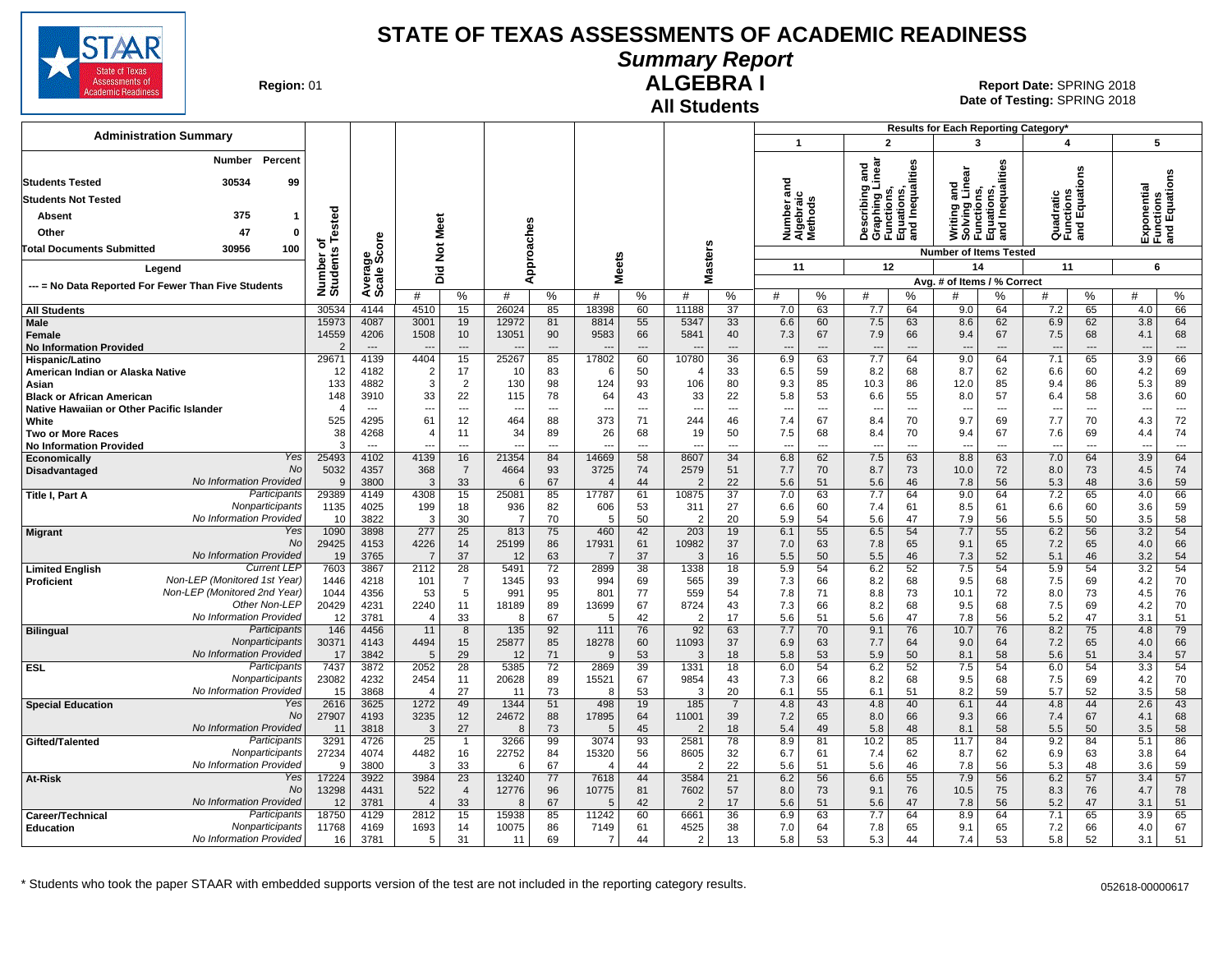

**Summary Report**

**Region: 01** 

#### **First-Time Tested Students ALGEBRA I** 01 **Report Date:** SPRING 2018

**Date of Testing:**  SPRING 2018

| <b>Administration Summary</b>                              |                        |                                |                |                                            |                |                                |                                |                                |                   |                      | $\overline{1}$                         |                                | $\overline{2}$                                                                    |                                | Results for Each Reporting Category*<br>3                                     |                      | 4                                    |                | 5                     |                          |
|------------------------------------------------------------|------------------------|--------------------------------|----------------|--------------------------------------------|----------------|--------------------------------|--------------------------------|--------------------------------|-------------------|----------------------|----------------------------------------|--------------------------------|-----------------------------------------------------------------------------------|--------------------------------|-------------------------------------------------------------------------------|----------------------|--------------------------------------|----------------|-----------------------|--------------------------|
|                                                            |                        |                                |                |                                            |                |                                |                                |                                |                   |                      |                                        |                                |                                                                                   |                                |                                                                               |                      |                                      |                |                       |                          |
| Percent<br>Number                                          |                        |                                |                |                                            |                |                                |                                |                                |                   |                      |                                        |                                | Describing and<br>Graphing Linear<br>Functions,<br>Equations,<br>and Inequalities |                                | Writing and<br>Solving Linear<br>Functions,<br>Equations,<br>and Inequalities |                      |                                      |                |                       |                          |
| <b>Students Tested</b><br>27883<br>99                      |                        |                                |                |                                            |                |                                |                                |                                |                   |                      | ਠ                                      |                                |                                                                                   |                                |                                                                               |                      |                                      |                |                       | nctions<br>I Equations   |
| <b>Students Not Tested</b>                                 |                        |                                |                |                                            |                |                                |                                |                                |                   |                      | 듦<br>Number ar<br>Algebraic<br>Methods |                                |                                                                                   |                                |                                                                               |                      | Quadratic<br>Functions<br>and Equati |                | ponential             |                          |
| 210<br>Absent<br>-1                                        |                        |                                |                |                                            |                |                                |                                |                                |                   |                      |                                        |                                |                                                                                   |                                |                                                                               |                      |                                      |                |                       |                          |
| Other<br>14<br>$\mathbf 0$                                 | Tested                 |                                | Meet           |                                            |                |                                |                                |                                |                   |                      |                                        |                                |                                                                                   |                                |                                                                               |                      |                                      |                |                       | 톤 혾                      |
| <b>Total Documents Submitted</b><br>28107<br>100           | ъ                      | ge<br>Score                    | $\frac{5}{2}$  |                                            |                |                                |                                |                                |                   |                      |                                        |                                |                                                                                   |                                | <b>Number of Items Tested</b>                                                 |                      |                                      |                | 迟일                    |                          |
|                                                            | Number o<br>Students   |                                |                |                                            |                | Approaches                     |                                | leets                          |                   | asters               | 11                                     |                                | 12                                                                                |                                | 14                                                                            |                      | 11                                   |                | 6                     |                          |
| Legend                                                     |                        | Avera                          | Did            |                                            |                |                                |                                | ż                              | Σ                 |                      |                                        |                                |                                                                                   |                                | Avg. # of Items / % Correct                                                   |                      |                                      |                |                       |                          |
| --- = No Data Reported For Fewer Than Five Students        |                        |                                | #              | %                                          | #              | %                              | #                              | %                              | #                 | %                    | #                                      | %                              | #                                                                                 | %                              |                                                                               | %                    | #                                    | %              | #                     | %                        |
| <b>All Students</b>                                        | 27883                  | 4207                           | 2913           | 10                                         | 24970          | 90                             | 18228                          | 65                             | 11172             | 40                   | 7.2                                    | 66                             | 8.1                                                                               | 67                             | 9.4                                                                           | 67                   | 7.4                                  | 68             | 4.1                   | 69                       |
| <b>Male</b>                                                | 14236                  | 4164                           | 1892           | 13                                         | 12344          | 87                             | 8706                           | 61                             | 5337              | 37                   | 6.9                                    | 63                             | 8.0                                                                               | 66                             | 9.0                                                                           | 65                   | 7.2                                  | 66             | 4.0                   | 67                       |
| <b>Female</b><br><b>No Information Provided</b>            | 13645<br>$\mathcal{P}$ | 4252<br>$\qquad \qquad \cdots$ | 1020           | $\overline{7}$<br>$\overline{\phantom{a}}$ | 12625          | 93<br>$\overline{\phantom{a}}$ | 9521                           | 70<br>$\overline{\phantom{a}}$ | 5835              | 43<br>---            | 7.5<br>$\overline{\phantom{a}}$        | 68<br>$\overline{\phantom{a}}$ | 8.2<br>$\overline{\phantom{a}}$                                                   | 68<br>$\overline{\phantom{a}}$ | 9.7<br>$\overline{\phantom{a}}$                                               | 69<br>---            | 7.7                                  | 70<br>---      | 4.2<br>$\overline{a}$ | 70<br>---                |
| Hispanic/Latino                                            | 27055                  | 4202                           | 2827           | 10                                         | 24228          | 90                             | 17635                          | 65                             | 10765             | 40                   | 7.2                                    | 66                             | 8.0                                                                               | 67                             | 9.3                                                                           | 67                   | 7.4                                  | 68             | 4.1                   | 69                       |
| American Indian or Alaska Native                           | 12                     | 4182                           | $\overline{2}$ | 17                                         | 10             | 83                             | -6                             | 50                             |                   | 33                   | 6.5                                    | 59                             | 8.2                                                                               | 68                             | 8.7                                                                           | 62                   | 6.6                                  | 60             | 4.2                   | 69                       |
| Asian                                                      | 132                    | 4892                           | 3              | $\overline{2}$                             | 129            | 98                             | 124                            | 94                             | 106               | 80                   | 9.4                                    | 85                             | 10.4                                                                              | 86                             | 12.0                                                                          | 86                   | 9.4                                  | 86             | 5.4                   | 89                       |
| <b>Black or African American</b>                           | 139                    | 3932                           | 28             | 20                                         | 111            | 80                             | 63                             | 45                             | 32                | 23                   | 5.9                                    | 54                             | 6.8                                                                               | 57                             | 8.1                                                                           | 58                   | 6.5                                  | 59             | 3.7                   | 61                       |
| Native Hawaiian or Other Pacific Islander<br>White         | 502                    | $---$<br>4336                  | ---<br>47      | $---$<br>9                                 | $---$<br>455   | $\overline{a}$<br>91           | $\sim$<br>371                  | $\overline{a}$<br>74           | $\sim$<br>244     | $\overline{a}$<br>49 | $\overline{a}$<br>7.5                  | $\overline{a}$<br>69           | $\overline{\phantom{a}}$<br>8.6                                                   | $\overline{a}$<br>72           | $\overline{a}$<br>9.9                                                         | $\overline{a}$<br>71 | $\overline{\phantom{a}}$<br>7.9      | $---$<br>72    | ---<br>4.4            | $---$<br>74              |
| <b>Two or More Races</b>                                   | 36                     | 4312                           | 3              | 8                                          | 33             | 92                             | 26                             | 72                             | 19                | 53                   | 7.7                                    | 70                             | 8.6                                                                               | 72                             | 9.6                                                                           | 68                   | 7.9                                  | 72             | 4.6                   | 76                       |
| <b>No Information Provided</b>                             | 3                      | $---$                          | ---            | $\overline{a}$                             |                | $\overline{a}$                 | $\overline{a}$                 | $\overline{a}$                 |                   | $\overline{a}$       | $\overline{a}$                         | $\overline{a}$                 | $\overline{\phantom{a}}$                                                          | $\overline{a}$                 | $\overline{a}$                                                                | $\overline{a}$       | $\overline{\phantom{a}}$             | $\overline{a}$ | ---                   | $\overline{\phantom{a}}$ |
| Yes<br>Economically                                        | 23036                  | 4168                           | 2660           | 12                                         | 20376          | 88                             | 14509                          | 63                             | 8593              | 37                   | 7.1                                    | 64                             | 7.9                                                                               | 66                             | 9.2                                                                           | 66                   | 7.3                                  | 66             | 4.0                   | 67                       |
| <b>No</b><br>Disadvantaged                                 | 4838                   | 4392                           | 250            | $5\phantom{.0}$                            | 4588           | 95                             | 3715                           | 77                             | 2577              | 53                   | 7.8                                    | 71                             | 8.9                                                                               | 74                             | 10.2                                                                          | 73                   | 8.2                                  | 74             | 4.6                   | 76                       |
| No Information Provided<br>Participants<br>Title I, Part A | $\mathbf{Q}$<br>26844  | 3800<br>4212                   | 3<br>2772      | 33<br>10                                   | 6<br>24072     | 67<br>90                       | $\boldsymbol{\Delta}$<br>17633 | 44<br>66                       | 10860             | 22<br>40             | 5.6<br>7.2                             | 51<br>66                       | 5.6<br>8.1                                                                        | 46<br>67                       | 7.8<br>9.4                                                                    | 56<br>67             | 5.3<br>7.5                           | 48<br>68       | 3.6<br>4.1            | 59<br>69                 |
| Nonparticipants                                            | 1029                   | 4075                           | 138            | 13                                         | 891            | 87                             | 590                            | 57                             | 310               | 30                   | 6.8                                    | 61                             | 7.7                                                                               | 64                             | 8.9                                                                           | 63                   | 6.8                                  | 62             | 3.7                   | 62                       |
| No Information Provided                                    | 10                     | 3822                           | 3              | 30                                         | $\overline{7}$ | 70                             | -5                             | 50                             | $\mathcal{P}$     | 20                   | 5.9                                    | 54                             | 5.6                                                                               | 47                             | 7.9                                                                           | 56                   | 5.5                                  | 50             | 3.5                   | 58                       |
| Yes<br><b>Migrant</b>                                      | 920                    | 3982                           | 170            | 18                                         | 750            | 82                             | 453                            | 49                             | 203               | 22                   | 6.5                                    | 59                             | 7.0                                                                               | 58                             | 8.2                                                                           | 58                   | 6.6                                  | 60             | 3.5                   | 58                       |
| No<br>No Information Provided                              | 26945                  | 4215                           | 2737           | 10                                         | 24208          | 90                             | 17768                          | 66                             | 10966             | 41                   | 7.2                                    | 66                             | 8.1                                                                               | 67                             | 9.4                                                                           | 67                   | 7.5                                  | 68             | 4.2                   | 69                       |
| <b>Current LEF</b><br><b>Limited English</b>               | 18<br>6305             | 3795<br>3946                   | 6<br>1328      | 33<br>21                                   | 12<br>4977     | 67<br>79                       | $\overline{7}$<br>2825         | 39<br>45                       | $\cdot$ 3<br>1333 | 17<br>21             | 5.7<br>6.3                             | 52<br>57                       | 5.6<br>6.7                                                                        | 47<br>56                       | 7.3<br>8.0                                                                    | 52<br>57             | 5.3<br>6.3                           | 48<br>58       | 3.3<br>3.5            | 56<br>58                 |
| Non-LEP (Monitored 1st Year)<br>Proficient                 | 1430                   | 4223                           | 98             | $\overline{7}$                             | 1332           | 93                             | 992                            | 69                             | 564               | 39                   | 7.3                                    | 67                             | 8.2                                                                               | 68                             | 9.5                                                                           | 68                   | 7.6                                  | 69             | 4.2                   | 70                       |
| Non-LEP (Monitored 2nd Year)                               | 1003                   | 4389                           | 34             | $\mathsf 3$                                | 969            | 97                             | 799                            | 80                             | 558               | 56                   | 8.0                                    | 72                             | 9.0                                                                               | 75                             | 10.3                                                                          | 74                   | 8.2                                  | 74             | 4.6                   | 77                       |
| Other Non-LEP                                              | 19133                  | 4282                           | 1449           | 8                                          | 17684          | 92                             | 13607                          | 71                             | 8715              | 46                   | 7.5                                    | 68                             | 8.5                                                                               | 70                             | 9.7                                                                           | 70                   | 7.8                                  | 71             | 4.3                   | 72                       |
| No Information Provided<br>Participants                    | 12                     | 3781                           | $\overline{4}$ | 33                                         | 8              | 67                             | 5                              | 42                             | 2                 | 17                   | 5.6                                    | 51                             | 5.6                                                                               | 47                             | 7.8                                                                           | 56                   | 5.2                                  | 47             | 3.1                   | 51                       |
| <b>Bilingual</b><br>Nonparticipants                        | 142<br>27725           | 4488<br>4205                   | 8<br>2900      | 6<br>10                                    | 134<br>24825   | 94<br>90                       | 111<br>18109                   | 78<br>65                       | 92<br>11077       | 65<br>40             | 7.9<br>7.2                             | 72<br>66                       | 9.3<br>8.1                                                                        | 77<br>67                       | 10.8<br>9.4                                                                   | 77<br>67             | 8.3<br>7.4                           | 76<br>68       | 4.8<br>4.1            | 81<br>69                 |
| No Information Provided                                    | 16                     | 3826                           | 5              | 31                                         | 11             | 69                             | 8                              | 50                             | 3                 | 19                   | 5.9                                    | 53                             | 5.9                                                                               | 49                             | 7.9                                                                           | 56                   | 5.4                                  | 49             | 3.4                   | 56                       |
| Participants<br><b>ESL</b>                                 | 6171                   | 3951                           | 1290           | $\overline{21}$                            | 4881           | 79                             | 2794                           | 45                             | 1326              | 21                   | 6.3                                    | 57                             | 6.7                                                                               | 56                             | 8.0                                                                           | 57                   | 6.3                                  | 58             | $\overline{3.5}$      | 58                       |
| Nonparticipants                                            | 21698                  | 4280                           | 1619           | $\overline{7}$                             | 20079          | 93                             | 15427                          | 71                             | 9843              | 45                   | 7.5                                    | 68                             | 8.4                                                                               | 70                             | 9.7                                                                           | 70                   | 7.8                                  | 71             | 4.3                   | 72                       |
| No Information Provided<br>Yes                             | 14                     | 3852                           | $\overline{4}$ | 29                                         | 10             | 71                             | -7                             | 50                             | -3                | 21                   | 6.1                                    | 56                             | 6.1                                                                               | 51                             | 7.9                                                                           | 57                   | 5.5                                  | 50<br>47       | 3.4                   | 57                       |
| <b>Special Education</b><br>No                             | 1996<br>25877          | 3692<br>4247                   | 821<br>2089    | 41<br>8                                    | 1175<br>23788  | 59<br>92                       | 473<br>17751                   | 24<br>69                       | 183<br>10987      | 9<br>42              | 5.1<br>7.4                             | 46<br>67                       | 5.2<br>8.3                                                                        | 43<br>69                       | 6.6<br>9.6                                                                    | 47<br>68             | 5.2<br>7.6                           | 69             | 2.7<br>4.2            | 46<br>71                 |
| No Information Provided                                    | 10                     | 3790                           | 3              | 30                                         | $\overline{7}$ | 70                             | $\overline{4}$                 | 40                             |                   | 20                   | 5.4                                    | 49                             | 5.7                                                                               | 48                             | 7.7                                                                           | 55                   | 5.3                                  | 48             | 3.4                   | 57                       |
| Participants<br>Gifted/Talented                            | 3275                   | 4731                           | 18             | $\overline{1}$                             | 3257           | 99                             | 3073                           | 94                             | 2581              | 79                   | 8.9                                    | 81                             | 10.3                                                                              | 86                             | 11.8                                                                          | 84                   | 9.3                                  | 84             | 5.2                   | 86                       |
| Nonparticipants                                            | 24599                  | 4137                           | 2892           | 12                                         | 21707          | 88                             | 15151                          | 62                             | 8589              | 35                   | 7.0                                    | 64                             | 7.8                                                                               | 65                             | 9.0                                                                           | 65                   | 7.2                                  | 65             | 4.0                   | 67                       |
| No Information Provided                                    | 9                      | 3800                           | 3              | 33                                         | 6              | 67                             | $\overline{4}$                 | 44                             |                   | 22                   | 5.6                                    | 51                             | 5.6                                                                               | 46                             | 7.8                                                                           | 56                   | 5.3                                  | 48             | 3.6                   | 59                       |
| Yes<br>At-Risk<br><b>No</b>                                | 14792<br>13079         | 3996<br>4445                   | 2490<br>419    | 17<br>3                                    | 12302<br>12660 | 83<br>97                       | 7475<br>10748                  | 51<br>82                       | 3574<br>7596      | 24<br>58             | 6.5<br>8.0                             | 59<br>73                       | 7.0<br>9.2                                                                        | 59<br>77                       | 8.3<br>10.6                                                                   | 59<br>75             | 6.6<br>8.4                           | 60<br>76       | 3.6<br>4.7            | 60<br>78                 |
| No Information Provided                                    | 12                     | 3781                           | $\sqrt{2}$     | 33                                         | 8              | 67                             | 5                              | 42                             |                   | 17                   | 5.6                                    | 51                             | 5.6                                                                               | 47                             | 7.8                                                                           | 56                   | 5.2                                  | 47             | 3.1                   | 51                       |
| Participants<br>Career/Technical                           | 17007                  | 4196                           | 1752           | 10                                         | 15255          | 90                             | 11144                          | 66                             | 6657              | 39                   | 7.2                                    | 66                             | 8.0                                                                               | 67                             | 9.3                                                                           | 67                   | 7.4                                  | 68             | 4.1                   | 68                       |
| Nonparticipants<br><b>Education</b>                        | 10860                  | 4225                           | 1156           | 11                                         | 9704           | 89                             | 7077                           | 65                             | 4513              | 42                   | 7.2                                    | 66                             | 8.1                                                                               | 67                             | 9.4                                                                           | 67                   | 7.5                                  | 68             | 4.2                   | 70                       |
| No Information Provided                                    | 16                     | 3781                           | 5              | 31                                         | 11             | 69                             | $\overline{7}$                 | 44                             | 2                 | 13                   | 5.8                                    | 53                             | 5.3                                                                               | 44                             | 7.4                                                                           | 53                   | 5.8                                  | 52             | 3.1                   | 51                       |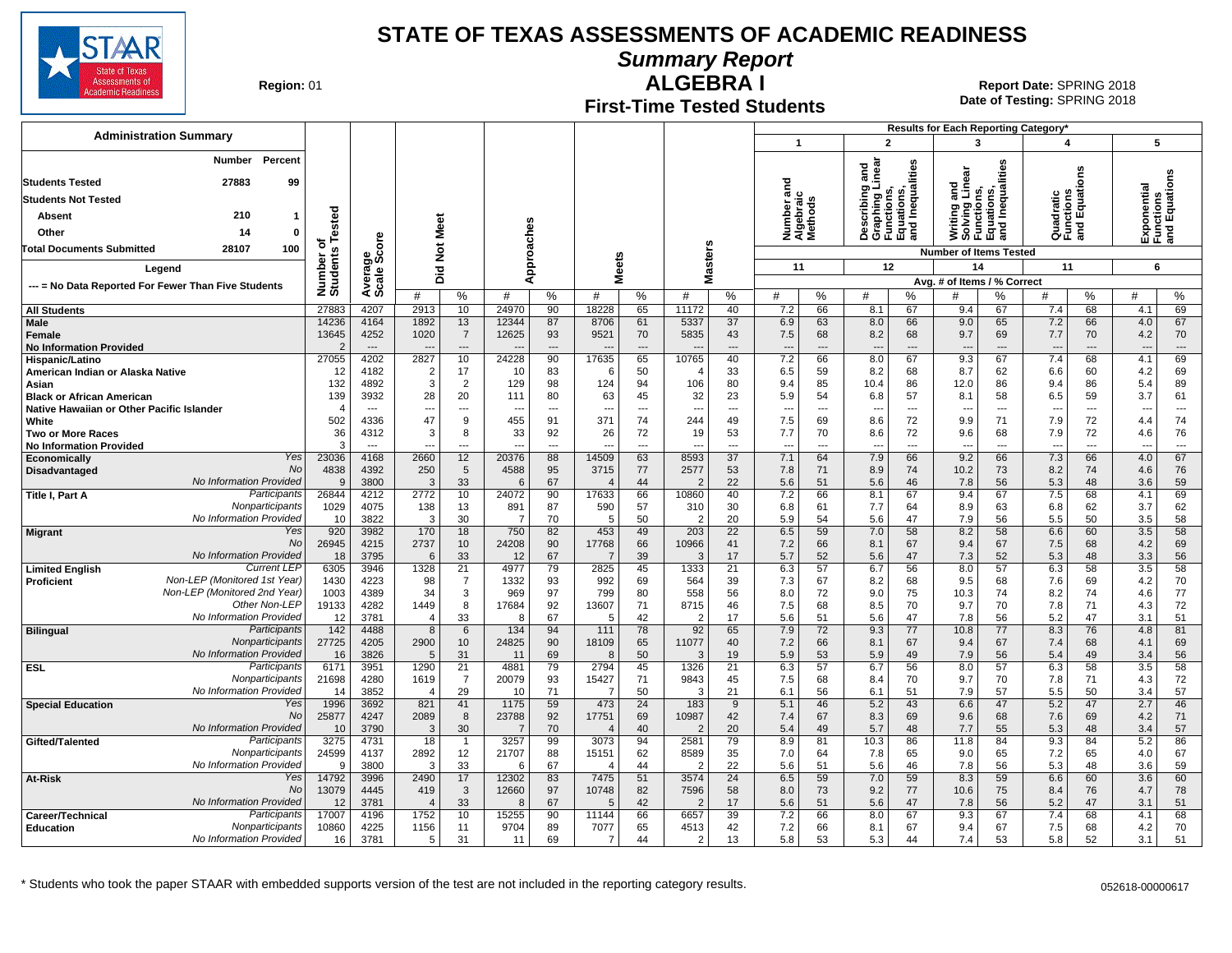

**Summary Report**

**Region: 01** 

# **ALGEBRA I**

**Date of Testing:**  SPRING 2018 01 **Report Date:** SPRING 2018

**Retested Students**

|                                                           |                            |                          |                          |                          |                                  |                       |                                |                                  |                          |                          |                                                 |                                                                                  |                                 | Results for Each Reporting Category*                      |                                |                                       |                                |                                           |                                 |
|-----------------------------------------------------------|----------------------------|--------------------------|--------------------------|--------------------------|----------------------------------|-----------------------|--------------------------------|----------------------------------|--------------------------|--------------------------|-------------------------------------------------|----------------------------------------------------------------------------------|---------------------------------|-----------------------------------------------------------|--------------------------------|---------------------------------------|--------------------------------|-------------------------------------------|---------------------------------|
| <b>Administration Summary</b>                             |                            |                          |                          |                          |                                  |                       |                                |                                  |                          |                          | $\overline{\mathbf{1}}$                         |                                                                                  | $\overline{2}$                  | 3                                                         |                                | $\boldsymbol{4}$                      |                                | 5                                         |                                 |
| Percent<br>Number<br>2651<br><b>Students Tested</b><br>93 |                            |                          |                          |                          |                                  |                       |                                |                                  |                          |                          | ਠ                                               | inear<br>and                                                                     | Inequalities                    | Writing and<br>Solving Linear<br>Functions,<br>Equations, | lations,<br>Inequalities       |                                       | ons                            | Exponential<br>Functions<br>and Equations |                                 |
| <b>Students Not Tested</b>                                |                            |                          |                          |                          |                                  |                       |                                |                                  |                          |                          | a                                               |                                                                                  |                                 |                                                           |                                |                                       |                                |                                           |                                 |
| 165<br>6<br><b>Absent</b>                                 |                            |                          |                          |                          |                                  |                       |                                |                                  |                          |                          | Number ar<br>Algebraic<br>Methods               | escribing<br>Describing<br>Graphing L<br>Functions,<br>Equations,<br>and Inequal |                                 |                                                           |                                | Quadratic<br>Functions<br>and Equatic |                                |                                           |                                 |
|                                                           | ested                      |                          |                          |                          |                                  |                       |                                |                                  |                          |                          |                                                 |                                                                                  |                                 |                                                           | 흡흥                             |                                       |                                |                                           |                                 |
| 33<br>Other<br>$\mathbf{1}$                               | ৳                          |                          |                          |                          |                                  |                       |                                |                                  |                          |                          |                                                 |                                                                                  |                                 |                                                           |                                |                                       |                                |                                           |                                 |
| <b>Total Documents Submitted</b><br>2849<br>100           |                            |                          | Not Meet                 |                          |                                  | pproaches             |                                |                                  | <b>Masters</b>           |                          |                                                 |                                                                                  |                                 | <b>Number of Items Tested</b>                             |                                |                                       |                                |                                           |                                 |
| Legend                                                    |                            |                          | Did                      |                          |                                  |                       | <b>Meets</b>                   |                                  |                          |                          | 11                                              |                                                                                  | 12                              | 14                                                        |                                | 11                                    |                                | 6                                         |                                 |
| --- = No Data Reported For Fewer Than Five Students       | Number of<br>Students      | Average<br>Scale Score   | #                        | %                        | #                                | ⋖<br>%                | #                              | %                                | #                        | $\%$                     | #<br>%                                          | #                                                                                | %                               | Avg. # of Items / % Correct<br>#                          | %                              | #                                     | %                              | #                                         | ℅                               |
| <b>All Students</b>                                       | 2651                       | 3485                     | 1597                     | 60                       | 1054                             | 40                    | 170                            | 6                                | 16                       | 1                        | 37<br>4.1                                       | 4.0                                                                              | 33                              | 5.2                                                       | 37                             | 4.2                                   | 38                             | 2.2                                       | $\overline{36}$                 |
| <b>Male</b>                                               | 1737                       | 3462                     | 1109                     | 64                       | 628                              | 36                    | 108                            | 6                                | 10                       | $\mathbf{1}$             | 36<br>4.0                                       | 4.0                                                                              | 33                              | 5.1                                                       | 36                             | 4.0                                   | 37                             | 2.1                                       | 35                              |
| Female                                                    | 914                        | 3529                     | 488                      | 53                       | 426                              | 47                    | 62                             | $\overline{7}$                   | 6                        | $\mathbf{1}$             | 4.4<br>40                                       | 4.1                                                                              | 34                              | 5.6                                                       | 40                             | 4.4                                   | 40                             | 2.3                                       | 38                              |
| <b>No Information Provided</b>                            |                            | $\sim$                   |                          | $\overline{a}$           |                                  | $\overline{a}$        |                                | ---                              |                          | ---                      | $\overline{a}$                                  | $\overline{\phantom{a}}$                                                         |                                 |                                                           | $\overline{\phantom{a}}$       |                                       | $\overline{a}$                 |                                           | $\overline{\phantom{a}}$        |
| Hispanic/Latino<br>American Indian or Alaska Native       | 2616<br>$\Omega$           | 3485<br>$---$            | 1577<br>---              | 60<br>---                | 1039<br>$\overline{\phantom{a}}$ | 40<br>---             | 167<br>---                     | 6<br>---                         | 15<br>---                | $\overline{1}$<br>---    | $\overline{37}$<br>4.1<br>$\overline{a}$<br>--- | 4.0<br>$\overline{\phantom{a}}$                                                  | 33<br>---                       | 5.2<br>$\overline{\phantom{a}}$                           | 37<br>$\overline{\phantom{a}}$ | 4.2<br>---                            | 38<br>$\overline{\phantom{a}}$ | 2.2<br>$\overline{\phantom{a}}$           | 36<br>$\overline{\phantom{a}}$  |
| Asian                                                     |                            | $---$                    | $---$                    | $---$                    | $\overline{a}$                   | $---$                 | $---$                          | $\overline{a}$                   | $\overline{a}$           | $---$                    | $---$<br>$---$                                  | $\overline{a}$                                                                   | $\sim$                          | $\sim$                                                    | $\sim$                         | $\overline{a}$                        | $---$                          | $\sim$                                    | $\sim$                          |
| <b>Black or African American</b>                          |                            | 3562                     | 5                        | 56                       | 4                                | 44                    | $\mathbf{1}$                   | 11                               | $\overline{1}$           | 11                       | 33<br>3.7                                       | 4.0                                                                              | 33                              | 6.0                                                       | 43                             | 5.0                                   | 45                             | 2.8                                       | 46                              |
| Native Hawaiian or Other Pacific Islander                 |                            | $\overline{a}$           | ---                      | ---                      |                                  |                       |                                | ---                              | $\overline{\phantom{a}}$ | ---                      | ---<br>---                                      | ---                                                                              | ---                             | ---                                                       | ---                            | ---                                   | ---                            |                                           | $\scriptstyle\cdots$            |
| White                                                     | 23                         | 3396                     | 14                       | 61                       | 9                                | 39                    | 2                              | 9                                | $\Omega$                 | $\Omega$                 | 3.3<br>30                                       | 4.3                                                                              | 36                              | 4.8                                                       | 34                             | 4.2                                   | 38                             | 2.3                                       | 38                              |
| <b>Two or More Races</b>                                  | 2                          | $\overline{\phantom{a}}$ | $\qquad \qquad \cdots$   | $\hspace{0.05cm} \ldots$ | ---                              | ---                   | ---                            | ---                              | $\overline{\phantom{a}}$ | ---                      | ---<br>---                                      | $\overline{\phantom{a}}$                                                         | $\overline{\phantom{a}}$        | $\overline{a}$                                            | $\overline{\phantom{a}}$       | ---                                   | $\overline{\phantom{a}}$       |                                           | $\hspace{0.05cm} \ldots$        |
| <b>No Information Provided</b><br>Yes<br>Economically     | $\Omega$<br>2457           | 3486                     | ---<br>1479              | 60                       | ---<br>978                       | ---<br>40             | 160                            | ---<br>$\overline{7}$            | $\overline{a}$<br>14     | $\mathbf{1}$             | ---<br>---<br>38<br>4.1                         | ---<br>4.0                                                                       | 33                              | $\overline{\phantom{a}}$<br>5.2                           | 37                             | ---<br>4.2                            | 38                             | 2.2                                       | $\overline{\phantom{a}}$<br>36  |
| No<br>Disadvantaged                                       | 194                        | 3466                     | 118                      | 61                       | 76                               | 39                    | 10                             | 5                                | $\overline{2}$           | $\mathbf{1}$             | 3.9<br>35                                       | 4.0                                                                              | 33                              | 5.1                                                       | 37                             | 4.0                                   | 36                             | 2.2                                       | 36                              |
| No Information Provided                                   | $\Omega$                   | $\overline{\phantom{a}}$ | $\overline{\phantom{a}}$ | $\overline{a}$           | $\overline{\phantom{a}}$         | $\overline{a}$        | ---                            | $\overline{a}$                   | ---                      | ---                      | $\overline{a}$<br>$\overline{a}$                | $\overline{\phantom{a}}$                                                         | $\overline{\phantom{a}}$        | $\overline{\phantom{a}}$                                  | $\overline{\phantom{a}}$       | ---                                   | $---$                          | $\overline{\phantom{a}}$                  | $\overline{\phantom{a}}$        |
| Participants<br><b>Title I, Part A</b>                    | 2545                       | 3483                     | 1536                     | 60                       | 1009                             | 40                    | 154                            | 6                                | 15                       | 1                        | $\overline{37}$<br>4.1                          | 4.0                                                                              | 33                              | 5.2                                                       | 37                             | 4.1                                   | 38                             | 2.2                                       | $\overline{36}$                 |
| Nonparticipants                                           | 106                        | 3535                     | 61                       | 58                       | 45                               | 42                    | 16                             | 15                               | -1                       | 1                        | 4.6<br>42                                       | 4.3                                                                              | 36                              | 5.5                                                       | 39                             | 4.5                                   | 41                             | 2.2                                       | 36                              |
| No Information Provided                                   |                            | $\overline{\phantom{a}}$ |                          | ---                      | $\overline{a}$                   | $\overline{a}$        | ---                            | ---                              | $\overline{a}$           | ---                      | $\overline{a}$<br>---                           | $\overline{\phantom{a}}$                                                         | $\overline{\phantom{a}}$        | $\overline{\phantom{a}}$                                  | $\sim$                         | $\overline{\phantom{a}}$              | $\overline{a}$                 | $\overline{\phantom{a}}$                  | $\scriptstyle\cdots$            |
| Yes<br><b>Migrant</b><br>No                               | 170<br>2480                | 3442<br>3488             | 107<br>1489              | 63<br>60                 | 63<br>991                        | 37<br>40              | $\overline{7}$<br>163          | $\overline{4}$<br>$\overline{7}$ | $\Omega$<br>16           | $\Omega$<br>$\mathbf{1}$ | 3.8<br>35<br>38<br>4.1                          | 3.8<br>4.0                                                                       | 31<br>33                        | 5.2<br>5.2                                                | 37<br>37                       | 4.1<br>4.2                            | 37<br>38                       | 1.9<br>2.2                                | 32<br>37                        |
| <b>No Information Provided</b>                            |                            |                          |                          | $\overline{a}$           |                                  |                       | $\overline{a}$                 | ---                              | ---                      |                          | ---                                             | $\overline{\phantom{a}}$                                                         |                                 | $\overline{a}$                                            | $\overline{a}$                 | $\overline{a}$                        |                                |                                           | $\overline{a}$                  |
| <b>Current LEF</b><br><b>Limited English</b>              | 1298                       | 3485                     | 784                      | 60                       | 514                              | 40                    | 74                             | 6                                | 5                        | $\Omega$                 | 38<br>4.2                                       | 3.9                                                                              | 32                              | 5.3                                                       | 38                             | 4.1                                   | 37                             | 2.2                                       | 36                              |
| Non-LEP (Monitored 1st Year)<br>Proficient                | 16                         | 3762                     | 3                        | 19                       | 13                               | 81                    | $\overline{2}$                 | 13                               |                          | 6                        | 5.1<br>47                                       | 5.9                                                                              | 49                              | 7.4                                                       | 53                             | 5.5                                   | 50                             | 2.8                                       | 46                              |
| Non-LEP (Monitored 2nd Year)                              | 41                         | 3554                     | 19                       | 46                       | 22                               | 54                    | $\overline{2}$                 | 5                                |                          | $\overline{2}$           | 4.2<br>38                                       | 4.3                                                                              | 36                              | 5.9                                                       | 42                             | 4.4                                   | 40                             | 2.5                                       | 42                              |
| Other Non-LEP<br>No Information Provided                  | 1296                       | 3479                     | 791                      | 61                       | 505                              | 39                    | 92                             | $\overline{7}$                   | 9                        | $\mathbf{1}$             | 4.0<br>36                                       | 4.1                                                                              | 34                              | 5.2                                                       | 37                             | 4.2                                   | 38<br>$\sim$                   | 2.2                                       | 36                              |
| Participants<br><b>Bilingual</b>                          | $\Omega$<br>$\overline{4}$ | $\overline{a}$<br>$---$  | $\overline{\phantom{a}}$ | ---<br>$---$             | $\overline{a}$                   | ---<br>$\overline{a}$ | $\overline{a}$                 | ---<br>$\overline{\phantom{a}}$  | $\overline{a}$           | ---<br>$\overline{a}$    | ---<br>--<br>$\overline{a}$<br>$\overline{a}$   | ⊷<br>$\overline{\phantom{a}}$                                                    | ---<br>$\overline{\phantom{a}}$ | $\overline{\phantom{a}}$<br>$\sim$                        | $\overline{a}$<br>$---$        | ---<br>$\overline{a}$                 | $---$                          |                                           | ---<br>$\overline{\phantom{a}}$ |
| Nonparticipants                                           | 2646                       | 3485                     | 1594                     | 60                       | 1052                             | 40                    | 169                            | 6                                | 16                       | $\mathbf{1}$             | 4.1<br>37                                       | 4.0                                                                              | 33                              | 5.2                                                       | 37                             | 4.2                                   | 38                             | 2.2                                       | 36                              |
| No Information Provided                                   |                            | $\overline{a}$           |                          | $\overline{\phantom{a}}$ |                                  |                       |                                | ---                              |                          | ---                      | $\overline{a}$                                  | $\overline{\phantom{a}}$                                                         |                                 | $\overline{\phantom{a}}$                                  | $\overline{\phantom{a}}$       |                                       | $---$                          |                                           | $---$                           |
| Participants<br><b>ESL</b>                                | 1266                       | 3487                     | 762                      | 60                       | 504                              | 40                    | 75                             | 6                                | 5                        | $\Omega$                 | $\overline{38}$<br>4.2                          | 3.9                                                                              | 32                              | 5.3                                                       | 38                             | 4.1                                   | $\overline{37}$                | 2.2                                       | $\overline{36}$                 |
| Nonparticipants                                           | 1384                       | 3482                     | 835                      | 60                       | 549                              | 40                    | 94                             | 7                                | 11                       | 1                        | 4.0<br>37                                       | 4.1                                                                              | 34                              | 5.2                                                       | 37                             | 4.2                                   | 38                             | 2.2                                       | 37                              |
| No Information Provided<br>Yes                            |                            | $---$                    | ---                      | $\overline{a}$           | $\overline{\phantom{a}}$         | ---                   | $\overline{\phantom{a}}$       | $\overline{a}$                   | ---                      | ---                      | $\overline{a}$<br>$\overline{\phantom{a}}$      | $\overline{\phantom{a}}$                                                         | $\overline{\phantom{a}}$        | $\overline{\phantom{a}}$                                  | $\overline{\phantom{a}}$       | $\overline{\phantom{a}}$              | $\sim$                         | $\overline{\phantom{a}}$                  | $\overline{\phantom{a}}$        |
| <b>Special Education</b><br><b>No</b>                     | 620<br>2030                | 3409<br>3508             | 451<br>1146              | 73<br>56                 | 169<br>884                       | 27<br>44              | 25<br>144                      | $\overline{4}$<br>$\overline{7}$ | $\overline{2}$<br>14     | $\Omega$<br>$\mathbf{1}$ | 3.7<br>33<br>4.2<br>39                          | 3.6<br>4.1                                                                       | 30<br>34                        | 4.8<br>5.4                                                | 34<br>38                       | 3.7<br>4.3                            | 34<br>39                       | 2.1<br>2.2                                | 34<br>37                        |
| No Information Provided                                   |                            |                          |                          | $\overline{\phantom{a}}$ |                                  |                       | $\overline{\phantom{a}}$       | $\overline{a}$                   | $\overline{\phantom{a}}$ |                          | $\overline{a}$                                  | $\overline{\phantom{a}}$                                                         |                                 | $\overline{\phantom{a}}$                                  | $\overline{a}$                 |                                       | $\overline{a}$                 | $\overline{\phantom{a}}$                  | $\hspace{0.05cm} \ldots$        |
| Participants<br>Gifted/Talented                           | 16                         | 3613                     | $\overline{7}$           | 44                       | 9                                | 56                    | $\overline{1}$                 | 6                                | $\mathbf 0$              | $\Omega$                 | 5.0<br>45                                       | 5.1                                                                              | 43                              | 5.6                                                       | 40                             | 4.4                                   | 40                             | 2.5                                       | 42                              |
| Nonparticipants                                           | 2635                       | 3484                     | 1590                     | 60                       | 1045                             | 40                    | 169                            | 6                                | 16                       | 1                        | 37<br>4.1                                       | 4.0                                                                              | 33                              | 5.2                                                       | 37                             | 4.2                                   | 38                             | 2.2                                       | 36                              |
| No Information Provided                                   | $\Omega$                   | $\overline{a}$           |                          | $\overline{a}$           |                                  | ---                   |                                |                                  | $\overline{a}$           | ---                      | ---                                             | $\overline{a}$                                                                   |                                 |                                                           | $\overline{\phantom{a}}$       |                                       | $\overline{a}$                 |                                           | $\overline{a}$                  |
| Yes<br><b>At-Risk</b>                                     | 2432                       | 3476                     | 1494                     | 61                       | 938                              | 39                    | 143                            | 6                                | 10                       | $\Omega$                 | 37<br>4.1                                       | 3.9                                                                              | 33                              | 5.2                                                       | 37                             | 4.1                                   | 37                             | 2.2                                       | $\overline{36}$                 |
| No<br><b>No Information Provided</b>                      | 219<br>$\Omega$            | 3583<br>$---$            | 103<br>$---$             | 47<br>$---$              | 116<br>$\overline{\phantom{a}}$  | 53<br>$---$           | 27<br>$\overline{\phantom{a}}$ | 12<br>$\overline{\phantom{a}}$   | 6<br>$\overline{a}$      | 3<br>---                 | 40<br>4.4<br>$\overline{a}$<br>$\overline{a}$   | 4.6<br>$\overline{\phantom{a}}$                                                  | 38<br>$\overline{\phantom{a}}$  | 6.0<br>$\overline{a}$                                     | 43<br>$---$                    | 4.7<br>$\overline{\phantom{a}}$       | 43<br>$---$                    | 2.5<br>$\overline{\phantom{a}}$           | 41<br>$---$                     |
| Participants<br>Career/Technical                          | 1743                       | 3476                     | 1060                     | 61                       | 683                              | 39                    | 98                             | 6                                | $\overline{4}$           | $\Omega$                 | 37<br>4.1                                       | 3.9                                                                              | 33                              | 5.2                                                       | 37                             | 4.1                                   | 37                             | 2.1                                       | 36                              |
| Nonparticipants<br>Education                              | 908                        | 3501                     | 537                      | 59                       | 371                              | 41                    | 72                             | 8                                | 12                       | 1                        | 38<br>4.1                                       | 4.1                                                                              | 34                              | 5.3                                                       | 38                             | 4.3                                   | 39                             | 2.2                                       | 37                              |
| No Information Provided                                   | $\mathbf{0}$               | $\sim$                   | $\overline{\phantom{a}}$ | $\overline{a}$           | ---                              | $\overline{a}$        | $\overline{\phantom{a}}$       | $\overline{a}$                   | ---                      | $\overline{a}$           | ---<br>$\overline{a}$                           | ---                                                                              | $\overline{a}$                  | $---$                                                     | $\overline{\phantom{a}}$       | ---                                   | $\sim$                         | $\overline{a}$                            | $\overline{a}$                  |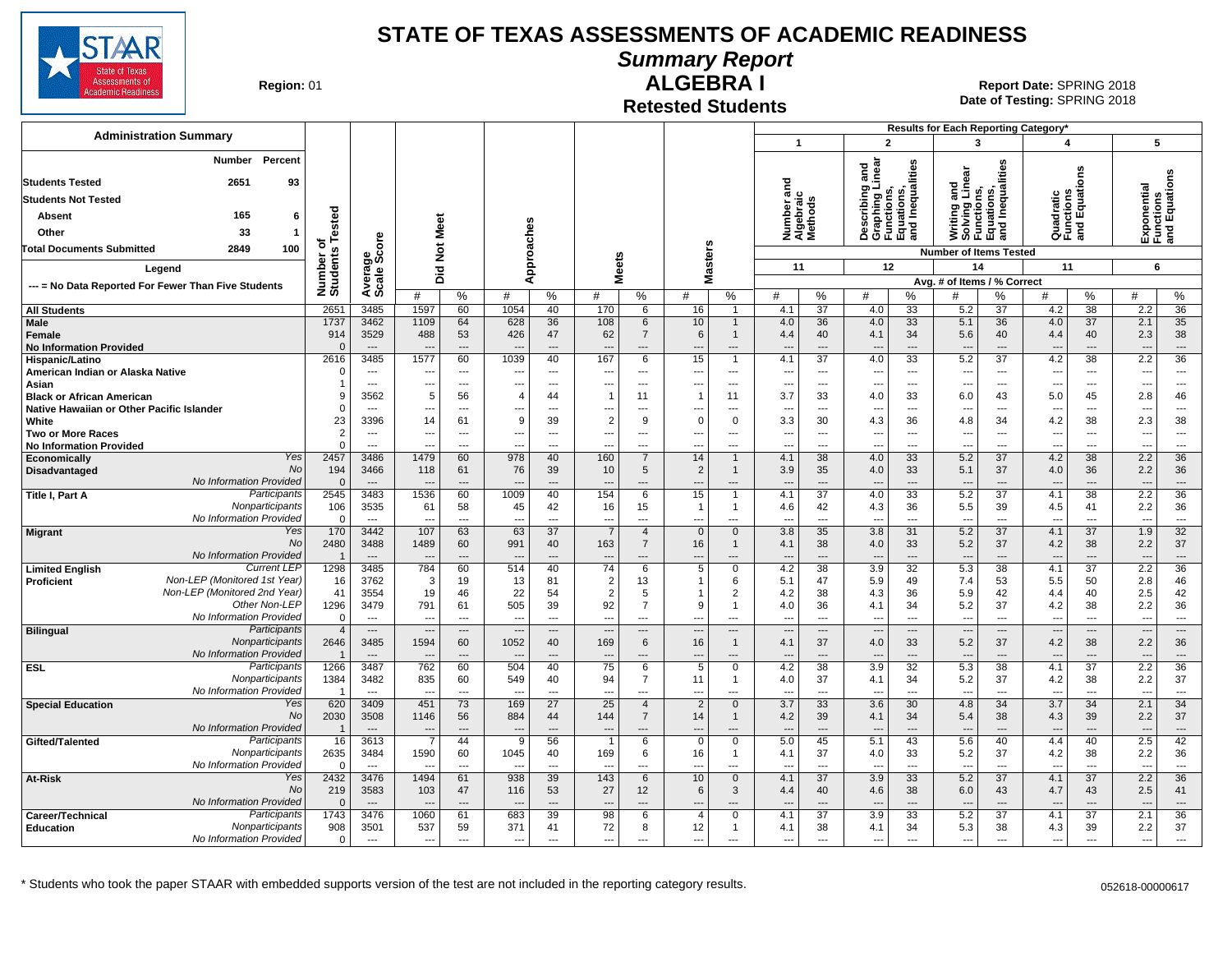

## **Summary Report**

**Region: 01** 

#### **All Students BIOLOGY**

|                                                                                           |                                  |                      |                          |                                 |                |                 |                                          |                |                                |                       |                       |                |                          |                | Results for Each Reporting Category*  |                |                         |                |                                                       |                |
|-------------------------------------------------------------------------------------------|----------------------------------|----------------------|--------------------------|---------------------------------|----------------|-----------------|------------------------------------------|----------------|--------------------------------|-----------------------|-----------------------|----------------|--------------------------|----------------|---------------------------------------|----------------|-------------------------|----------------|-------------------------------------------------------|----------------|
| <b>Administration Summary</b>                                                             |                                  |                      |                          |                                 |                |                 |                                          |                |                                |                       | $\mathbf{1}$          |                | $\overline{2}$           |                | 3                                     |                | $\overline{\mathbf{4}}$ |                | 5                                                     |                |
| Percent<br>Number<br>30936<br>99<br><b>Students Tested</b>                                |                                  |                      |                          |                                 |                |                 |                                          |                |                                |                       | Structure<br>Function |                | lechanisms<br>f Genetics |                | logical<br>vlution and<br>ssification |                | ᠊ᠣ<br>۴                 |                | Interdependence<br>within<br>Environmental<br>Systems |                |
| <b>Students Not Tested</b>                                                                |                                  |                      |                          |                                 |                |                 |                                          |                |                                |                       |                       |                |                          |                |                                       |                | ogical<br>cesses        |                |                                                       |                |
| 435<br>Absent<br>-1                                                                       | Tested                           |                      |                          |                                 |                |                 |                                          |                |                                |                       |                       |                |                          |                |                                       |                |                         | Ê              |                                                       |                |
| Other<br>24<br>$\mathbf{0}$                                                               |                                  |                      | Meet                     |                                 |                |                 |                                          |                |                                |                       | ិច ក្ន                |                | ই ৳                      |                | <u> ३ व्रु क्ष</u><br>mάō             |                | mάσ                     |                |                                                       |                |
| 100<br><b>Total Documents Submitted</b><br>31395                                          | ъ                                | <b>ore</b>           | $\breve{\mathbf{z}}$     |                                 |                |                 |                                          |                |                                |                       |                       |                |                          |                | <b>Number of Items Tested</b>         |                |                         |                |                                                       |                |
| Legend                                                                                    | Number of<br>Students            | క్తిం                |                          |                                 |                | Approaches      |                                          | <b>Meets</b>   | Masters                        |                       | 11                    |                | 11                       |                | 10                                    |                | 11                      |                | 11                                                    |                |
| --- = No Data Reported For Fewer Than Five Students                                       |                                  | Avera                | Did                      |                                 |                |                 |                                          |                |                                |                       |                       |                |                          |                | Avg. # of Items / % Correct           |                |                         |                |                                                       |                |
|                                                                                           |                                  |                      | #                        | %                               | #              | %               | #                                        | %              | #                              | %                     | #                     | %              | #                        | ℅              | #                                     | $\%$           | #                       | %              | #                                                     | %              |
| <b>All Students</b>                                                                       | 30936                            | 4057                 | 5167                     | 17                              | 25769          | 83              | 16514                                    | 53             | 5422                           | 18                    | 6.6                   | 60             | 6.3                      | 57             | 6.2                                   | 62             | 7.1                     | 64             | 6.7                                                   | 61             |
| Male<br>Female<br><b>No Information Provided</b>                                          | 16050<br>14879<br>$\overline{7}$ | 4045<br>4069<br>4169 | 3029<br>2138<br>$\Omega$ | 19<br>14<br>$\mathbf{0}$        | 13021<br>12741 | 81<br>86<br>100 | 8419<br>8091<br>$\overline{\mathcal{A}}$ | 52<br>54<br>57 | 2886<br>2534<br>$\overline{2}$ | 18<br>17<br>29        | 6.5<br>6.8<br>8.1     | 59<br>62<br>74 | 6.2<br>6.4<br>7.0        | 56<br>58<br>64 | 6.1<br>6.3<br>7.1                     | 61<br>63<br>71 | 7.1<br>7.1<br>7.3       | 64<br>64<br>66 | 6.7<br>6.7<br>6.7                                     | 61<br>61<br>61 |
| Hispanic/Latino                                                                           | 30103                            | 4046                 | 5099                     | 17                              | 25004          | 83              | 15883                                    | 53             | 5058                           | 17                    | 6.6                   | 60             | 6.3                      | 57             | 6.2                                   | 62             | 7.0                     | 64             | 6.7                                                   | 61             |
| American Indian or Alaska Native<br>Asian                                                 | 10<br>165                        | 4230<br>4895         | $\overline{2}$<br>3      | 20<br>2                         | -8<br>162      | 80<br>98        | 7<br>152                                 | 70<br>92       | -3<br>122                      | 30<br>74              | 7.5<br>9.5            | 68<br>87       | 7.8<br>9.4               | 71<br>85       | 6.2<br>8.4                            | 62<br>84       | 7.3<br>9.5              | 66<br>86       | 7.9<br>9.3                                            | 72<br>85       |
| <b>Black or African American</b>                                                          | 93                               | 4250                 | 11                       | 12                              | 82             | 88              | 63                                       | 68             | 30                             | 32                    | 7.7                   | 70             | 7.4                      | 67             | 6.6                                   | 66             | 7.8                     | 71             | 7.3                                                   | 67             |
| Native Hawaiian or Other Pacific Islander                                                 | $\overline{7}$                   | 4354                 |                          | 14                              | 6              | 86              | 6                                        | 86             | -3                             | 43                    | 7.4                   | 68             | 7.7                      | 70             | 8.0                                   | 80             | 8.1                     | 74             | 7.9                                                   | 71             |
| White<br><b>Two or More Races</b>                                                         | 515<br>34                        | 4379<br>4308         | 47<br>3                  | 9<br>9                          | 468<br>31      | 91<br>91        | 377<br>23                                | 73<br>68       | 197<br>8                       | 38<br>24              | 7.7<br>7.2            | 70<br>65       | 7.6<br>7.4               | 69<br>67       | 7.2<br>6.5                            | 72<br>65       | 8.2<br>7.8              | 74<br>71       | 8.1<br>7.9                                            | 73<br>71       |
| <b>No Information Provided</b>                                                            | 9                                | 3932                 |                          | 11                              | -8             | 89              | 3                                        | 33             | -1                             | 11                    | 7.2                   | 66             | 5.6                      | 51             | 5.2                                   | 52             | 6.3                     | 58             | 6.4                                                   | 59             |
| Yes<br>Economically                                                                       | 26152                            | 4005                 | 4834                     | 18                              | 21318          | 82              | 12978                                    | 50             | 3820                           | 15                    | 6.4                   | 59             | 6.1                      | 55             | 6.0                                   | 60             | 6.9                     | 63             | 6.5                                                   | 59             |
| <b>No</b><br>Disadvantaged<br>No Information Provided                                     | 4774<br>10                       | 4343<br>3948         | 331<br>$\overline{2}$    | $\overline{7}$<br>20            | 4443<br>8      | 93<br>80        | 3532<br>$\overline{4}$                   | 74<br>40       | 1601                           | 34<br>10              | 7.7<br>7.0            | 70<br>64       | 7.5<br>5.9               | 69<br>54       | 7.1<br>5.2                            | 71<br>52       | 8.2<br>6.3              | 74<br>57       | 7.9<br>6.6                                            | 72<br>60       |
| Participants<br><b>Title I, Part A</b>                                                    | 29365                            | 4055                 | 4922                     | 17                              | 24443          | 83              | 15642                                    | 53             | 5121                           | 17                    | 6.6                   | 60             | 6.3                      | 57             | 6.2                                   | 62             | 7.1                     | 64             | 6.7                                                   | 61             |
| Nonparticipants                                                                           | 1561                             | 4091                 | 243                      | 16                              | 1318           | 84              | 869                                      | 56             | 300                            | 19                    | 6.9                   | 62             | 6.3                      | 58             | 6.3                                   | 63             | 7.0                     | 64             | 6.9                                                   | 62             |
| No Information Provideo<br>Yes                                                            | 10<br>1118                       | 3886                 | $\overline{2}$<br>283    | 20<br>25                        | -8             | 80              | 3<br>420                                 | 30             | $\overline{1}$<br>89           | 10<br>8               | 7.0                   | 64<br>52       | 5.4<br>5.4               | 49<br>49       | 5.0                                   | 50<br>55       | 6.1<br>6.3              | 55<br>57       | 6.1                                                   | 55<br>53       |
| <b>Migrant</b><br>No                                                                      | 29794                            | 3859<br>4064         | 4880                     | 16                              | 835<br>24914   | 75<br>84        | 16088                                    | 38<br>54       | 5332                           | 18                    | 5.8<br>6.7            | 61             | 6.3                      | 58             | 5.5<br>6.2                            | 62             | 7.1                     | 65             | 5.8<br>6.7                                            | 61             |
| No Information Provideo                                                                   | 24                               | 3822                 | $\overline{4}$           | 17                              | 20             | 83              | 6                                        | 25             |                                | $\overline{4}$        | 6.1                   | 55             | 4.8                      | 44             | 5.1                                   | 51             | 6.2                     | 56             | 5.8                                                   | 53             |
| <b>Current LEP</b><br><b>Limited English</b><br>Non-LEP (Monitored 1st Year<br>Proficient | 8216<br>1303                     | 3706<br>4050         | 3046<br>101              | 37<br>8                         | 5170<br>1202   | 63<br>92        | 1855<br>694                              | 23<br>53       | 317<br>164                     | $\overline{4}$<br>13  | 5.2<br>6.7            | 47<br>61       | 4.8<br>6.3               | 43<br>57       | 4.8<br>6.3                            | 48<br>63       | 5.5<br>7.1              | 50<br>65       | 4.8<br>6.8                                            | 44<br>62       |
| Non-LEP (Monitored 2nd Year)                                                              | 852                              | 4160                 | 40                       | 5                               | 812            | 95              | 555                                      | 65             | 140                            | 16                    | 7.2                   | 65             | 6.8                      | 62             | 6.6                                   | 66             | 7.6                     | 69             | 7.4                                                   | 67             |
| Other Non-LEP                                                                             | 20553                            | 4193                 | 1977                     | 10                              | 18576          | 90              | 13406                                    | 65             | 4800                           | 23                    | 7.2                   | 65             | 6.9                      | 63             | 6.7                                   | 67             | 7.7                     | 70             | 7.4                                                   | 67             |
| No Information Provided<br>Participants<br><b>Bilingual</b>                               | 12<br>109                        | 3885<br>4288         | 3<br>13                  | 25<br>12                        | 9<br>96        | 75<br>88        | $\overline{4}$<br>77                     | 33<br>71       | -1<br>34                       | 8<br>31               | 6.6<br>7.6            | 60<br>69       | 5.5<br>7.4               | 50<br>68       | 5.3<br>6.9                            | 53<br>69       | 6.1<br>7.9              | 55<br>72       | 6.0<br>7.6                                            | 55<br>69       |
| Nonparticipants                                                                           | 30813                            | 4056                 | 5151                     | 17                              | 25662          | 83              | 16431                                    | 53             | 5387                           | 17                    | 6.6                   | 60             | 6.3                      | 57             | 6.2                                   | 62             | 7.1                     | 64             | 6.7                                                   | 61             |
| No Information Provideo                                                                   | 14                               | 3929                 | 3                        | 21                              | 11             | 79              | 6                                        | 43             |                                | $\overline{7}$        | 6.8                   | 62             | 5.8                      | 53             | 5.7                                   | 57             | 6.0                     | 55             | 6.4                                                   | 58             |
| Participants<br><b>ESL</b><br>Nonparticipants                                             | 8077                             | 3706                 | 2993                     | $\overline{37}$                 | 5084           | 63              | 1823                                     | 23             | 316                            | $\overline{4}$        | 5.2                   | 47             | 4.8                      | 44             | 4.8                                   | 48             | 5.5                     | 50             | 4.8                                                   | 44             |
| No Information Provided                                                                   | 22846<br>13                      | 4181<br>3894         | 2171<br>3                | 10<br>23                        | 20675<br>10    | 90<br>77        | 14686<br>-5                              | 64<br>38       | 5105<br>-1                     | 22<br>8               | 7.2<br>6.7            | 65<br>61       | 6.8<br>5.5               | 62<br>50       | 6.7<br>5.5                            | 67<br>55       | 7.7<br>6.1              | 70<br>55       | 7.4<br>6.1                                            | 67<br>55       |
| Yes<br><b>Special Education</b>                                                           | 2508                             | 3571                 | 1354                     | 54                              | 1154           | 46              | 332                                      | 13             | 58                             | $\overline{2}$        | 4.5                   | 41             | 4.1                      | 37             | 4.2                                   | 42             | 4.8                     | 44             | 4.1                                                   | 37             |
| <b>No</b>                                                                                 | 28416                            | 4100                 | 3811                     | 13                              | 24605          | 87              | 16177                                    | 57             | 5363                           | 19                    | 6.8                   | 62             | 6.5                      | 59             | 6.4                                   | 64             | 7.3                     | 66             | 6.9                                                   | 63             |
| No Information Provided<br>Participants<br>Gifted/Talented                                | 12<br>2971                       | 3947<br>4607         | $\overline{2}$<br>13     | 17<br>$\mathbf 0$               | 10<br>2958     | 83<br>100       | 5<br>2744                                | 42<br>92       | -1<br>1539                     | 8<br>52               | 7.2<br>8.7            | 65<br>79       | 5.6<br>8.7               | 51<br>79       | 5.5<br>8.0                            | 55<br>80       | 6.3<br>9.2              | 58<br>84       | 6.5<br>9.1                                            | 59<br>82       |
| Nonparticipants                                                                           | 27953                            | 3998                 | 5151                     | 18                              | 22802          | 82              | 13766                                    | 49             | 3882                           | 14                    | 6.4                   | 58             | 6.1                      | 55             | 6.0                                   | 60             | 6.9                     | 62             | 6.4                                                   | 59             |
| No Information Provideo                                                                   | 12                               | 3858                 | 3                        | 25                              | $\mathbf{Q}$   | 75              | $\overline{4}$                           | 33             | -1                             | 8                     | 6.8                   | 62             | 5.2                      | 47             | 5.2                                   | 52             | 5.8                     | 53             | 5.9                                                   | 54             |
| Yes<br>At-Risk<br>No                                                                      | 18010<br>12914                   | 3820<br>4387         | 4728<br>436              | $\overline{26}$<br>$\mathbf{3}$ | 13282<br>12478 | 74<br>97        | 5997<br>10513                            | 33<br>81       | 998<br>4423                    | $6\phantom{.}6$<br>34 | 5.7<br>7.9            | 52<br>72       | 5.2<br>7.8               | 47<br>71       | 5.3<br>7.4                            | 53<br>74       | 6.1<br>8.5              | 55<br>77       | 5.6<br>8.3                                            | 51<br>75       |
| <b>No Information Provided</b>                                                            | 12                               | 3885                 | 3                        | 25                              | 9              | 75              | $\overline{4}$                           | 33             |                                | 8                     | 6.6                   | 60             | 5.5                      | 50             | 5.3                                   | 53             | 6.1                     | 55             | 6.0                                                   | 55             |
| Participants<br>Career/Technical                                                          | 21776                            | 4053                 | 3524                     | 16                              | 18252          | 84              | 11604                                    | 53             | 3685                           | 17                    | 6.6                   | 60             | 6.3                      | 57             | 6.2                                   | 62             | 7.1                     | 64             | 6.7                                                   | 61             |
| Nonparticipants<br><b>Education</b><br>No Information Provided                            | 9150                             | 4066                 | 1640                     | 18                              | 7510           | 82              | 4907                                     | 54             | 1736                           | 19                    | 6.7                   | 61             | 6.4                      | 58             | 6.2                                   | 62             | 7.1                     | 64             | 6.7                                                   | 60             |
|                                                                                           | 10                               | 3802                 | 3                        | 30                              | 7              | 70              | 3                                        | 30             | -1                             | 10 <sup>1</sup>       | 6.1                   | 55             | 5.0                      | 45             | 5.0                                   | 50             | 5.9                     | 54             | 5.4                                                   | 49             |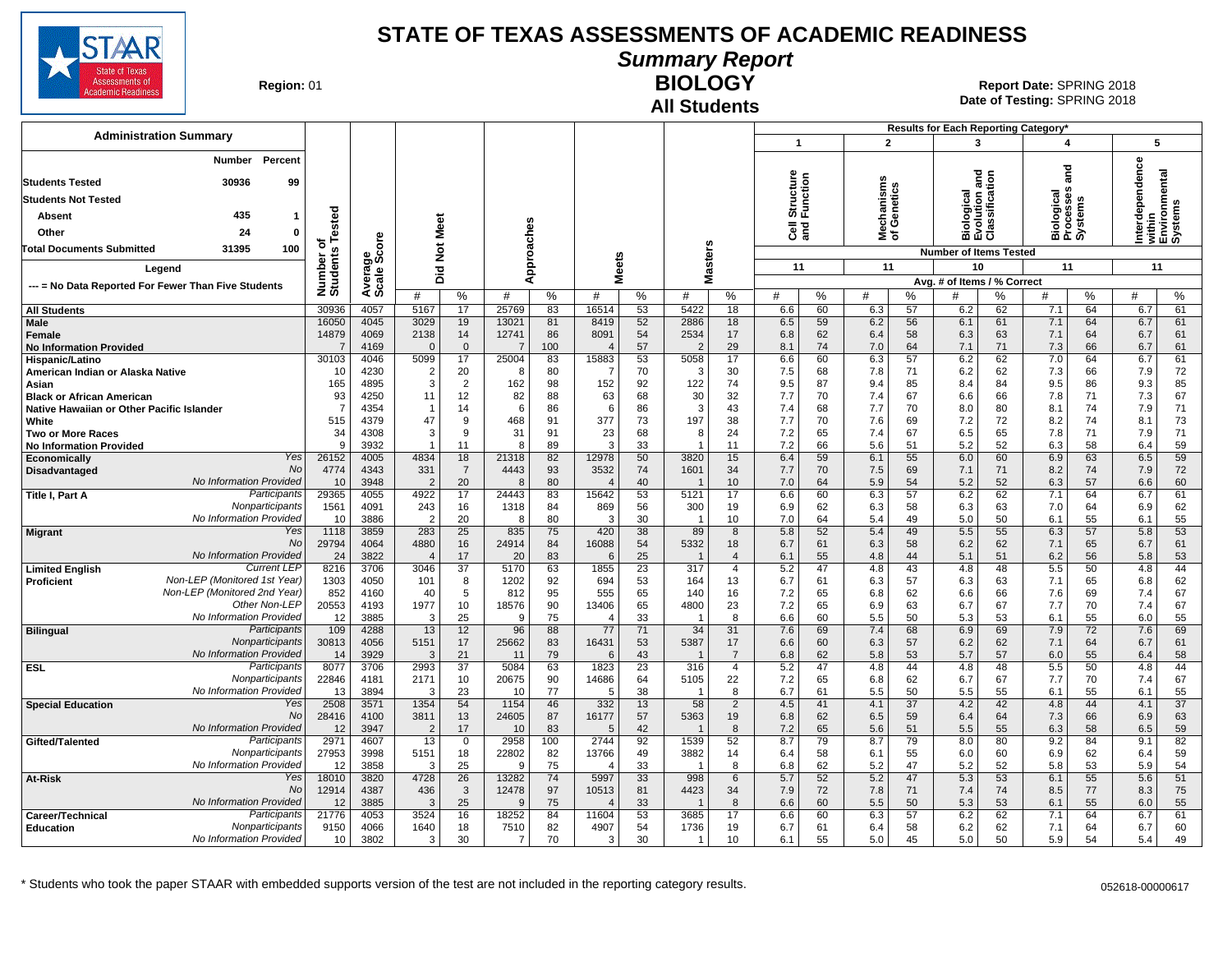

**Summary Report**

**Region: 01** 

#### **First-Time Tested Students**

**BIOLOGY** 01 **Report Date:** SPRING 2018 **Date of Testing:**  SPRING 2018

|                                                             |                       |                      |                          |                          |                |                 |                |                |                |                      |                            |                |                          |                | Results for Each Reporting Category* |                |                                             |                |                   |                                    |
|-------------------------------------------------------------|-----------------------|----------------------|--------------------------|--------------------------|----------------|-----------------|----------------|----------------|----------------|----------------------|----------------------------|----------------|--------------------------|----------------|--------------------------------------|----------------|---------------------------------------------|----------------|-------------------|------------------------------------|
| <b>Administration Summary</b>                               |                       |                      |                          |                          |                |                 |                |                |                |                      | $\mathbf{1}$               |                | $\overline{2}$           |                | 3                                    |                | 4                                           |                | 5                 |                                    |
| Percent<br>Number<br>28110<br>99<br><b>Students Tested</b>  |                       |                      |                          |                          |                |                 |                |                |                |                      | η<br>Structure<br>Function |                | lechanisms<br>f Genetics |                | gue                                  |                | ᅙ<br>ā                                      |                | Interdependence   | within<br>Environmental<br>Systems |
| <b>Students Not Tested</b>                                  |                       |                      |                          |                          |                |                 |                |                |                |                      |                            |                |                          |                |                                      |                |                                             |                |                   |                                    |
| 247<br>Absent<br>$\mathbf{1}$                               |                       |                      |                          |                          |                |                 |                |                |                |                      |                            |                |                          |                | ogical<br>Iution a<br>ssificati      |                | logical<br>Biologica<br>Processe<br>Systems |                |                   |                                    |
| Other<br>3<br>$\Omega$                                      | ested                 |                      | Meet                     |                          |                |                 |                |                |                |                      | ੌੌe ਛੋ                     |                | ≊ ১                      |                | ठ<br>mάō                             | <u>ē ë</u>     |                                             |                |                   |                                    |
| 100<br>Total Documents Submitted<br>28360                   | ۴<br>ъ                | ၑ<br>$\circ$         | $\frac{5}{2}$            |                          |                |                 |                |                |                |                      |                            |                |                          |                | <b>Number of Items Tested</b>        |                |                                             |                |                   |                                    |
| Legend                                                      | Number of<br>Students | క్తింద్              |                          |                          |                | Approaches      |                | <b>Meets</b>   | <b>Masters</b> |                      | 11                         |                | 11                       |                | 10                                   |                | 11                                          |                | 11                |                                    |
|                                                             |                       | Average              | Did                      |                          |                |                 |                |                |                |                      |                            |                |                          |                | Avg. # of Items / % Correct          |                |                                             |                |                   |                                    |
| --- = No Data Reported For Fewer Than Five Students         |                       |                      | #                        | %                        | #              | %               | #              | %              | #              | $\%$                 | #                          | %              | #                        | $\%$           | #                                    | %              | #                                           | %              | #                 | %                                  |
| <b>All Students</b>                                         | 28110                 | 4116                 | 3404                     | 12                       | 24706          | 88              | 16412          | 58             | 5419           | 19                   | 6.9                        | 63             | 6.6                      | 60             | 6.4                                  | 64             | 7.4                                         | 67             | 7.0               | 64                                 |
| Male<br>Female<br><b>No Information Provided</b>            | 14390<br>13713<br>7   | 4113<br>4119<br>4169 | 1969<br>1435<br>$\Omega$ | 14<br>10<br>$\mathbf{0}$ | 12421<br>12278 | 86<br>90<br>100 | 8363<br>8045   | 58<br>59<br>57 | 2883<br>2534   | 20<br>18<br>29       | 6.8<br>7.0<br>8.1          | 62<br>64<br>74 | 6.5<br>6.6<br>7.0        | 59<br>60<br>64 | 6.4<br>6.5<br>7.1                    | 64<br>65<br>71 | 7.4<br>7.3<br>7.3                           | 67<br>66<br>66 | 7.0<br>7.0<br>6.7 | 64<br>64<br>61                     |
| Hispanic/Latino                                             | 27300                 | 4105                 | 3349                     | 12                       | 23951          | 88              | 15781          | 58             | 5055           | 19                   | 6.9                        | 62             | 6.5                      | 59             | 6.4                                  | 64             | 7.3                                         | 67             | 7.0               | 63                                 |
| American Indian or Alaska Native                            | 10                    | 4230                 | $\overline{2}$<br>3      | 20                       | 8              | 80              | -7             | 70             | 3              | 30                   | 7.5                        | 68<br>87       | 7.8                      | 71             | 6.2                                  | 62             | 7.3                                         | 66             | 7.9               | 72<br>85                           |
| Asian<br><b>Black or African American</b>                   | 164<br>89             | 4902<br>4287         | 9                        | 2<br>10                  | 161<br>80      | 98<br>90        | 152<br>63      | 93<br>71       | 122<br>30      | 74<br>34             | 9.5<br>7.8                 | 71             | 9.4<br>7.6               | 86<br>69       | 8.4<br>6.8                           | 84<br>68       | 9.5<br>7.9                                  | 87<br>72       | 9.4<br>7.5        | 68                                 |
| Native Hawaiian or Other Pacific Islander                   | $\overline{7}$        | 4354                 |                          | 14                       | 6              | 86              | 6              | 86             | 3              | 43                   | 7.4                        | 68             | 7.7                      | 70             | 8.0                                  | 80             | 8.1                                         | 74             | 7.9               | 71                                 |
| White                                                       | 499                   | 4408                 | 37                       | $\overline{7}$           | 462            | 93              | 377            | 76             | 197            | 39                   | 7.9                        | 72             | 7.7                      | 70             | 7.3                                  | 73             | 8.3                                         | 75             | 8.2               | 74                                 |
| <b>Two or More Races</b><br><b>No Information Provided</b>  | 32<br>9               | 4357<br>3932         | $\overline{2}$<br>-1     | 6<br>11                  | 30<br>8        | 94<br>89        | 23<br>-3       | 72<br>33       |                | 25<br>11             | 7.4<br>7.2                 | 67<br>66       | 7.6<br>5.6               | 69<br>51       | 6.8<br>5.2                           | 68<br>52       | 7.9<br>6.3                                  | 72<br>58       | 8.0<br>6.4        | 73<br>59                           |
| Yes<br>Economically                                         | 23513                 | 4065                 | 3179                     | 14                       | 20334          | 86              | 12884          | 55             | 3817           | 16                   | 6.7                        | 61             | 6.4                      | 58             | 6.3                                  | 63             | 7.2                                         | 65             | 6.8               | 62                                 |
| No<br>Disadvantaged                                         | 4587                  | 4377                 | 223                      | 5                        | 4364           | 95              | 3524           | 77             | 1601           | 35                   | 7.9                        | 72             | 7.7                      | 70             | 7.3                                  | 73             | 8.3                                         | 76             | 8.1               | 73                                 |
| No Information Provideo<br>Participants<br>Title I, Part A  | 10<br>26650           | 3948<br>4115         | $\overline{2}$<br>3221   | 20<br>12                 | 8<br>23429     | 80<br>88        | 15543          | 40<br>58       | 5118           | 10<br>19             | 7.0<br>6.9                 | 64<br>63       | 5.9<br>6.6               | 54<br>60       | 5.2<br>6.4                           | 52<br>64       | 6.3<br>7.4                                  | 57<br>67       | 6.6<br>7.0        | 60<br>64                           |
| Nonparticipants                                             | 1450                  | 4138                 | 181                      | 12                       | 1269           | 88              | 866            | 60             | 300            | 21                   | 7.1                        | 64             | 6.6                      | 60             | 6.5                                  | 65             | 7.2                                         | 66             | 7.1               | 65                                 |
| No Information Provideo                                     | 10                    | 3886                 | $\overline{2}$           | 20                       | 8              | 80              | 3              | 30             | $\overline{1}$ | 10                   | 7.0                        | 64             | 5.4                      | 49             | 5.0                                  | 50             | 6.1                                         | 55             | 6.1               | 55                                 |
| Yes<br><b>Migrant</b><br>No                                 | 931                   | 3932                 | 175                      | 19                       | 756            | 81              | 411            | 44             | 89             | 10                   | 6.1                        | 55             | 5.8                      | 52             | 5.8                                  | 58             | 6.6                                         | 60             | 6.2               | 57                                 |
| No Information Provideo                                     | 27157<br>22           | 4123<br>3858         | 3226<br>3                | 12<br>14                 | 23931<br>19    | 88<br>86        | 15995<br>6     | 59<br>27       | 5329           | 20<br>5              | 6.9<br>6.3                 | 63<br>57       | 6.6<br>5.0               | 60<br>45       | 6.5<br>5.3                           | 65<br>53       | 7.4<br>6.4                                  | 67<br>58       | 7.0<br>6.0        | 64<br>55                           |
| <b>Current LEF</b><br><b>Limited English</b>                | 6477                  | 3774                 | 1921                     | 30                       | 4556           | 70              | 1795           | 28             | 316            | 5                    | 5.5                        | 50             | 5.1                      | 46             | 5.2                                  | 52             | 5.8                                         | 53             | 5.2               | 47                                 |
| Non-LEP (Monitored 1st Year)<br>Proficient                  | 1278                  | 4059                 | 90                       | 7                        | 1188           | 93              | 691            | 54             | 163            | 13                   | 6.8                        | 62             | 6.3                      | 57             | 6.4                                  | 64             | 7.2                                         | 65             | 6.9               | 62                                 |
| Non-LEP (Monitored 2nd Year)<br>Other Non-LEP               | 811<br>19532          | 4189<br>4230         | 26<br>1364               | 3<br>$\overline{7}$      | 785<br>18168   | 97<br>93        | 554<br>13368   | 68<br>68       | 140<br>4799    | 17<br>25             | 7.3<br>7.4                 | 66<br>67       | 7.0<br>7.1               | 63<br>64       | 6.8<br>6.8                           | 68<br>68       | 7.8<br>7.9                                  | 71<br>72       | 7.6<br>7.6        | 69<br>69                           |
| No Information Provided                                     | 12                    | 3885                 | 3                        | 25                       | 9              | 75              | $\overline{4}$ | 33             |                | 8                    | 6.6                        | 60             | 5.5                      | 50             | 5.3                                  | 53             | 6.1                                         | 55             | 6.0               | 55                                 |
| Participants<br><b>Bilingual</b>                            | 104                   | 4318                 | 12                       | 12                       | 92             | 88              | 76             | 73             | 34             | 33                   | 7.7                        | 70             | 7.6                      | 69             | 7.0                                  | 70             | 8.0                                         | 73             | 7.7               | 70                                 |
| Nonparticipants<br>No Information Provided                  | 27992<br>14           | 4115<br>3929         | 3389<br>3                | 12<br>21                 | 24603<br>11    | 88<br>79        | 16330<br>6     | 58<br>43       | 5384           | 19<br>$\overline{7}$ | 6.9<br>6.8                 | 63<br>62       | 6.6<br>5.8               | 60<br>53       | 6.4<br>5.7                           | 64<br>57       | 7.4<br>6.0                                  | 67<br>55       | 7.0<br>6.4        | 64<br>58                           |
| Participants<br><b>ESL</b>                                  | 6363                  | 3774                 | 1887                     | 30                       | 4476           | 70              | 1764           | 28             | 315            | 5                    | 5.5                        | 50             | 5.1                      | 46             | 5.2                                  | 52             | 5.8                                         | 53             | 5.2               | 47                                 |
| Nonparticipants                                             | 21734                 | 4216                 | 1514                     | $\overline{7}$           | 20220          | 93              | 14643          | 67             | 5103           | 23                   | 7.3                        | 66             | 7.0                      | 64             | 6.8                                  | 68             | 7.8                                         | 71             | 7.6               | 69                                 |
| No Information Provided<br>Yes                              | 13<br>1967            | 3894<br>3621         | -3<br>938                | 23<br>48                 | 10<br>1029     | 77<br>52        | -5<br>322      | 38<br>16       | -1<br>57       | 8<br>3               | 6.7<br>4.8                 | 61<br>44       | 5.5<br>4.3               | 50<br>39       | 5.5<br>4.5                           | 55<br>45       | 6.1                                         | 55<br>46       | 6.1<br>4.4        | 55<br>40                           |
| <b>Special Education</b><br>No                              | 26131                 | 4153                 | 2464                     | 9                        | 23667          | 91              | 16085          | 62             | 5361           | 21                   | 7.1                        | 64             | 6.7                      | 61             | 6.6                                  | 66             | 5.1<br>7.5                                  | 69             | 7.2               | 66                                 |
| No Information Provided                                     | 12                    | 3947                 | $\overline{2}$           | 17                       | 10             | 83              | $\sqrt{5}$     | 42             |                | 8                    | 7.2                        | 65             | 5.6                      | 51             | 5.5                                  | 55             | 6.3                                         | 58             | 6.5               | 59                                 |
| Participants<br>Gifted/Talented                             | 2964                  | 4609                 | 10                       | $\mathbf 0$              | 2954           | 100             | 2743           | 93             | 1539           | 52                   | 8.7                        | 79             | 8.7                      | 79             | 8.0                                  | 80             | 9.2                                         | 84             | 9.1               | 83                                 |
| Nonparticipants<br>No Information Provided                  | 25134<br>12           | 4058<br>3858         | 3391<br>3                | 13<br>25                 | 21743<br>9     | 87<br>75        | 13665          | 54<br>33       | 3879           | 15<br>8              | 6.7<br>6.8                 | 61<br>62       | 6.3<br>5.2               | 58<br>47       | 6.2<br>5.2                           | 62<br>52       | 7.1<br>5.8                                  | 65<br>53       | 6.8<br>5.9        | 62<br>54                           |
| Yes<br>At-Risk                                              | 15407                 | 3880                 | 3108                     | 20                       | 12299          | 80              | 5910           | 38             | 995            | 6                    | 6.0                        | 54             | 5.5                      | 50             | 5.6                                  | 56             | 6.4                                         | 58             | 5.9               | 54                                 |
| No                                                          | 12691                 | 4403                 | 293                      | $\overline{2}$           | 12398          | 98              | 10498          | 83             | 4423           | 35                   | 8.0                        | 73             | 7.9                      | 72             | 7.4                                  | 74             | 8.6                                         | 78             | 8.4               | 76                                 |
| No Information Provideo<br>Participants<br>Career/Technical | 12<br>19760           | 3885<br>4113         | 3<br>2259                | 25<br>11                 | 9<br>17501     | 75<br>89        | 11539          | 33<br>58       | 3684           | 8<br>19              | 6.6<br>6.9                 | 60<br>63       | 5.5<br>6.5               | 50<br>59       | 5.3<br>6.4                           | 53<br>64       | 6.1<br>7.4                                  | 55<br>67       | 6.0<br>7.0        | 55<br>64                           |
| Nonparticipants<br><b>Education</b>                         | 8340                  | 4124                 | 1142                     | 14                       | 7198           | 86              | 4870           | 58             | 1734           | 21                   | 6.9                        | 63             | 6.7                      | 61             | 6.4                                  | 64             | 7.4                                         | 67             | 7.0               | 63                                 |
| <b>No Information Provided</b>                              | 10                    | 3802                 | 3                        | 30                       | 7              | 70              | 3              | 30             | -1             | 10                   | 6.1                        | 55             | 5.0                      | 45             | 5.0                                  | 50             | 5.9                                         | 54             | 5.4               | 49                                 |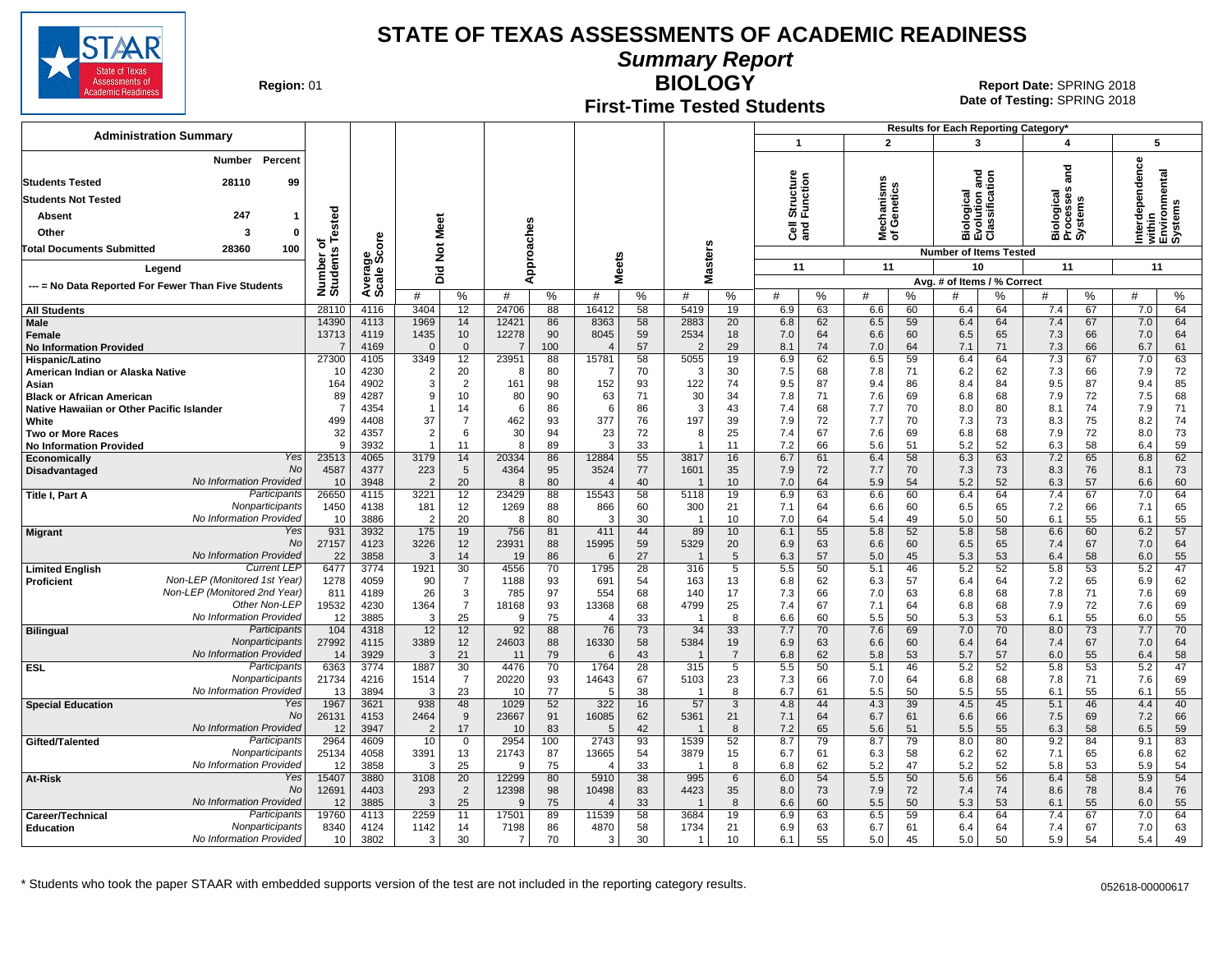

**Summary Report**

**Region: 01** 

#### **Retested Students BIOLOGY**

|                                                                                            |                              |                          |                          |                                      |                          |                                                      |                                |                                       |                                 |                                    |                              |                                 |                                 |                                      | Results for Each Reporting Category*                 |                            |                                 |                      |                                 |                                      |
|--------------------------------------------------------------------------------------------|------------------------------|--------------------------|--------------------------|--------------------------------------|--------------------------|------------------------------------------------------|--------------------------------|---------------------------------------|---------------------------------|------------------------------------|------------------------------|---------------------------------|---------------------------------|--------------------------------------|------------------------------------------------------|----------------------------|---------------------------------|----------------------|---------------------------------|--------------------------------------|
| <b>Administration Summary</b>                                                              |                              |                          |                          |                                      |                          |                                                      |                                |                                       |                                 |                                    | $\mathbf{1}$                 |                                 |                                 | $\overline{2}$                       | $\mathbf{3}$                                         |                            | 4                               |                      | 5                               |                                      |
| Percent<br>Number<br><b>Students Tested</b><br>2826<br>93                                  |                              |                          |                          |                                      |                          |                                                      |                                |                                       |                                 |                                    |                              | Structure<br>Function           |                                 | echanisms<br>f Genetics              | Biological<br>Evolution and<br>Classification        |                            | ត<br>ត                          |                      | Interdependence                 | within<br>Environmental<br>Systems   |
| <b>Students Not Tested</b>                                                                 |                              |                          |                          |                                      |                          |                                                      |                                |                                       |                                 |                                    |                              |                                 |                                 |                                      |                                                      |                            |                                 |                      |                                 |                                      |
| 188<br>Absent<br>6                                                                         |                              |                          |                          |                                      |                          |                                                      |                                |                                       |                                 |                                    |                              |                                 |                                 |                                      |                                                      |                            | iological<br>rocesses<br>ystems |                      |                                 |                                      |
| Other<br>21<br>$\overline{\mathbf{1}}$                                                     |                              |                          |                          | Meet                                 |                          |                                                      |                                |                                       |                                 |                                    | ចិ ខ្លី                      |                                 | ᄛᅕ                              |                                      |                                                      |                            | ធី೬ិតិ                          |                      |                                 |                                      |
| 3035<br>100<br><b>Total Documents Submitted</b>                                            |                              |                          |                          |                                      |                          |                                                      |                                |                                       |                                 |                                    |                              |                                 |                                 |                                      |                                                      |                            |                                 |                      |                                 |                                      |
|                                                                                            |                              |                          |                          | $\breve{\mathbf{z}}$                 |                          | Approaches                                           | <b>Meets</b>                   |                                       | lasters                         |                                    | 11                           |                                 |                                 | 11                                   | <b>Number of Items Tested</b><br>10                  |                            | 11                              |                      | 11                              |                                      |
| Legend                                                                                     |                              |                          | Did                      |                                      |                          |                                                      |                                |                                       | Σ                               |                                    |                              |                                 |                                 |                                      | Avg. # of Items / % Correct                          |                            |                                 |                      |                                 |                                      |
| --- = No Data Reported For Fewer Than Five Students                                        | Number of<br>Students Tested | Average<br>Scale Score   | #                        | $\%$                                 | #                        | %                                                    | #                              | %                                     | #                               | $\%$                               | #                            | %                               | #                               | %                                    | #                                                    | %                          | #                               | %                    | #                               | %                                    |
| <b>All Students</b>                                                                        | 2826                         | 3466                     | 1763                     | 62                                   | 1063                     | 38                                                   | 102                            | $\overline{4}$                        | 3                               | $\Omega$                           | 4.1                          | $\overline{37}$                 | 3.6                             | $\overline{33}$                      | 3.8                                                  | 38                         | 4.3                             | $\overline{39}$      | 3.5                             | $\overline{32}$                      |
| Male<br>Female<br><b>No Information Provided</b>                                           | 1660<br>1166<br>$\Omega$     | 3456<br>3482<br>$\sim$   | 1060<br>703              | 64<br>60<br>$\overline{\phantom{a}}$ | 600<br>463               | 36<br>40<br>$\sim$                                   | 56<br>46<br>$\overline{a}$     | 3<br>$\overline{4}$<br>$\overline{a}$ | 3<br>$\Omega$<br>$\overline{a}$ | $\mathbf{0}$<br>$\mathbf 0$<br>--- | 4.0<br>4.3<br>$\overline{a}$ | 36<br>39<br>$\overline{a}$      | 3.5<br>3.7<br>$\overline{a}$    | 32<br>33<br>$\overline{\phantom{a}}$ | 3.7<br>3.9<br>$\overline{a}$                         | 37<br>39<br>$\overline{a}$ | 4.3<br>4.3<br>$\sim$            | 39<br>39<br>---      | 3.6<br>3.4<br>$\sim$            | 33<br>31<br>$\hspace{0.05cm} \ldots$ |
| Hispanic/Latino                                                                            | 2803                         | 3466                     | 1750                     | 62                                   | 1053                     | $\overline{38}$                                      | 102                            | $\overline{4}$                        | $\overline{3}$                  | $\Omega$                           | 4.1                          | $\overline{37}$                 | $\overline{3.6}$                | $\overline{33}$                      | $\overline{3.8}$                                     | $\overline{38}$            | 4.3                             | 39                   | $\overline{3.5}$                | $\overline{32}$                      |
| American Indian or Alaska Native                                                           | $\Omega$                     | ---<br>---               | ---<br>---               | ---<br>$\overline{\phantom{a}}$      |                          | $\overline{\phantom{a}}$<br>$\overline{\phantom{a}}$ | ---<br>---                     | ---<br>---                            | ---<br>---                      | ---<br>---                         | ---                          | $\overline{\phantom{a}}$<br>--- | $\overline{\phantom{a}}$        | ---<br>---                           | $\overline{\phantom{a}}$<br>$\overline{\phantom{a}}$ | ---<br>---                 | ---<br>---                      | ---<br>$---$         | ---<br>---                      | ---<br>$\overline{\phantom{a}}$      |
| Asian<br><b>Black or African American</b>                                                  | $\overline{\mathbf{4}}$      | $\overline{a}$           | ---                      | $---$                                |                          | $---$                                                | $\overline{\phantom{a}}$       | ---                                   | ---                             | ---                                | ---                          | $\ddotsc$                       | ---<br>$\overline{\phantom{a}}$ | $\overline{\phantom{a}}$             | $\overline{\phantom{a}}$                             | ---                        | $---$                           | $\overline{a}$       | -−-                             | $---$                                |
| Native Hawaiian or Other Pacific Islander                                                  | $\Omega$                     | $---$                    | ---                      | $\overline{\phantom{a}}$             | ---                      | $---$                                                | ---                            | ---                                   | ---                             | ---                                | ---                          | $---$                           | $\overline{\phantom{a}}$        | ---                                  | $\ddotsc$                                            | ---                        | $---$                           | $---$                | ---                             | $---$                                |
| White                                                                                      | 16                           | 3493                     | 10                       | 63                                   | 6                        | 38                                                   | $\mathbf 0$                    | $\Omega$                              | $\Omega$                        | $\Omega$                           | 3.8                          | 35                              | 3.4                             | 31                                   | 4.1                                                  | 41                         | 4.3                             | 39                   | 4.2                             | 38                                   |
| <b>Two or More Races</b>                                                                   | $\overline{2}$<br>$\Omega$   | $---$                    | ---                      | $\sim$                               |                          | $---$                                                | $\overline{a}$                 | ---                                   | ---                             | ---                                | ---                          | $\overline{a}$                  | $\overline{\phantom{a}}$        | $\overline{\phantom{a}}$             | $\sim$                                               | $---$                      | $---$                           | $---$                | ---                             | $\sim$                               |
| <b>No Information Provided</b><br><b>Yes</b><br>Economically                               | 2639                         | $---$<br>3465            | ---<br>1655              | $\overline{a}$<br>63                 | $\overline{a}$<br>984    | $---$<br>37                                          | $---$<br>94                    | ---<br>$\overline{4}$                 | $\overline{a}$<br>3             | $\overline{a}$<br>$\Omega$         | ---<br>4.1                   | $---$<br>37                     | $\overline{a}$<br>3.6           | $-$<br>33                            | $\overline{a}$<br>3.8                                | $\overline{a}$<br>38       | $---$<br>4.3                    | $---$<br>39          | ---<br>3.5                      | $---$<br>32                          |
| No<br><b>Disadvantaged</b>                                                                 | 187                          | 3489                     | 108                      | 58                                   | 79                       | 42                                                   | 8                              | $\overline{4}$                        | $\mathbf{0}$                    | $\mathbf 0$                        | 4.3                          | 39                              | 3.5                             | 31                                   | 3.8                                                  | 38                         | 4.5                             | 41                   | 3.7                             | 34                                   |
| No Information Provided                                                                    | $\mathbf{0}$                 | $---$                    | $\overline{a}$           | $---$                                |                          | $---$                                                | $---$                          | ---                                   | $\overline{a}$                  | ---                                | $\overline{a}$               | $\sim$                          | $\overline{\phantom{a}}$        | $\overline{\phantom{a}}$             | $\overline{a}$                                       | ---                        | $\overline{a}$                  | $\overline{a}$       | ---                             | $---$                                |
| Participants<br>Title I, Part A                                                            | 2715                         | 3466                     | 1701                     | 63                                   | 1014                     | $\overline{37}$                                      | 99                             | $\overline{4}$                        | 3                               | $\Omega$                           | 4.1                          | $\overline{37}$                 | 3.6                             | 33                                   | 3.8                                                  | 38                         | 4.3                             | 39                   | 3.5                             | 32                                   |
| Nonparticipants<br>No Information Provided                                                 | 111<br>$\mathbf 0$           | 3477<br>$\overline{a}$   | 62<br>---                | 56<br>$-$                            | 49<br>$\overline{a}$     | 44<br>$\overline{a}$                                 | $\mathbf{3}$<br>---            | 3<br>$\overline{a}$                   | $\mathbf 0$<br>$\overline{a}$   | 0<br>---                           | 4.4<br>---                   | 40<br>$\overline{a}$            | 3.5<br>$\overline{\phantom{a}}$ | 32<br>$\overline{\phantom{a}}$       | 3.8<br>$\overline{\phantom{a}}$                      | 38<br>$\overline{a}$       | 4.3<br>---                      | 39<br>$\overline{a}$ | 3.6<br>$\overline{a}$           | 32<br>$\sim$ $\sim$ $\sim$           |
| Yes<br><b>Migrant</b>                                                                      | 187                          | 3496                     | 108                      | 58                                   | 79                       | 42                                                   | 9                              | 5                                     | $\Omega$                        | $\mathbf{0}$                       | 4.1                          | 38                              | 3.6                             | 32                                   | 3.9                                                  | 39                         | 4.6                             | 42                   | 3.8                             | 34                                   |
| No                                                                                         | 2637                         | 3464                     | 1654                     | 63                                   | 983                      | 37                                                   | 93                             | $\overline{4}$                        | 3                               | $\Omega$                           | 4.1                          | 37                              | 3.6                             | 33                                   | 3.8                                                  | 38                         | 4.3                             | 39                   | 3.5                             | 32                                   |
| No Information Provided                                                                    | $\overline{2}$               | $\overline{\phantom{a}}$ |                          | $\overline{a}$                       |                          | $---$                                                |                                | $\overline{a}$                        |                                 | ---                                |                              | $\overline{a}$                  |                                 | $\overline{\phantom{a}}$             |                                                      | $---$                      |                                 | ---                  | $\overline{\phantom{a}}$        | $\qquad \qquad \cdots$               |
| <b>Current LEF</b><br><b>Limited English</b><br>Non-LEP (Monitored 1st Year)<br>Proficient | 1739<br>25                   | 3454<br>3604             | 1125<br>11               | 65<br>44                             | 614<br>14                | 35<br>56                                             | 60<br>3                        | $\overline{3}$<br>12                  | $\overline{1}$<br>$\mathbf 1$   | $\Omega$<br>4                      | 4.0<br>5.4                   | $\overline{37}$<br>49           | 3.6<br>3.8                      | 33<br>35                             | 3.7<br>4.8                                           | $\overline{37}$<br>48      | 4.2<br>4.5                      | 39<br>41             | 3.4<br>4.1                      | $\overline{31}$<br>37                |
| Non-LEP (Monitored 2nd Year)                                                               | 41                           | 3600                     | 14                       | 34                                   | 27                       | 66                                                   | $\mathbf{1}$                   | $\overline{2}$                        | $\Omega$                        | $\Omega$                           | 5.0                          | 45                              | 4.1                             | 37                                   | 4.3                                                  | 43                         | 5.0                             | 46                   | 4.1                             | 38                                   |
| Other Non-LEP                                                                              | 1021                         | 3479                     | 613                      | 60                                   | 408                      | 40                                                   | 38                             | $\overline{4}$                        |                                 | $\Omega$                           | 4.1                          | 37                              | 3.6                             | 32                                   | 3.9                                                  | 39                         | 4.3                             | 39                   | 3.7                             | 34                                   |
| No Information Provided                                                                    | $\mathbf 0$                  | $\sim$                   | $\overline{\phantom{a}}$ | $\sim$                               | $\sim$                   | $---$                                                | $---$                          | $---$                                 | ---                             | ---                                | ---                          | $\overline{a}$                  | $\overline{\phantom{a}}$        | $\overline{\phantom{a}}$             | $\overline{a}$                                       | $\overline{a}$             | $\overline{a}$                  | $\overline{a}$       | $\overline{a}$                  | $\sim$                               |
| Participants<br><b>Bilingual</b><br>Nonparticipants                                        | 5<br>2821                    | 3672<br>3466             | $\overline{1}$<br>1762   | 20<br>62                             | $\overline{4}$<br>1059   | 80<br>38                                             | $\overline{1}$                 | 20<br>$\overline{4}$                  | $\mathbf{0}$<br>3               | $\Omega$                           | 5.8                          | 53<br>37                        | 4.2                             | 38<br>33                             | 5.0                                                  | 50<br>38                   | 5.6                             | 51<br>39             | 4.0                             | 36<br>32                             |
| No Information Provided                                                                    | $\mathbf 0$                  | $\overline{a}$           |                          | $\overline{a}$                       |                          | $---$                                                | 101<br>$\sim$                  | $\overline{a}$                        |                                 | 0<br>---                           | 4.1                          | $\sim$                          | 3.6<br>$\overline{\phantom{a}}$ | $\overline{\phantom{a}}$             | 3.8<br>$\overline{a}$                                | $\overline{a}$             | 4.3<br>$\overline{\phantom{a}}$ | $\overline{a}$       | 3.5<br>$\overline{a}$           | $---$                                |
| Participants<br><b>ESL</b>                                                                 | 1714                         | 3454                     | 1106                     | 65                                   | 608                      | 35                                                   | 59                             | 3                                     | $\overline{1}$                  | 0                                  | 4.0                          | $\overline{37}$                 | 3.6                             | 33                                   | 3.7                                                  | 37                         | 4.2                             | 39                   | 3.4                             | 31                                   |
| Nonparticipants                                                                            | 1112                         | 3486                     | 657                      | 59                                   | 455                      | 41                                                   | 43                             | $\overline{4}$                        | 2                               | 0                                  | 4.2                          | 38                              | 3.6                             | 32                                   | 3.9                                                  | 39                         | 4.4                             | 40                   | 3.8                             | 34                                   |
| No Information Provided<br>Yes                                                             | $\mathbf 0$<br>541           | $---$<br>3390            | 416                      | $\overline{a}$<br>77                 | 125                      | $\overline{a}$<br>$\overline{23}$                    | $\overline{a}$<br>10           | ---<br>$\overline{2}$                 | $\sim$                          | ---<br>$\Omega$                    | 3.7                          | $\overline{a}$<br>33            | $\overline{\phantom{a}}$<br>3.4 | $\overline{\phantom{a}}$<br>31       | $\overline{a}$<br>3.4                                | $\overline{a}$<br>34       | $\overline{\phantom{a}}$<br>3.9 | $\overline{a}$<br>35 | $\overline{\phantom{a}}$<br>3.1 | $\sim$<br>$\overline{29}$            |
| <b>Special Education</b><br>No                                                             | 2285                         | 3485                     | 1347                     | 59                                   | 938                      | 41                                                   | 92                             | $\overline{4}$                        | 2                               | $\mathbf{0}$                       | 4.2                          | 38                              | 3.7                             | 33                                   | 3.9                                                  | 39                         | 4.4                             | 40                   | 3.6                             | 33                                   |
| No Information Provided                                                                    | $\Omega$                     | $---$                    | $\overline{\phantom{a}}$ |                                      |                          |                                                      | ---                            |                                       | ---                             |                                    | $\overline{a}$               |                                 | $\overline{\phantom{a}}$        | $\overline{\phantom{a}}$             | $\overline{\phantom{a}}$                             |                            | $\overline{\phantom{a}}$        |                      | $\overline{\phantom{a}}$        | $\qquad \qquad \cdots$               |
| Participants<br>Gifted/Talented                                                            | $\overline{7}$               | 3619                     | 3                        | 43                                   | $\overline{4}$           | 57                                                   | -1                             | 14                                    | $\mathbf 0$                     | $\Omega$                           | 5.3                          | 48                              | 3.7                             | 34                                   | 4.4                                                  | 44                         | 5.3                             | 48                   | 4.3                             | 39                                   |
| Nonparticipants                                                                            | 2819                         | 3466                     | 1760                     | 62                                   | 1059                     | 38                                                   | 101                            | $\overline{4}$                        | 3                               | $\Omega$                           | 4.1                          | 37                              | 3.6                             | 33                                   | 3.8                                                  | 38                         | 4.3                             | 39                   | 3.5                             | 32                                   |
| No Information Provided<br>Yes                                                             | $\Omega$<br>2603             | $\overline{a}$<br>3466   | 1620                     | $-$<br>62                            | 983                      | $\overline{a}$<br>38                                 | $\overline{\phantom{a}}$<br>87 | ---<br>3                              | $\overline{a}$<br>3             | ---<br>$\Omega$                    | ---<br>4.1                   | $\overline{a}$<br>37            | ---<br>3.6                      | $\overline{\phantom{a}}$<br>33       | $\overline{a}$<br>3.8                                | ---<br>38                  | $\overline{a}$<br>4.3           | ---<br>39            | ---<br>3.5                      | $\overline{\phantom{a}}$<br>32       |
| At-Risk<br>No                                                                              | 223                          | 3474                     | 143                      | 64                                   | 80                       | 36                                                   | 15                             | $\overline{7}$                        | $\mathbf{0}$                    | 0                                  | 4.2                          | 38                              | 3.8                             | 34                                   | 3.9                                                  | 39                         | 4.1                             | 37                   | 3.5                             | 32                                   |
| No Information Provided                                                                    | $\Omega$                     | $\overline{\phantom{a}}$ | $\overline{\phantom{a}}$ | $\overline{\phantom{a}}$             | $\overline{\phantom{a}}$ | $\overline{a}$                                       | $---$                          | ---                                   | ---                             | ---                                | $\overline{a}$               | $\qquad \qquad \cdots$          | $\overline{\phantom{a}}$        | $\overline{\phantom{a}}$             | $\overline{a}$                                       | ---                        | ---                             | $---$                | $\overline{\phantom{a}}$        | $\cdots$                             |
| Participants<br>Career/Technical                                                           | 2016                         | 3465                     | 1265                     | 63                                   | 751                      | 37                                                   | 65                             | 3                                     | $\overline{1}$                  | $\Omega$                           | 4.1                          | 37                              | 3.6                             | 32                                   | 3.8                                                  | 38                         | 4.3                             | 39                   | 3.5                             | 32                                   |
| Nonparticipants<br><b>Education</b><br>No Information Provided                             | 810<br>$\mathbf 0$           | 3471<br>$\overline{a}$   | 498<br>---               | 61<br>$\overline{a}$                 | 312<br>$---$             | 39<br>$\overline{a}$                                 | 37<br>$\overline{a}$           | 5<br>$\overline{a}$                   | $\overline{2}$<br>$\sim$        | 0<br>---                           | 4.1<br>$\overline{a}$        | 37<br>$\overline{a}$            | 3.7<br>$\overline{a}$           | 34<br>$\overline{a}$                 | 3.8<br>$\overline{a}$                                | 38<br>$\overline{a}$       | 4.2<br>$\overline{a}$           | 39<br>$\overline{a}$ | 3.5<br>$\sim$                   | 32<br>$\overline{a}$                 |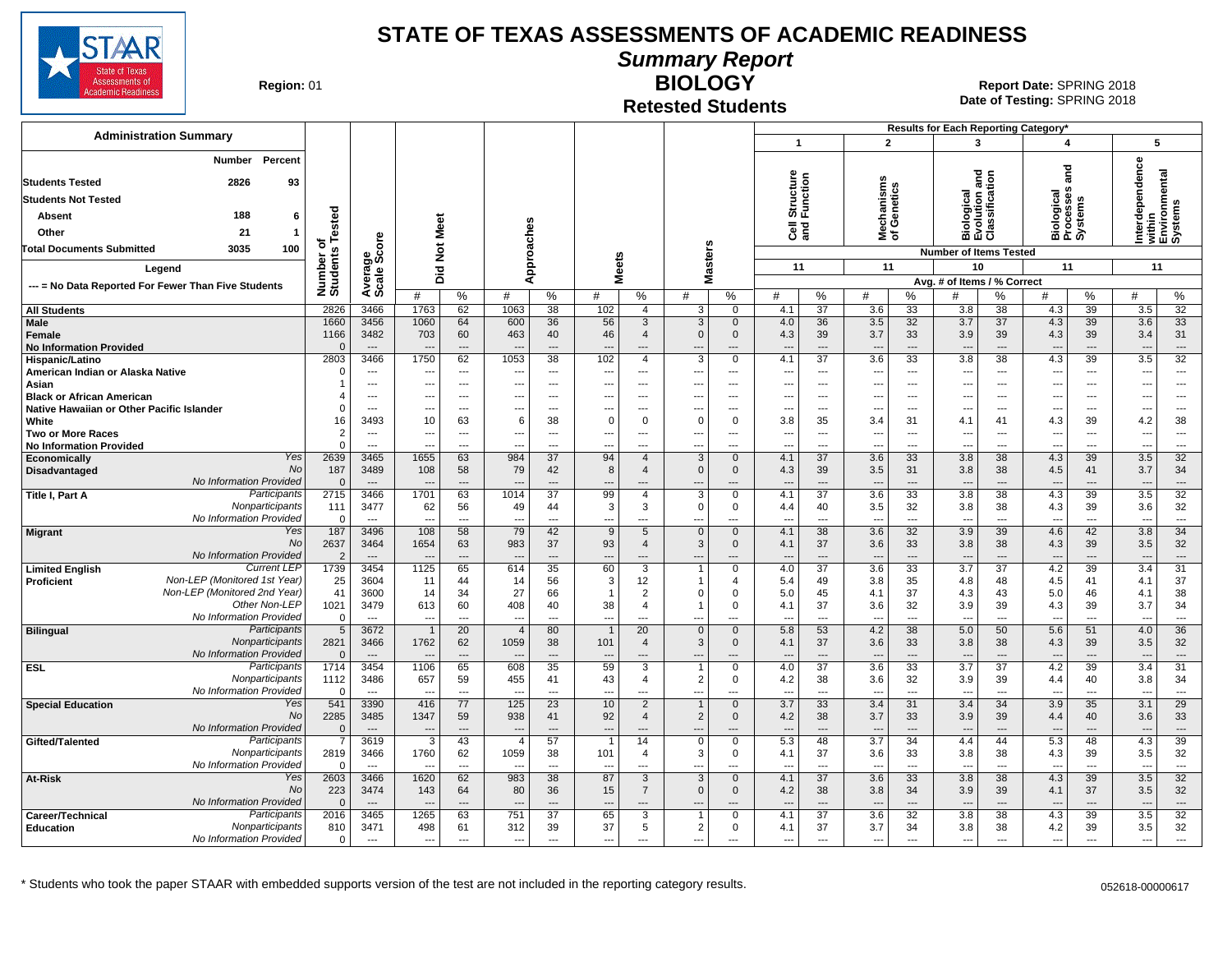

## **Summary Report**

**Region: 01** 

#### **All Students ENGLISH I**

**Date of Testing:**  SPRING 2018 01 **Report Date:** SPRING 2018

|                                                                                          |                      |                       |                |                    |                   |                            |                   |                   |                               |                                       |                               |                            |                                                    |                            |                                        |                                      | Results for Each Reporting Category' |                   |                          |                            |                   |                                    |
|------------------------------------------------------------------------------------------|----------------------|-----------------------|----------------|--------------------|-------------------|----------------------------|-------------------|-------------------|-------------------------------|---------------------------------------|-------------------------------|----------------------------|----------------------------------------------------|----------------------------|----------------------------------------|--------------------------------------|--------------------------------------|-------------------|--------------------------|----------------------------|-------------------|------------------------------------|
| <b>Administration Summary</b>                                                            |                      |                       |                |                    |                   |                            |                   |                   |                               |                                       | -1                            |                            | $\overline{2}$                                     |                            | 3                                      |                                      | 4                                    |                   | 5                        |                            | 6                 |                                    |
| Number<br>Percent<br><b>Students Tested</b><br>38776<br>99<br><b>Students Not Tested</b> |                      |                       |                |                    |                   |                            |                   |                   |                               |                                       | ding/<br>틀<br>∢<br>w          |                            | ৯<br>틀<br>Understand<br>Analysis of<br>Literary Te | Texts                      | টা<br>$\frac{1}{2}$<br>ā               | mational                             | Composition                          |                   |                          |                            |                   |                                    |
| 510<br>Absent                                                                            |                      |                       |                |                    |                   |                            |                   |                   |                               |                                       |                               |                            |                                                    |                            | Ϊņ<br>ō,                               |                                      |                                      |                   |                          |                            |                   |                                    |
| 45<br>Other<br>0                                                                         | ested                |                       | Meet           |                    |                   |                            |                   |                   |                               |                                       | Underst<br>Analysis<br>Genres |                            |                                                    |                            | 한 호텔<br>이 호텔<br>5                      | š<br>Ξ                               |                                      |                   | Revision                 |                            | Editing           |                                    |
| 39331<br>100<br><b>Total Documents Submitted</b>                                         | ៰                    | ge<br>Score           | $\frac{5}{2}$  |                    |                   |                            |                   |                   |                               |                                       |                               |                            |                                                    |                            | <b>Number of Points Possible</b>       |                                      |                                      |                   |                          |                            |                   |                                    |
| Legend                                                                                   | Number o<br>Students |                       |                |                    |                   | Approaches                 | eets              |                   |                               | <b>Masters</b>                        | 8                             |                            | 13                                                 |                            | 13                                     |                                      | 16                                   |                   | 9                        |                            | 9                 |                                    |
|                                                                                          |                      | Avera<br>Scale        | Did            |                    |                   |                            | ż.                |                   |                               |                                       |                               |                            |                                                    |                            | <b>Number of Points Scored</b>         |                                      |                                      |                   |                          |                            |                   |                                    |
| --- = No Data Reported For Fewer Than Five Students                                      |                      |                       | #              | %                  | #                 | %                          | #                 | %                 | #                             | %                                     | #                             | $\%$                       | #                                                  | ℅                          | #                                      | ℅                                    | #                                    | %                 | #                        | %                          | #                 | $\%$                               |
| <b>All Students</b>                                                                      | 38776                | 3829                  | 17847          | 46                 | 20929             | 54                         | 14636             | 38                | 1848                          | 5                                     | 5.4                           | 68                         | 8.1                                                | 62                         | 7.7                                    | 59                                   | 7.8                                  | 49                | 5.4                      | 60                         | 5.9               | 66                                 |
| <b>Male</b><br>Female<br><b>No Information Provided</b>                                  | 21035<br>17739       | 3744<br>3931<br>$---$ | 11048<br>6797  | 53<br>38<br>---    | 9987<br>10942     | 47<br>62<br>$\overline{a}$ | 6598<br>8038      | 31<br>45<br>$---$ | 675<br>1173<br>$\overline{a}$ | $\mathbf{3}$<br>$\overline{7}$<br>--- | 5.1<br>5.8<br>$\overline{a}$  | 64<br>72<br>$\overline{a}$ | 7.6<br>8.7<br>$\overline{\phantom{a}}$             | 59<br>67<br>$\overline{a}$ | 7.4<br>8.1<br>$\overline{\phantom{a}}$ | 57<br>62<br>$\overline{\phantom{a}}$ | 7.2<br>8.4<br>$---$                  | 45<br>53<br>$---$ | 5.2<br>5.6<br>---        | 58<br>62<br>$\overline{a}$ | 5.5<br>6.4<br>--- | 61<br>71<br>$\qquad \qquad \cdots$ |
| Hispanic/Latino                                                                          | 37886                | 3822                  | 17630          | 47                 | 20256<br>-8       | 53                         | 14063             | 37                | 1689                          | $\overline{4}$                        | 5.4                           | 68                         | 8.1                                                | 62                         | 7.7                                    | 59                                   | 7.7                                  | 48                | 5.3                      | 59                         | 5.9               | 66                                 |
| American Indian or Alaska Native<br>Asian                                                | 15<br>159            | 3845<br>4527          | 7<br>13        | 47<br>8            | 146               | 53<br>92                   | 6<br>136          | 40<br>86          | -2<br>62                      | 13<br>39                              | 5.7<br>7.2                    | 71<br>90                   | 7.3<br>10.9                                        | 56<br>84                   | 7.6<br>10.1                            | 58<br>78                             | 8.1<br>11.6                          | 51<br>72          | 5.4<br>7.5               | 60<br>83                   | 6.0<br>8.1        | 67<br>90                           |
| <b>Black or African American</b>                                                         | 104                  | 4013                  | 32             | 31                 | 72                | 69                         | 50                | 48                | 10                            | 10                                    | 6.0                           | 75                         | 9.2                                                | 71                         | 8.4                                    | 65                                   | 8.7                                  | 54                | 6.0                      | 67                         | 6.4               | 71                                 |
| Native Hawaiian or Other Pacific Islander                                                | 8                    | 4038                  | $\overline{1}$ | 13                 | $\overline{7}$    | 88                         | 6                 | 75                | $\Omega$                      | $\mathbf 0$                           | 6.5                           | 81                         | 8.9                                                | 68                         | 9.3                                    | 71                                   | 8.8                                  | 55                | 6.0                      | 67                         | 6.9               | 76                                 |
| White<br>Two or More Races                                                               | 560<br>40            | 4108<br>4023          | 146<br>14      | 26<br>35           | 414<br>26         | 74<br>65                   | 355<br>20         | 63<br>50          | 82<br>3                       | 15<br>8                               | 6.2<br>6.2                    | 78<br>78                   | 9.4<br>9.2                                         | 72<br>70                   | 8.9<br>8.4                             | 68<br>64                             | 9.2<br>8.8                           | 58<br>55          | 6.3<br>6.0               | 70<br>67                   | 6.7<br>6.4        | 75<br>71                           |
| <b>No Information Provided</b>                                                           |                      | $---$                 | $\overline{a}$ | ---                | $---$             | $\overline{a}$             | $\sim$            | $---$             | ---                           | ---                                   | $-$                           | ---                        | ---                                                | ---                        | $\overline{\phantom{a}}$               | $\overline{\phantom{a}}$             | $---$                                | ---               | $\overline{\phantom{a}}$ | $\overline{a}$             | ---               | $\overline{\phantom{a}}$           |
| Yes<br>Economicallv                                                                      | 33450                | 3783                  | 16560          | 50                 | 16890             | 50                         | 11323             | 34                | 1203                          | $\overline{4}$                        | 5.3                           | 66                         | 7.9                                                | 61                         | 7.5                                    | 58                                   | 7.6                                  | 47                | 5.2                      | 58                         | $\overline{5.8}$  | 64                                 |
| No<br>Disadvantaged<br>No Information Provided                                           | 5319                 | 4119<br>3282          | 1280<br>7      | 24<br>100          | 4039<br>$\Omega$  | 76<br>$\mathbf{0}$         | 3313<br>$\Omega$  | 62<br>$\Omega$    | 645<br>$\sqrt{ }$             | 12<br>$\mathbf 0$                     | 6.3<br>2.6                    | 79<br>32                   | 9.5<br>4.9                                         | 73<br>37                   | 9.0<br>5.4                             | 69<br>42                             | 9.2<br>4.3                           | 57<br>27          | 6.4<br>3.0               | 71<br>33                   | 6.9<br>4.9        | 77<br>54                           |
| Participants<br>Title I, Part A                                                          | 36947                | 3828                  | 17068          | 46                 | 19879             | 54                         | 13878             | 38                | 1755                          | 5                                     | 5.4                           | 68                         | 8.1                                                | 62                         | 7.7                                    | 59                                   | 7.8                                  | 49                | 5.4                      | 60                         | 5.9               | 66                                 |
| Nonparticipants                                                                          | 1824                 | 3866                  | 774            | 42                 | 1050              | 58                         | 758               | 42                | 93                            | 5                                     | 5.6                           | 70                         | 8.4                                                | 64                         | 8.1                                    | 62                                   | 8.1                                  | 50                | 5.4                      | 60                         | 6.0               | 67                                 |
| No Information Provided<br>Yes                                                           | $\overline{5}$       | 3296                  | 5              | 100<br>64          | $\Omega$          | $\Omega$                   | $\Omega$<br>359   | $\Omega$          | $\Omega$                      | $\mathbf 0$<br>$\mathbf{1}$           | 3.2<br>4.7                    | 40                         | 4.2                                                | 32                         | 5.6<br>6.8                             | 43                                   | 3.6<br>6.8                           | 23                | 3.6                      | 40<br>52                   | 5.0               | 56<br>57                           |
| <b>Migrant</b><br>No                                                                     | 1693<br>37070        | 3626<br>3839          | 1076<br>16761  | 45                 | 617<br>20309      | 36<br>55                   | 14276             | 21<br>39          | 18<br>1830                    | 5                                     | 5.5                           | 59<br>68                   | 6.9<br>8.2                                         | 53<br>63                   | 7.8                                    | 52<br>60                             | 7.8                                  | 43<br>49          | 4.7<br>5.4               | 60                         | 5.1<br>6.0        | 66                                 |
| No Information Provided                                                                  | 13                   | 3475                  | 10             | 77                 | 3                 | 23                         |                   | 8                 | $\Omega$                      | $\mathbf{0}$                          | 3.7                           | 46                         | 6.8                                                | 52                         | 6.0                                    | 46                                   | 5.1                                  | 32                | 3.6                      | 40                         | 5.4               | 60                                 |
| <b>Current LEP</b><br><b>Limited English</b><br>Non-LEP (Monitored 1st Year)             | 12602                | 3493                  | 9678           | 77                 | 2924              | 23                         | 1097              | 9                 | 26                            | $\mathbf 0$                           | 4.2                           | 53                         | 6.2                                                | 48                         | 6.0                                    | 46                                   | 6.2                                  | 39                | 4.0                      | 45                         | 4.7               | 52                                 |
| <b>Proficient</b><br>Non-LEP (Monitored 2nd Year)                                        | 1437<br>1045         | 3894<br>4020          | 492<br>250     | 34<br>24           | 945<br>795        | 66<br>76                   | 554<br>559        | 39<br>53          | 27<br>48                      | $\overline{2}$<br>5                   | 5.9<br>6.1                    | 74<br>77                   | 8.7<br>9.4                                         | 67<br>72                   | 8.3<br>8.7                             | 64<br>67                             | 7.9<br>8.8                           | 50<br>55          | 5.8<br>6.2               | 64<br>69                   | 6.3<br>6.7        | 70<br>75                           |
| Other Non-LEP                                                                            | 23684                | 3996                  | 7420           | 31                 | 16264             | 69                         | 12426             | 52                | 1747                          | $\overline{7}$                        | 6.0                           | 75                         | 9.1                                                | 70                         | 8.5                                    | 66                                   | 8.5                                  | 53                | 6.0                      | 67                         | 6.5               | 72                                 |
| No Information Provided                                                                  | -8                   | 3346                  | $\overline{7}$ | 88                 |                   | 13                         | $\Omega$          | $\Omega$          | $\Omega$                      | $\Omega$                              | 3.0                           | 38                         | 5.5                                                | 42                         | 5.4                                    | 41                                   | 3.8                                  | 23                | 3.8                      | 42                         | 5.4               | 60                                 |
| Participants<br><b>Bilingual</b><br>Nonparticipants                                      | 101<br>38663         | 3924<br>3829          | 39<br>17797    | 39<br>46           | 62<br>20866       | 61<br>54                   | 44<br>14591       | 44<br>38          | 8<br>1840                     | 8<br>5                                | 6.1<br>5.4                    | 76<br>68                   | 8.5<br>8.1                                         | 65<br>62                   | 8.3<br>7.7                             | 64<br>59                             | 7.7<br>7.8                           | 48<br>49          | 6.0<br>5.4               | 66<br>60                   | 6.3<br>5.9        | 70<br>66                           |
| No Information Provided                                                                  | 12                   | 3356                  | 11             | 92                 |                   | 8                          |                   | 8                 | $\Omega$                      | $\mathbf{0}$                          | 3.2                           | 40                         | 5.7                                                | 44                         | 5.6                                    | 43                                   | 4.3                                  | 27                | 3.3                      | 36                         | 4.7               | 52                                 |
| Participants<br><b>ESL</b>                                                               | 12350                | 3493                  | 9474           | 77                 | 2876              | 23                         | 1082              | 9                 | $\overline{26}$               | $\mathbf 0$                           | 4.2                           | 53                         | 6.2                                                | 48                         | 6.0                                    | 46                                   | 6.2                                  | 39                | 4.0                      | 45                         | 4.7               | 52                                 |
| Nonparticipants<br>No Information Provided                                               | 26417<br><b>C</b>    | 3987<br>3234          | 8364<br>-9     | 32<br>100          | 18053<br>$\Omega$ | 68<br>$\mathbf 0$          | 13554<br>$\Omega$ | 51<br>$\mathbf 0$ | 1822<br>$\Omega$              | $\overline{7}$<br>$\Omega$            | 6.0<br>2.8                    | 75<br>35                   | 9.0<br>4.4                                         | 69<br>34                   | 8.5<br>5.1                             | 65<br>39                             | 8.5<br>3.3                           | 53<br>21          | 6.0<br>3.0               | 67<br>33                   | 6.5<br>4.6        | 72<br>51                           |
| Yes<br><b>Special Education</b>                                                          | 3687                 | 3370                  | 3182           | 86                 | 505               | 14                         | 160               | $\overline{4}$    | $5\phantom{.0}$               | $\mathbf 0$                           | 3.8                           | 48                         | 5.5                                                | 42                         | 5.4                                    | 41                                   | 5.1                                  | 32                | 3.6                      | 40                         | 3.9               | 44                                 |
| No                                                                                       | 35084                | 3878                  | 14660          | 42                 | 20424             | 58                         | 14476             | 41                | 1843                          | 5                                     | 5.6                           | 70                         | 8.4                                                | 65                         | 8.0                                    | 61                                   | 8.1                                  | 50                | 5.5                      | 62                         | 6.1               | 68                                 |
| No Information Provided                                                                  | $\overline{5}$       | 3352                  | 5              | 100                | $\Omega$          | $\mathbf{0}$               | $\Omega$          | $\Omega$          | $\mathcal{C}$                 | $\overline{0}$                        | 2.8                           | 35                         | 5.2                                                | 40                         | 5.6                                    | 43                                   | 4.4                                  | 28                | 3.8                      | 42                         | 5.6               | 62                                 |
| Participants<br>Gifted/Talented<br>Nonparticipants                                       | 3042<br>35728        | 4473<br>3775          | 87<br>17754    | $\mathbf{3}$<br>50 | 2955<br>17974     | 97<br>50                   | 2795<br>11841     | 92<br>33          | 758<br>1090                   | 25<br>3                               | 7.3<br>5.3                    | 91<br>66                   | 11.2<br>7.9                                        | 86<br>60                   | 10.4<br>7.5                            | 80<br>58                             | 10.7<br>7.5                          | 67<br>47          | 7.6<br>5.2               | 84<br>57                   | 8.1<br>5.7        | 90<br>64                           |
| No Information Provided                                                                  |                      | 3403                  | 6              | 100                | $\Omega$          | $\mathbf 0$                | $\Omega$          | $\Omega$          | $\Omega$                      | $\mathbf 0$                           | 3.3                           | 42                         | 6.0                                                | 46                         | 5.5                                    | 42                                   | 5.0                                  | 31                | 4.0                      | 44                         | 4.8               | 54                                 |
| Yes<br>At-Risk                                                                           | 25745                | 3622                  | 16230          | 63                 | 9515              | $\overline{37}$            | 4795              | 19                | 151                           | $\mathbf{1}$                          | 4.8                           | 60                         | 7.0                                                | 54                         | 6.8                                    | 52                                   | 6.8                                  | 42                | 4.6                      | 51                         | $\overline{5.2}$  | 58                                 |
| <b>No</b>                                                                                | 13023                | 4239                  | 1609           | 12                 | 11414             | 88                         | 9841              | 76                | 1697                          | 13                                    | 6.7                           | 84                         | 10.3                                               | 79                         | 9.6                                    | 74                                   | 9.7                                  | 61                | 6.9                      | 76                         | 7.4               | 82                                 |
| No Information Provided<br>Participants<br>Career/Technical                              | 28066                | 3251<br>3838          | 8<br>12667     | 100<br>45          | $\Omega$<br>15399 | $\mathbf 0$<br>55          | $\Omega$<br>10739 | $\Omega$<br>38    | $\mathcal{C}$<br>1327         | $\mathbf 0$<br>5                      | 2.4<br>5.5                    | 30<br>68                   | 4.8<br>8.2                                         | 37<br>63                   | 5.4<br>7.8                             | 41<br>60                             | 3.3<br>7.8                           | 20<br>49          | 3.0<br>5.4               | 33<br>60                   | 4.9<br>6.0        | 54<br>66                           |
| Nonparticipants<br><b>Education</b>                                                      | 10700                | 3806                  | 5171           | 48                 | 5529              | 52                         | 3897              | 36                | 521                           | 5                                     | 5.3                           | 66                         | 8.0                                                | 61                         | 7.6                                    | 59                                   | 7.7                                  | 48                | 5.3                      | 59                         | 5.8               | 64                                 |
| No Information Provided                                                                  | 10                   | 3301                  | 9              | 90                 | $\overline{1}$    | 10                         | $\Omega$          | $\Omega$          | $\Omega$                      | $\Omega$                              | 3.5                           | 44                         | 4.7                                                | 36                         | 5.6                                    | 43                                   | 3.8                                  | 24                | 3.3                      | 37                         | 4.1               | 46                                 |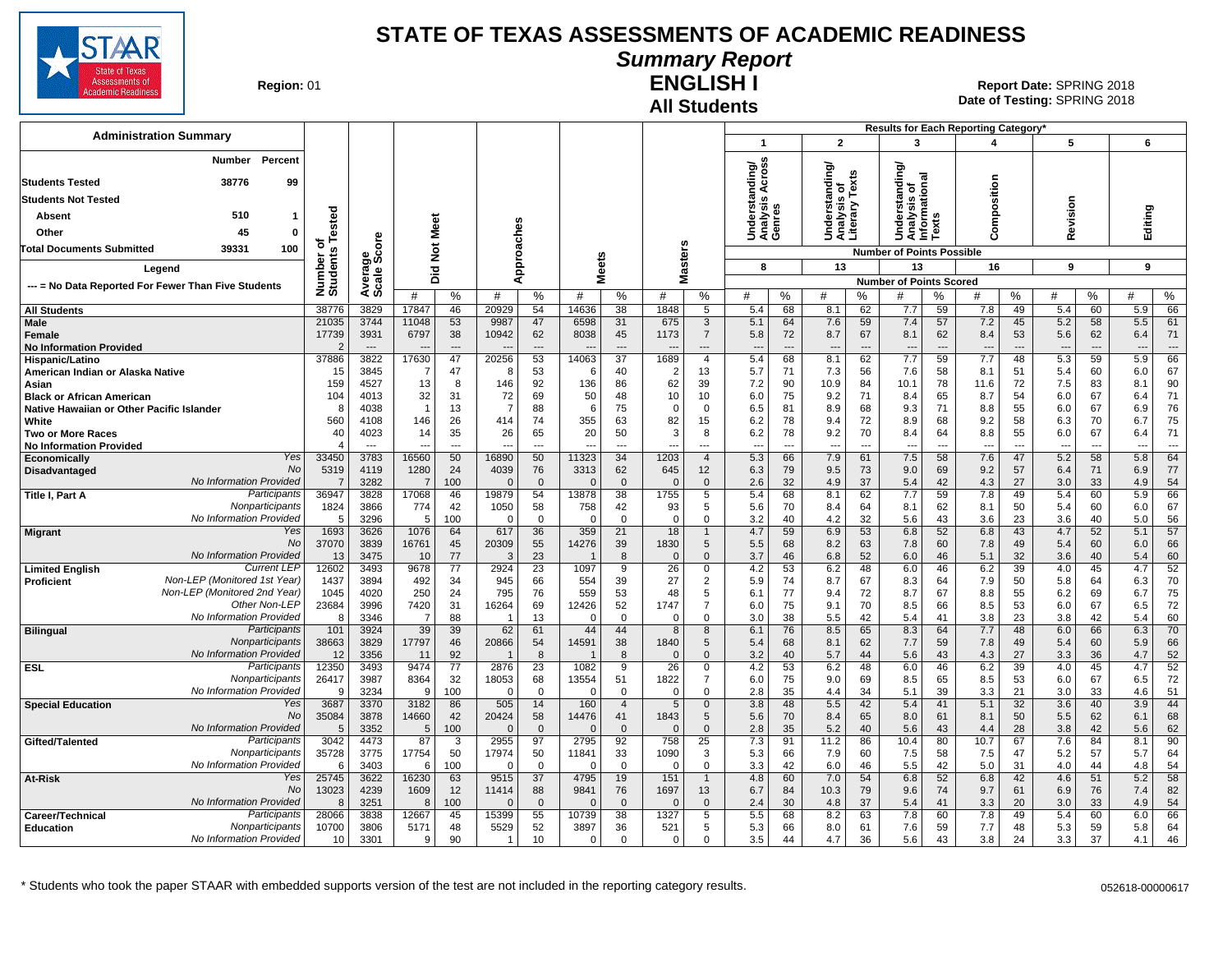

**Constructed Responses Summary Report**

**Region: 01** 

**All Students ENGLISH I**

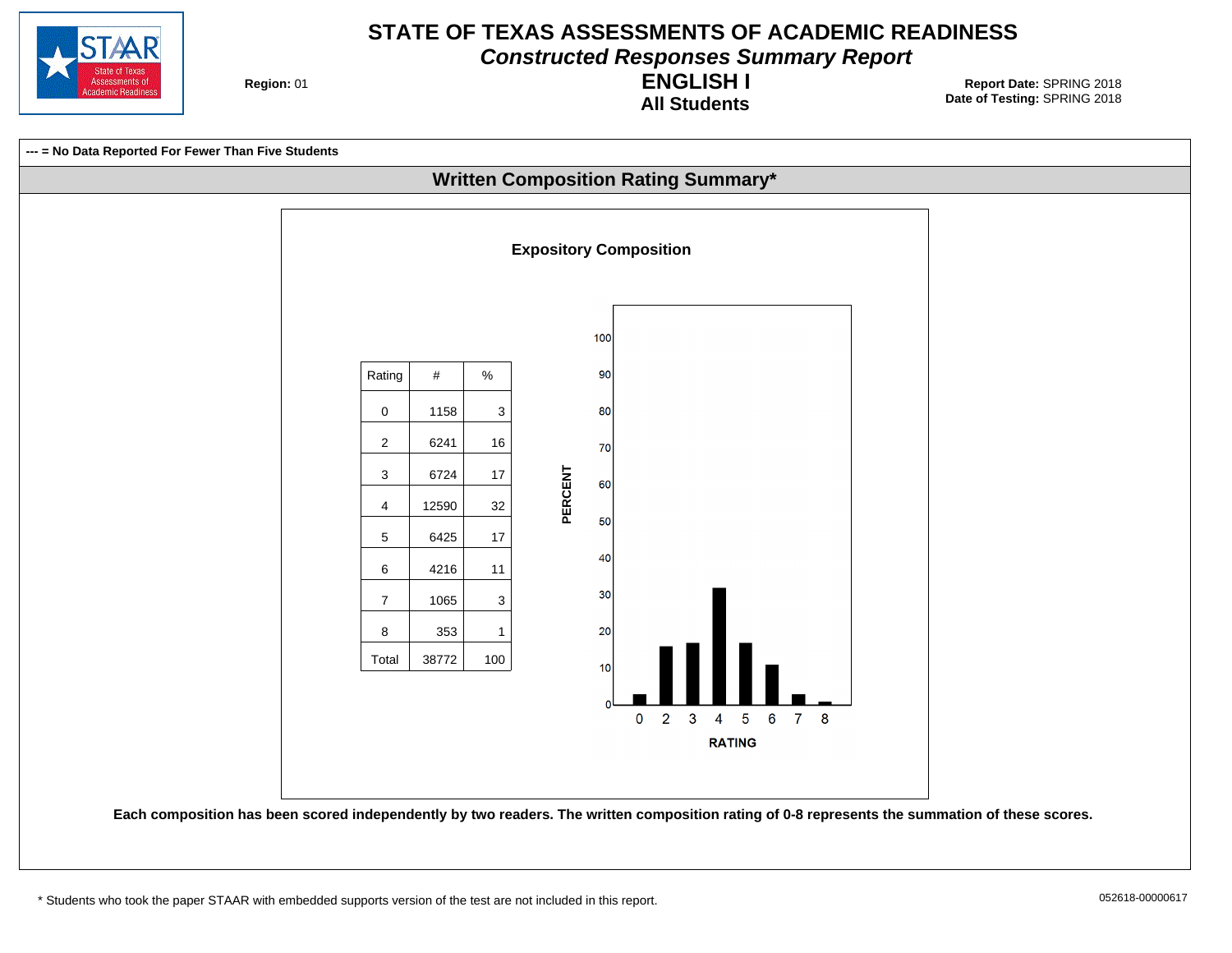

**Summary Report**

**Region: 01** 

#### **First-Time Tested Students ENGLISH I**

**Date of Testing:**  SPRING 2018 01 **Report Date:** SPRING 2018

|                                                                               |                      |                        |                      |                          |                      |                    |                          |                      |                   |                               |                                                       |                                |                                    |                                |                                             |                                | <b>Results for Each Reporting Category</b> |                                |                                 |                      |                                 |                      |
|-------------------------------------------------------------------------------|----------------------|------------------------|----------------------|--------------------------|----------------------|--------------------|--------------------------|----------------------|-------------------|-------------------------------|-------------------------------------------------------|--------------------------------|------------------------------------|--------------------------------|---------------------------------------------|--------------------------------|--------------------------------------------|--------------------------------|---------------------------------|----------------------|---------------------------------|----------------------|
| <b>Administration Summary</b>                                                 |                      |                        |                      |                          |                      |                    |                          |                      |                   |                               | -1                                                    |                                | $\overline{2}$                     |                                | 3                                           |                                |                                            |                                | 5                               |                      | 6                               |                      |
| Percent<br>Number                                                             |                      |                        |                      |                          |                      |                    |                          |                      |                   |                               |                                                       |                                |                                    |                                | টা                                          |                                |                                            |                                |                                 |                      |                                 |                      |
| 26883<br><b>Students Tested</b><br>99                                         |                      |                        |                      |                          |                      |                    |                          |                      |                   |                               | Across<br>Understanding/<br>Analysis Across<br>Genres |                                | erstanding                         | exts                           | nal                                         |                                |                                            |                                |                                 |                      |                                 |                      |
| Students Not Tested                                                           |                      |                        |                      |                          |                      |                    |                          |                      |                   |                               |                                                       |                                | ō                                  |                                | tandi                                       | $\circ$                        | sition                                     |                                |                                 |                      |                                 |                      |
| 137<br>Absent<br>-1                                                           |                      |                        |                      |                          |                      |                    |                          |                      |                   |                               |                                                       |                                | Understa<br>Analysis<br>Literary T |                                | Understa<br>Analysis<br>Informatic<br>Texts |                                | ompos                                      |                                | Revision                        |                      | Editing                         |                      |
| Other<br>16<br>$\mathbf{0}$                                                   | ested                |                        | Meet                 |                          |                      |                    |                          |                      |                   |                               |                                                       |                                |                                    |                                |                                             |                                |                                            |                                |                                 |                      |                                 |                      |
| 100<br><b>Total Documents Submitted</b><br>27036                              | ত                    |                        |                      |                          | Approaches           |                    |                          |                      |                   |                               |                                                       |                                |                                    |                                |                                             |                                | o                                          |                                |                                 |                      |                                 |                      |
|                                                                               | Number o<br>Students |                        | $\check{\mathbf{z}}$ |                          |                      |                    | leets                    |                      |                   | Masters                       | 8                                                     |                                | 13                                 |                                | <b>Number of Points Possible</b><br>13      |                                | 16                                         |                                | 9                               |                      | 9                               |                      |
| Legend                                                                        |                      |                        | Did                  |                          |                      |                    | 5                        |                      |                   |                               |                                                       |                                |                                    |                                | <b>Number of Points Scored</b>              |                                |                                            |                                |                                 |                      |                                 |                      |
| --- = No Data Reported For Fewer Than Five Students                           |                      | Average<br>Scale Score | #                    | %                        | #                    | %                  | #                        | %                    | #                 | %                             | #                                                     | %                              | #                                  | %                              | #                                           | %                              | #                                          | %                              | #                               | %                    | #                               | %                    |
| <b>All Students</b>                                                           | 26883                | 3989                   | 8233                 | 31                       | 18650                | 69                 | 14136                    | 53                   | 1847              | $\overline{7}$                | 6.0                                                   | 75                             | 9.0                                | 70                             | 8.5                                         | 65                             | 8.5                                        | 53                             | 6.0                             | 66                   | 6.5                             | $\overline{72}$      |
| Male                                                                          | 13703                | 3906                   | 4992                 | 36                       | 8711                 | 64                 | 6305                     | 46                   | 675               | 5                             | 5.7                                                   | 72                             | 8.6                                | 66                             | 8.3                                         | 64                             | 7.9                                        | 49                             | 5.8                             | 65                   | 6.1                             | 68                   |
| Female<br><b>No Information Provided</b>                                      | 13178                | 4075<br>$\sim$         | 3239                 | 25<br>$\cdots$           | 9939                 | 75                 | 7831                     | 59                   | 1172              | 9<br>---                      | 6.2<br>$\overline{a}$                                 | 78<br>$\overline{\phantom{a}}$ | 9.5<br>---                         | 73<br>$\overline{\phantom{a}}$ | 8.8<br>$\overline{\phantom{a}}$             | 67<br>$\overline{\phantom{a}}$ | 9.1<br>$\overline{\phantom{a}}$            | 57<br>$\overline{\phantom{a}}$ | 6.2<br>$\overline{\phantom{a}}$ | 68<br>$\overline{a}$ | 6.9<br>$\overline{\phantom{a}}$ | 77<br>$\overline{a}$ |
| Hispanic/Latino                                                               | 26102                | 3981                   | 8101                 | $\overline{31}$          | 18001                | 69                 | 13570                    | 52                   | 1688              | 6                             | 6.0                                                   | 75                             | 9.0                                | 69                             | 8.5                                         | 65                             | 8.4                                        | 53                             | 6.0                             | 66                   | 6.5                             | $\overline{72}$      |
| American Indian or Alaska Native                                              | 10                   | 4006                   | -3                   | 30                       | -7                   | 70                 | 6                        | 60                   | 2                 | 20                            | 6.4                                                   | 80                             | 8.0                                | 62                             | 8.2                                         | 63                             | 8.6                                        | 54                             | 6.1                             | 68                   | 6.5                             | 72                   |
| Asian                                                                         | 149                  | 4592                   | 6                    | $\overline{4}$           | 143                  | 96                 | 135                      | 91                   | 62                | 42                            | 7.4                                                   | 93                             | 11.2                               | 86                             | 10.4                                        | 80                             | 11.8                                       | 74                             | 7.7                             | 86                   | 8.3                             | 92                   |
| <b>Black or African American</b><br>Native Hawaiian or Other Pacific Islander | 93<br>8              | 4089<br>4038           | 25                   | 27<br>13                 | 68<br>$\overline{7}$ | 73<br>88           | 50<br>6                  | 54<br>75             | 10<br>$\Omega$    | 11<br>$\mathbf 0$             | 6.2<br>6.5                                            | 77<br>81                       | 9.5<br>8.9                         | 73<br>68                       | 8.7<br>9.3                                  | 67<br>71                       | 9.0<br>8.8                                 | 56<br>55                       | 6.3<br>6.0                      | 70<br>67             | 6.6<br>6.9                      | 74<br>76             |
| White                                                                         | 485                  | 4210                   | 86                   | 18                       | 399                  | 82                 | 349                      | 72                   | 82                | 17                            | 6.5                                                   | 82                             | 10.0                               | 77                             | 9.4                                         | 72                             | 9.7                                        | 60                             | 6.6                             | 74                   | 7.1                             | 79                   |
| <b>Two or More Races</b>                                                      | 32                   | 4160                   | 7                    | 22                       | 25                   | 78                 | 20                       | 63                   | 3                 | 9                             | 6.6                                                   | 83                             | 9.7                                | 74                             | 9.2                                         | 70                             | 9.4                                        | 59                             | 6.5                             | 73                   | 6.9                             | 77                   |
| <b>No Information Provided</b>                                                | $\overline{4}$       | $\sim$                 | ---                  | $\overline{\phantom{a}}$ | ---                  | $\overline{a}$     | $\overline{\phantom{a}}$ | $\overline{a}$       | ---               | ---                           | $\overline{a}$                                        | $\overline{\phantom{a}}$       | ---                                | $\overline{a}$                 | $\overline{\phantom{a}}$                    | $\overline{a}$                 | $\overline{\phantom{a}}$                   | $\overline{\phantom{a}}$       | $\overline{\phantom{a}}$        | $\sim$               | $\overline{\phantom{a}}$        | $\overline{a}$       |
| Yes<br><b>Economically</b><br><b>No</b><br>Disadvantaged                      | 22339<br>4537        | 3941<br>4226           | 7568<br>658          | 34<br>15                 | 14771<br>3879        | 66<br>85           | 10849<br>3287            | 49<br>72             | 1203<br>644       | 5<br>14                       | 5.8<br>6.6                                            | 73<br>83                       | 8.8<br>10.1                        | 68<br>78                       | 8.3<br>9.5                                  | 64<br>73                       | 8.2<br>9.7                                 | 51<br>60                       | 5.8<br>6.8                      | 65<br>75             | 6.4<br>7.3                      | 71<br>81             |
| No Information Provided                                                       |                      | 3282                   | $\overline{7}$       | 100                      | $\Omega$             | $\mathbf{0}$       | $\Omega$                 | $\Omega$             | $\Omega$          | $\mathbf{0}$                  | 2.6                                                   | 32                             | 4.9                                | 37                             | 5.4                                         | 42                             | 4.3                                        | 27                             | 3.0                             | 33                   | 4.9                             | 54                   |
| Participants<br><b>Title I, Part A</b>                                        | 25435                | 3990                   | 7762                 | 31                       | 17673                | 69                 | 13391                    | 53                   | 1754              | $\overline{7}$                | 6.0                                                   | 75                             | 9.0                                | 70                             | 8.5                                         | 65                             | 8.5                                        | 53                             | 6.0                             | 67                   | 6.5                             | 73                   |
| Nonparticipants                                                               | 1443                 | 3972                   | 466                  | 32                       | 977                  | 68                 | 745                      | 52                   | 93                | 6                             | 5.9                                                   | 74                             | 9.0                                | 69                             | 8.6                                         | 67                             | 8.6                                        | 54                             | 5.7                             | 64                   | 6.3                             | 70                   |
| No Information Provided<br>Yes                                                | -5<br>934            | 3296<br>3771           | 5<br>447             | 100<br>48                | $\mathbf 0$<br>487   | $\mathbf 0$<br>52  | $\Omega$<br>330          | $\mathbf 0$<br>35    | $\mathbf 0$<br>18 | 0<br>$\overline{2}$           | 3.2<br>5.3                                            | 40<br>66                       | 4.2<br>7.8                         | 32<br>60                       | 5.6<br>7.6                                  | 43<br>58                       | 3.6<br>7.4                                 | 23<br>46                       | 3.6<br>5.3                      | 40<br>59             | 5.0<br>5.8                      | 56<br>64             |
| <b>Migrant</b><br>No                                                          | 25939                | 3997                   | 7777                 | 30                       | 18162                | 70                 | 13805                    | 53                   | 1829              | $\overline{7}$                | 6.0                                                   | 75                             | 9.1                                | 70                             | 8.5                                         | 66                             | 8.5                                        | 53                             | 6.0                             | 67                   | 6.5                             | 73                   |
| No Information Provided                                                       | 10                   | 3413                   | 9                    | 90                       |                      | 10                 |                          | 10                   | $\Omega$          | $\Omega$                      | 3.2                                                   | 40                             | 6.3                                | 48                             | 5.6                                         | 43                             | 5.0                                        | 31                             | 3.4                             | 38                   | 5.1                             | 57                   |
| <b>Current LEF</b><br><b>Limited English</b>                                  | 6025                 | 3566                   | 4057                 | 67                       | 1968                 | 33                 | 932                      | 15                   | 26                | 0                             | 4.5                                                   | 56                             | 6.6                                | 51                             | 6.4                                         | 50                             | 6.5                                        | 40                             | 4.4                             | 48                   | 5.0                             | 56                   |
| Non-LEP (Monitored 1st Year)<br>Proficient<br>Non-LEP (Monitored 2nd Year)    | 1266<br>800          | 3924<br>4128           | 393<br>101           | 31<br>13                 | 873<br>699           | 69<br>87           | 538<br>528               | 42<br>66             | 27<br>47          | 2<br>6                        | 6.0<br>6.5                                            | 75<br>82                       | 8.9<br>10.0                        | 68<br>77                       | 8.4<br>9.2                                  | 65<br>71                       | 8.0<br>9.2                                 | 50<br>57                       | 5.9<br>6.7                      | 66<br>74             | 6.4<br>7.1                      | 72<br>79             |
| Other Non-LEP                                                                 | 18784                | 4123                   | 3675                 | 20                       | 15109                | 80                 | 12138                    | 65                   | 1747              | 9                             | 6.4                                                   | 80                             | 9.8                                | 75                             | 9.2                                         | 70                             | 9.1                                        | 57                             | 6.5                             | 72                   | 7.0                             | 78                   |
| No Information Provided                                                       | 8                    | 3346                   | $\overline{7}$       | 88                       |                      | 13                 | $\Omega$                 | $\mathbf 0$          | $\Omega$          | $\mathbf 0$                   | 3.0                                                   | 38                             | 5.5                                | 42                             | 5.4                                         | 41                             | 3.8                                        | 23                             | 3.8                             | 42                   | 5.4                             | 60                   |
| Participants<br><b>Bilingual</b>                                              | 74                   | 4067                   | 20                   | 27                       | 54                   | 73                 | 43                       | 58                   | 8                 | 11                            | 6.6                                                   | 82                             | 9.2                                | 71                             | 8.8                                         | 68                             | 8.3                                        | 52                             | 6.5                             | 72                   | 7.0                             | 77                   |
| Nonparticipants<br>No Information Provided                                    | 26798<br>11          | 3989<br>3364           | 8203<br>10           | 31<br>91                 | 18595                | 69<br>9            | 14092                    | 53<br>9              | 1839<br>$\Omega$  | $\overline{7}$<br>$\Omega$    | 6.0<br>3.1                                            | 75<br>39                       | 9.0<br>5.6                         | 70<br>43                       | 8.5<br>5.5                                  | 65<br>43                       | 8.5<br>4.4                                 | 53<br>27                       | 6.0<br>3.4                      | 66<br>37             | 6.5<br>4.8                      | 72<br>54             |
| <b>ESL</b><br>Participants                                                    | 5914                 | 3566                   | 3978                 | 67                       | 1936                 | 33                 | 920                      | 16                   | $\overline{26}$   | 0                             | 4.5                                                   | 56                             | 6.6                                | 51                             | 6.4                                         | 50                             | 6.5                                        | 40                             | 4.4                             | 48                   | 5.0                             | 56                   |
| Nonparticipants                                                               | 20961                | 4108                   | 4247                 | 20                       | 16714                | 80                 | 13216                    | 63                   | 1821              | 9                             | 6.4                                                   | 80                             | 9.7                                | 75                             | 9.1                                         | 70                             | 9.0                                        | 56                             | 6.4                             | 72                   | 6.9                             | 77                   |
| No Information Provided                                                       | 8                    | 3230                   | 8                    | 100                      | $\mathbf 0$          | $\mathbf 0$        | $\Omega$                 | $\mathbf 0$          | $\Omega$          | 0                             | 2.6                                                   | 33                             | 4.3                                | 33                             | 5.0                                         | 38                             | 3.3                                        | 20                             | 3.1                             | 35                   | 4.8                             | 53                   |
| <b>Special Education</b><br>Yes<br>No                                         | 1919                 | 3385                   | 1589                 | 83                       | 330                  | 17                 | 129                      | $\overline{7}$       | 5                 | $\mathbf 0$                   | 3.9                                                   | 49                             | 5.7                                | 44                             | 5.5                                         | 42                             | 5.1                                        | 32                             | 3.7                             | 41                   | 4.0                             | 44                   |
| No Information Provided                                                       | 24959<br>5           | 4035<br>3352           | 6639<br>5            | 27<br>100                | 18320<br>$\Omega$    | 73<br>$\mathbf{0}$ | 14007<br>$\Omega$        | 56<br>$\overline{0}$ | 1842<br>$\Omega$  | $\overline{7}$<br>$\mathbf 0$ | 6.1<br>2.8                                            | 77<br>35                       | 9.3<br>5.2                         | 72<br>40                       | 8.7<br>5.6                                  | 67<br>43                       | 8.7<br>4.4                                 | 55<br>28                       | 6.2<br>3.8                      | 68<br>42             | 6.7<br>5.6                      | 75<br>62             |
| Participants<br>Gifted/Talented                                               | 2981                 | 4488                   | 61                   | $\overline{2}$           | 2920                 | 98                 | 2778                     | 93                   | 758               | 25                            | 7.3                                                   | 92                             | 11.2                               | 86                             | 10.5                                        | 81                             | 10.8                                       | 67                             | 7.6                             | 85                   | 8.2                             | 91                   |
| Nonparticipants                                                               | 23896                | 3926                   | 8166                 | 34                       | 15730                | 66                 | 11358                    | 48                   | 1089              | 5                             | 5.8                                                   | 73                             | 8.8                                | 67                             | 8.3                                         | 64                             | 8.2                                        | 51                             | 5.8                             | 64                   | 6.3                             | 70                   |
| No Information Provided                                                       | -6                   | 3403                   | 6                    | 100                      | $\Omega$             | $\Omega$           | $\Omega$                 | $\Omega$             | $\Omega$          | $\Omega$                      | 3.3                                                   | 42                             | 6.0                                | 46                             | 5.5                                         | 42                             | 5.0                                        | 31                             | 4.0                             | 44                   | 4.8                             | 54                   |
| Yes<br>At-Risk<br>No                                                          | 14568<br>12307       | 3744<br>4278           | 7107<br>1118         | 49<br>9                  | 7461<br>11189        | 51<br>91           | 4369<br>9767             | 30<br>79             | 150<br>1697       | $\mathbf{1}$<br>14            | 5.2<br>6.9                                            | 65<br>86                       | 7.8<br>10.5                        | 60<br>81                       | 7.5<br>9.8                                  | 57<br>75                       | 7.3<br>9.9                                 | 45<br>62                       | 5.1<br>7.0                      | 57<br>78             | 5.7<br>7.5                      | 63<br>83             |
| No Information Provided                                                       |                      | 3251                   | 8                    | 100                      | $\Omega$             | $\mathbf{0}$       | $\Omega$                 | $\Omega$             | $\Omega$          | $\mathbf{0}$                  | 2.4                                                   | 30                             | 4.8                                | 37                             | 5.4                                         | 41                             | 3.3                                        | 20                             | 3.0                             | 33                   | 4.9                             | 54                   |
| Participants<br>Career/Technical                                              | 19088                | 4008                   | 5454                 | 29                       | 13634                | 71                 | 10369                    | 54                   | 1326              | $\overline{7}$                | 6.1                                                   | 76                             | 9.2                                | 70                             | 8.6                                         | 66                             | 8.6                                        | 53                             | 6.1                             | 67                   | 6.6                             | 73                   |
| Nonparticipants<br><b>Education</b>                                           | 7787                 | 3941                   | 2771                 | 36                       | 5016                 | 64                 | 3767                     | 48                   | 521               | $\overline{7}$                | 5.8                                                   | 72                             | 8.8                                | 67                             | 8.3                                         | 64                             | 8.2                                        | 51                             | 5.8                             | 64                   | 6.3                             | 70                   |
| No Information Provided                                                       | 8                    | 3270                   | 8                    | 100                      | $\Omega$             | $\Omega$           | $\Omega$                 | $\Omega$             | $\Omega$          | $\Omega$                      | 3.1                                                   | 39                             | 4.5                                | 35                             | 5.4                                         | 41                             | 3.8                                        | 23                             | 3.3                             | 36                   | 4.1                             | 46                   |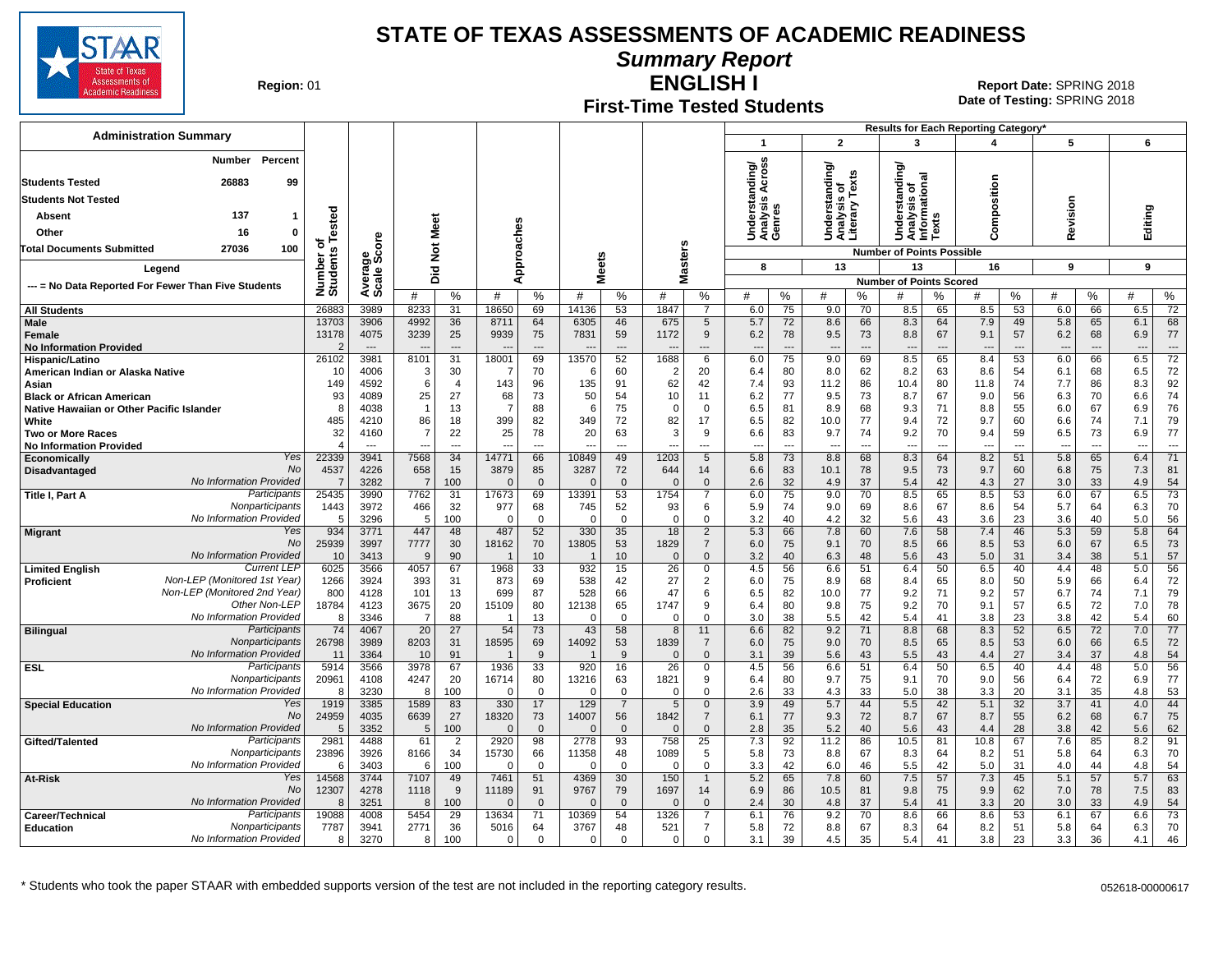

**Constructed Responses Summary Report**

**Region: 01** 

**First-Time Tested Students ENGLISH I**

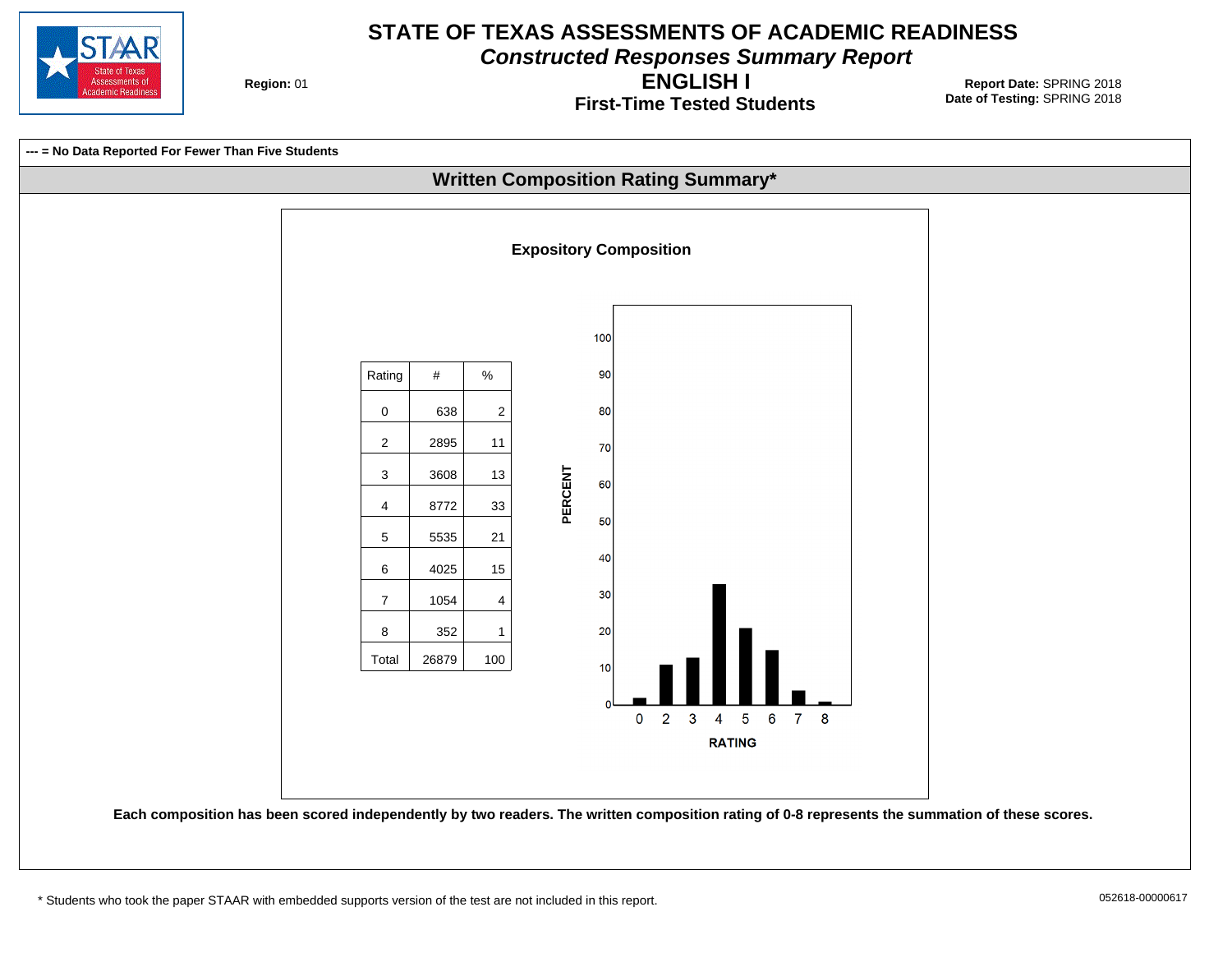

**Summary Report**

**Region: 01** 

## **Retested Students**

**ENGLISH I** 01 **Report Date:** SPRING 2018 **Date of Testing:**  SPRING 2018

|                                                                                   |                         |                                |                                            |                                      |                                       |                                      |                                 |                                         |                                         |                                     |                                                             |                                |                                                 |                                      | <b>Results for Each Reporting Category</b> |                                      |                                        |                      |                                        |                                      |                                        |                                      |
|-----------------------------------------------------------------------------------|-------------------------|--------------------------------|--------------------------------------------|--------------------------------------|---------------------------------------|--------------------------------------|---------------------------------|-----------------------------------------|-----------------------------------------|-------------------------------------|-------------------------------------------------------------|--------------------------------|-------------------------------------------------|--------------------------------------|--------------------------------------------|--------------------------------------|----------------------------------------|----------------------|----------------------------------------|--------------------------------------|----------------------------------------|--------------------------------------|
| <b>Administration Summary</b>                                                     |                         |                                |                                            |                                      |                                       |                                      |                                 |                                         |                                         |                                     | $\mathbf{1}$                                                |                                | $\overline{2}$                                  |                                      | 3                                          |                                      | 4                                      |                      | 5                                      |                                      | 6                                      |                                      |
| Percent<br>Number<br>11893<br>97<br><b>Students Tested</b>                        |                         |                                |                                            |                                      |                                       |                                      |                                 |                                         |                                         |                                     | <b>Cross</b><br>Understanding/<br>Analysis Across<br>Genres |                                | Understanding/<br>Analysis of<br>Literary Texts | is or<br>v Texts                     | tanding/<br>$\overline{a}$<br>ã<br>Ö       |                                      | omposition                             |                      |                                        |                                      |                                        |                                      |
| <b>Students Not Tested</b>                                                        |                         |                                |                                            |                                      |                                       |                                      |                                 |                                         |                                         |                                     |                                                             |                                |                                                 |                                      |                                            |                                      |                                        |                      |                                        |                                      |                                        |                                      |
| 373<br>Absent<br>3                                                                | ested                   |                                |                                            |                                      |                                       |                                      |                                 |                                         |                                         |                                     |                                                             |                                |                                                 |                                      | Analysis c<br>Informatic<br>Texts<br>ersi  |                                      |                                        |                      | Revision                               |                                      | Editing                                |                                      |
| Other<br>29<br>0                                                                  |                         |                                | Meet                                       |                                      |                                       |                                      |                                 |                                         |                                         |                                     |                                                             |                                |                                                 |                                      | 혼<br>5                                     |                                      | ت                                      |                      |                                        |                                      |                                        |                                      |
| 12295<br>100<br>Total Documents Submitted                                         | ৳                       | <b>e</b>                       | $\frac{5}{2}$                              |                                      |                                       |                                      |                                 |                                         |                                         |                                     |                                                             |                                |                                                 |                                      | <b>Number of Points Possible</b>           |                                      |                                        |                      |                                        |                                      |                                        |                                      |
| Legend                                                                            | Number of<br>Students   | န္တီ့ပိ                        | 흐                                          |                                      |                                       | Approaches                           | <b>Meets</b>                    |                                         |                                         | asters                              | 8                                                           |                                | 13                                              |                                      | 13                                         |                                      | 16                                     |                      | 9                                      |                                      | 9                                      |                                      |
| --- = No Data Reported For Fewer Than Five Students                               |                         | Average                        | ه                                          |                                      |                                       |                                      |                                 |                                         |                                         | Σ                                   |                                                             |                                |                                                 |                                      | <b>Number of Points Scored</b>             |                                      |                                        |                      |                                        |                                      |                                        |                                      |
|                                                                                   |                         |                                | #                                          | %                                    | #                                     | %                                    | #                               | $\%$                                    | #                                       | %                                   | #                                                           | %                              | #                                               | %                                    | #                                          | %                                    | #                                      | %                    | #                                      | %                                    | #                                      | $\%$                                 |
| <b>All Students</b>                                                               | 11893                   | 3469                           | 9614                                       | 81                                   | 2279                                  | 19                                   | 500                             | $\overline{4}$                          | $\mathbf{1}$                            | $\mathbf 0$                         | 4.2                                                         | 52                             | 6.0                                             | 46                                   | 5.9                                        | 45                                   | 6.2                                    | 39                   | 4.0                                    | 44                                   | 4.6                                    | 51                                   |
| Male<br><b>Female</b><br><b>No Information Provided</b>                           | 7332<br>4561            | 3442<br>3514                   | 6056<br>3558                               | 83<br>78<br>$---$                    | 1276<br>1003<br>$\overline{a}$        | 17<br>22<br>$\overline{a}$           | 293<br>207                      | $\overline{4}$<br>5<br>---              | $\Omega$<br>$\mathbf{1}$<br>---         | $\Omega$<br>$\mathbf{0}$            | 4.0<br>4.4<br>$\overline{\phantom{a}}$                      | 50<br>55<br>---                | 5.8<br>6.4<br>÷                                 | 45<br>49<br>$\overline{a}$           | 5.8<br>6.1<br>---                          | 45<br>47<br>$\overline{a}$           | 6.0<br>6.6<br>$---$                    | 37<br>41<br>---      | 4.0<br>3.9<br>$--$                     | 45<br>43                             | 4.3<br>4.9                             | 48<br>55<br>$---$                    |
| Hispanic/Latino                                                                   | 11784                   | 3470                           | 9529                                       | 81                                   | 2255                                  | 19                                   | 493                             | $\overline{4}$                          | $\overline{1}$                          | $\Omega$                            | 4.2                                                         | 52                             | 6.0                                             | 46                                   | 5.9                                        | 45                                   | 6.2                                    | 39                   | 4.0                                    | 44                                   | 4.6                                    | 51                                   |
| American Indian or Alaska Native<br>Asian                                         | -5<br>10                | 3523<br>3555                   | 7                                          | 80<br>70                             | -3                                    | 20<br>30                             | $\mathbf 0$<br>$\mathbf 1$      | $\Omega$<br>10                          | $\Omega$<br>$\Omega$                    | $\Omega$<br>$\Omega$                | 4.2<br>4.5                                                  | 53<br>56                       | 6.0<br>6.0                                      | 46<br>46                             | 6.4<br>5.9                                 | 49<br>45                             | 7.2<br>8.2                             | 45<br>51             | 4.0<br>3.3                             | 44<br>37                             | 5.0<br>5.4                             | 56<br>60                             |
| <b>Black or African American</b>                                                  | 11                      | 3376                           |                                            | 64                                   | $\boldsymbol{\Delta}$                 | 36                                   | $\mathbf 0$                     | $\Omega$                                | $\Omega$                                | $\Omega$                            | 4.6                                                         | 58                             | 6.5                                             | 50                                   | 6.0                                        | 46                                   | 6.2                                    | 39                   | 4.2                                    | 46                                   | 4.1                                    | 45                                   |
| Native Hawaiian or Other Pacific Islander                                         | $\Omega$                | $-$                            | ---                                        | $---$                                | ---                                   | $\overline{a}$                       | ---                             | $---$                                   | $\overline{\phantom{a}}$                | $---$                               | $\sim$                                                      | $\sim$                         | $\overline{\phantom{a}}$                        | $\sim$                               | $\overline{\phantom{a}}$                   | $---$                                | $\overline{\phantom{a}}$               | $---$                | ---                                    | $\sim$                               | $\sim$                                 | $---$                                |
| White                                                                             | 75                      | 3450                           | 60                                         | 80                                   | 15                                    | 20                                   | 6                               | 8                                       | $\Omega$                                | $\Omega$                            | 4.1                                                         | 51                             | 5.8                                             | 45                                   | 5.5                                        | 42                                   | 6.3                                    | 40                   | 3.8                                    | 42                                   | 4.4                                    | 49                                   |
| Two or More Races<br><b>No Information Provided</b>                               | 8                       | 3473<br>$---$                  | $\overline{7}$<br>$\overline{\phantom{a}}$ | 88<br>$---$                          | -1<br>$\overline{a}$                  | 13<br>$\overline{a}$                 | $\mathbf 0$<br>---              | $\mathbf 0$<br>---                      | $\Omega$<br>$\overline{\phantom{a}}$    | $\Omega$<br>$\overline{a}$          | 4.6<br>$\overline{\phantom{a}}$                             | 58<br>---                      | 7.1<br>$\overline{\phantom{a}}$                 | 55<br>$\overline{\phantom{a}}$       | 5.3<br>$\overline{\phantom{a}}$            | 40<br>$---$                          | 6.0<br>---                             | 38<br>---            | 3.9<br>$\overline{\phantom{a}}$        | 43<br>$\overline{a}$                 | 4.1<br>$\overline{\phantom{a}}$        | 46<br>$---$                          |
| Yes<br>Economically                                                               | 11111                   | 3467                           | 8992                                       | 81                                   | 2119                                  | 19                                   | 474                             | $\overline{4}$                          | $\mathbf{0}$                            | $\mathbf{0}$                        | 4.2                                                         | 52                             | 6.0                                             | 46                                   | 5.9                                        | 45                                   | 6.2                                    | 39                   | 3.9                                    | 44                                   | 4.6                                    | 51                                   |
| No<br><b>Disadvantaged</b>                                                        | 782                     | 3498                           | 622                                        | 80                                   | 160                                   | 20                                   | 26                              | 3                                       | $\mathbf{1}$                            | $\mathbf 0$                         | 4.2                                                         | 53                             | 6.2                                             | 47                                   | 6.1                                        | 47                                   | 6.4                                    | 40                   | 4.1                                    | 46                                   | 4.7                                    | 52                                   |
| No Information Provided<br>Participants<br>Title I, Part A                        | $\mathbf{0}$<br>11512   | 3470                           | 9306                                       | 81                                   | 2206                                  | $\overline{a}$<br>19                 | 487                             | $\overline{4}$                          | $\overline{a}$                          | $\mathbf 0$                         | $\overline{a}$<br>4.2                                       | 52                             | $\overline{\phantom{a}}$<br>6.0                 | $\overline{a}$<br>46                 | 5.9                                        | $\overline{\phantom{a}}$<br>45       | 6.2                                    | $\overline{a}$<br>39 | 4.0                                    | $\overline{a}$<br>44                 | 4.6                                    | $---$<br>51                          |
| Nonparticipants<br>No Information Provided                                        | 381                     | 3462<br>$\overline{a}$         | 308                                        | 81<br>$\overline{a}$                 | 73                                    | 19<br>$\overline{\phantom{a}}$       | 13                              | 3<br>---                                | $\mathbf 0$                             | $\mathbf 0$<br>---                  | 4.1                                                         | 52<br>---                      | 6.1<br>$\overline{\phantom{a}}$                 | 47<br>$\overline{\phantom{a}}$       | 5.9                                        | 45<br>$\overline{\phantom{a}}$       | 6.1                                    | 38<br>---            | 4.1                                    | 46<br>$\overline{a}$                 | 4.7                                    | 53<br>$\hspace{0.05cm} \ldots$       |
| Yes<br><b>Migrant</b><br><b>No</b><br>No Information Provided                     | 759<br>11131            | 3448<br>3471                   | 629<br>8984                                | 83<br>81<br>$\overline{a}$           | 130<br>2147                           | 17<br>19<br>$\overline{a}$           | 29<br>471                       | $\overline{4}$<br>$\overline{4}$        | $\Omega$<br>$\mathbf{1}$                | $\mathbf 0$<br>$\mathbf{0}$         | 4.0<br>4.2<br>$\overline{a}$                                | 50<br>52                       | 5.9<br>6.1                                      | 45<br>47<br>$\overline{\phantom{a}}$ | 5.9<br>5.9                                 | 45<br>45<br>$\overline{\phantom{a}}$ | 6.2<br>6.2                             | 39<br>39<br>---      | 3.9<br>4.0                             | 43<br>44                             | 4.4<br>4.6                             | 48<br>51<br>$\hspace{0.05cm} \ldots$ |
| <b>Current LEF</b><br><b>Limited English</b>                                      | 6577                    | 3426                           | 5621                                       | 85                                   | 956                                   | 15                                   | 165                             | 3                                       | $\mathbf 0$                             | $\mathbf 0$                         | 4.0                                                         | 50                             | 5.8                                             | 44                                   | 5.6                                        | 43                                   | 6.0                                    | 37                   | 3.7                                    | 41                                   | 4.4                                    | 49                                   |
| Non-LEP (Monitored 1st Year)<br><b>Proficient</b><br>Non-LEP (Monitored 2nd Year) | 171                     | 3672                           | 99                                         | 58                                   | 72                                    | 42                                   | 16                              | 9                                       | $\Omega$                                | $\Omega$                            | 5.1                                                         | 63                             | 7.1                                             | 55                                   | 7.4                                        | 57                                   | 7.3                                    | 45                   | 4.8                                    | 54                                   | 5.6                                    | 62                                   |
| Other Non-LEP                                                                     | 245<br>4900             | 3666<br>3511                   | 149<br>3745                                | 61<br>76                             | 96<br>1155                            | 39<br>24                             | -31<br>288                      | 13<br>6                                 | $\Omega$                                | $\Omega$<br>$\Omega$                | 4.9<br>4.3                                                  | 61<br>54                       | 7.3<br>6.3                                      | 56<br>48                             | 7.0<br>6.2                                 | 54<br>48                             | 7.5<br>6.4                             | 47<br>40             | 4.8<br>4.2                             | 53<br>47                             | 5.5<br>4.8                             | 61<br>53                             |
| No Information Provided                                                           | $\Omega$                | $\sim$                         |                                            | $\overline{a}$                       | $\overline{\phantom{a}}$              | $\overline{a}$                       | $\sim$                          | ---                                     | ---                                     | $\overline{a}$                      | $\overline{a}$                                              | ---                            | $\overline{\phantom{a}}$                        | $\overline{a}$                       | $\overline{\phantom{a}}$                   | $\overline{\phantom{a}}$             | $\overline{a}$                         | ---                  | ---                                    | $\overline{a}$                       | ---                                    | $\overline{\phantom{a}}$             |
| <b>Bilingual</b><br>Participants<br>Nonparticipants<br>No Information Provided    | 27<br>11865             | 3530<br>3469<br>$---$          | 19<br>9594                                 | 70<br>81<br>$\overline{\phantom{a}}$ | 8<br>2271<br>$\overline{\phantom{a}}$ | 30<br>19<br>$\overline{\phantom{a}}$ | $\overline{1}$<br>499           | $\overline{4}$<br>$\overline{4}$<br>--- | $\Omega$<br>$\overline{\phantom{a}}$    | $\mathbf{0}$<br>$\mathbf{0}$<br>--- | 4.8<br>4.2<br>$\overline{\phantom{a}}$                      | 60<br>52<br>---                | 6.5<br>6.0<br>$\overline{\phantom{a}}$          | 50<br>46<br>$\overline{\phantom{a}}$ | 6.8<br>5.9<br>$\overline{\phantom{a}}$     | 52<br>45<br>$\overline{\phantom{a}}$ | 5.9<br>6.2<br>$\overline{\phantom{a}}$ | 37<br>39<br>---      | 4.6<br>4.0<br>$\overline{\phantom{a}}$ | 51<br>44<br>$\overline{\phantom{a}}$ | 4.4<br>4.6<br>$\overline{\phantom{a}}$ | 49<br>51<br>$\cdots$                 |
| <b>ESL</b><br>Participants                                                        | 6436                    | 3427                           | 5496                                       | 85                                   | 940                                   | 15                                   | 162                             | 3                                       | $\Omega$                                | $\Omega$                            | 4.0                                                         | 50                             | 5.8                                             | 44                                   | 5.6                                        | 43                                   | 6.0                                    | 37                   | 3.7                                    | 41                                   | 4.4                                    | 49                                   |
| Nonparticipants                                                                   | 5456                    | 3520                           | 4117                                       | 75                                   | 1339                                  | 25                                   | 338                             | 6                                       |                                         | $\Omega$                            | 4.4                                                         | 55                             | 6.4                                             | 49                                   | 6.3                                        | 48                                   | 6.5                                    | 41                   | 4.2                                    | 47                                   | 4.8                                    | 53                                   |
| No Information Provided<br>Yes<br><b>Special Education</b>                        | -1<br>1768              | $\sim$<br>3354                 | 1593                                       | $\overline{a}$<br>90                 | $\overline{\phantom{a}}$<br>175       | $\overline{a}$<br>10                 | ---<br>31                       | ---<br>$\overline{2}$                   | $\overline{a}$<br>$\mathbf{0}$          | $\overline{a}$<br>$\mathbf{0}$      | $\overline{a}$<br>3.8                                       | ---<br>47                      | $\overline{\phantom{a}}$<br>5.4                 | $\overline{a}$<br>41                 | $\overline{a}$<br>5.3                      | $\overline{\phantom{a}}$<br>40       | $\overline{a}$<br>5.2                  | ---<br>32            | 3.5                                    | $\overline{a}$<br>39                 | $\overline{\phantom{a}}$<br>3.9        | $\overline{\phantom{a}}$<br>44       |
| No                                                                                | 10125                   | 3490                           | 8021                                       | 79                                   | 2104                                  | 21                                   | 469                             | 5                                       | $\mathbf{1}$                            | $\mathbf 0$                         | 4.2                                                         | 53                             | 6.2                                             | 47                                   | 6.0                                        | 46                                   | 6.4                                    | 40                   | 4.0                                    | 45                                   | 4.7                                    | 52                                   |
| No Information Provided                                                           | $\Omega$                | $---$                          |                                            | $---$                                | $\overline{\phantom{a}}$              | $\overline{a}$                       |                                 | $---$                                   | $\overline{\phantom{a}}$                | $---$                               | $\overline{a}$                                              | $\sim$                         | $\overline{\phantom{a}}$                        | $\overline{a}$                       | $\overline{\phantom{a}}$                   | $\overline{a}$                       | $\overline{a}$                         | ---                  | $\overline{\phantom{a}}$               | $\overline{\phantom{a}}$             |                                        | $---$                                |
| Participants<br>Gifted/Talented<br>Nonparticipants<br>No Information Provided     | 61<br>11832<br>$\Omega$ | 3754<br>3468<br>$\overline{a}$ | 26<br>9588                                 | 43<br>81<br>$-$                      | 35<br>2244                            | 57<br>19<br>$\overline{a}$           | 17<br>483                       | 28<br>$\overline{4}$<br>$---$           | $\Omega$<br>-1                          | $\mathbf 0$<br>0                    | 5.5<br>4.2                                                  | 68<br>52<br>$\sim$             | 7.4<br>6.0                                      | 57<br>46<br>$\overline{a}$           | 7.4<br>5.9                                 | 57<br>45<br>$\overline{a}$           | 7.3<br>6.2                             | 45<br>39<br>$\sim$   | 5.5<br>4.0                             | 61<br>44<br>$\sim$                   | 6.2<br>4.6                             | 69<br>51<br>$\overline{a}$           |
| Yes<br>At-Risk                                                                    | 11177                   | 3464                           | 9123                                       | 82                                   | 2054                                  | 18                                   | 426                             | $\overline{4}$                          | $\mathbf{1}$                            | $\mathbf{0}$                        | 4.1                                                         | 52                             | 6.0                                             | 46                                   | 5.9                                        | 45                                   | 6.2                                    | 39                   | 3.9                                    | 44                                   | 4.5                                    | 50                                   |
| <b>No</b><br>No Information Provided                                              | 716                     | 3561<br>$\sim$                 | 491                                        | 69<br>$\overline{a}$                 | 225<br>$\overline{a}$                 | 31<br>$\overline{a}$                 | 74                              | 10 <sup>°</sup>                         | $\mathbf{0}$                            | $\mathbf{0}$<br>$\overline{a}$      | 4.5                                                         | 57<br>$\overline{\phantom{a}}$ | 6.6<br>$\overline{\phantom{a}}$                 | 51<br>$\overline{\phantom{a}}$       | 6.5<br>$\overline{\phantom{a}}$            | 50<br>$\overline{\phantom{a}}$       | 6.7<br>$\overline{a}$                  | 42<br>---            | 4.4                                    | 49<br>---                            | 5.0                                    | 56<br>$---$                          |
| Participants<br>Career/Technical                                                  | 8978                    | 3477                           | 7213                                       | 80                                   | 1765                                  | 20                                   | 370                             | 4                                       |                                         | $\Omega$                            | 4.2                                                         | 53                             | 6.1                                             | 47                                   | 6.0                                        | 46                                   | 6.3                                    | 39                   | 4.0                                    | 44                                   | 4.6                                    | 51                                   |
| Nonparticipants<br><b>Education</b><br>No Information Provided                    | 2913<br>2               | 3446<br>---                    | 2400<br>$\overline{\phantom{a}}$           | 82<br>$\sim$                         | 513<br>$\overline{\phantom{a}}$       | 18<br>---                            | 130<br>$\overline{\phantom{a}}$ | 4<br>---                                | $\mathbf 0$<br>$\overline{\phantom{a}}$ | $\Omega$                            | 4.0<br>---                                                  | 50<br>---                      | 5.8<br>$\overline{\phantom{a}}$                 | 45<br>---                            | 5.8<br>$\overline{\phantom{a}}$            | 44<br>---                            | 6.1<br>$\overline{\phantom{a}}$        | 38<br>---            | 3.9<br>$\overline{\phantom{a}}$        | 44<br>$\overline{a}$                 | 4.5                                    | 50                                   |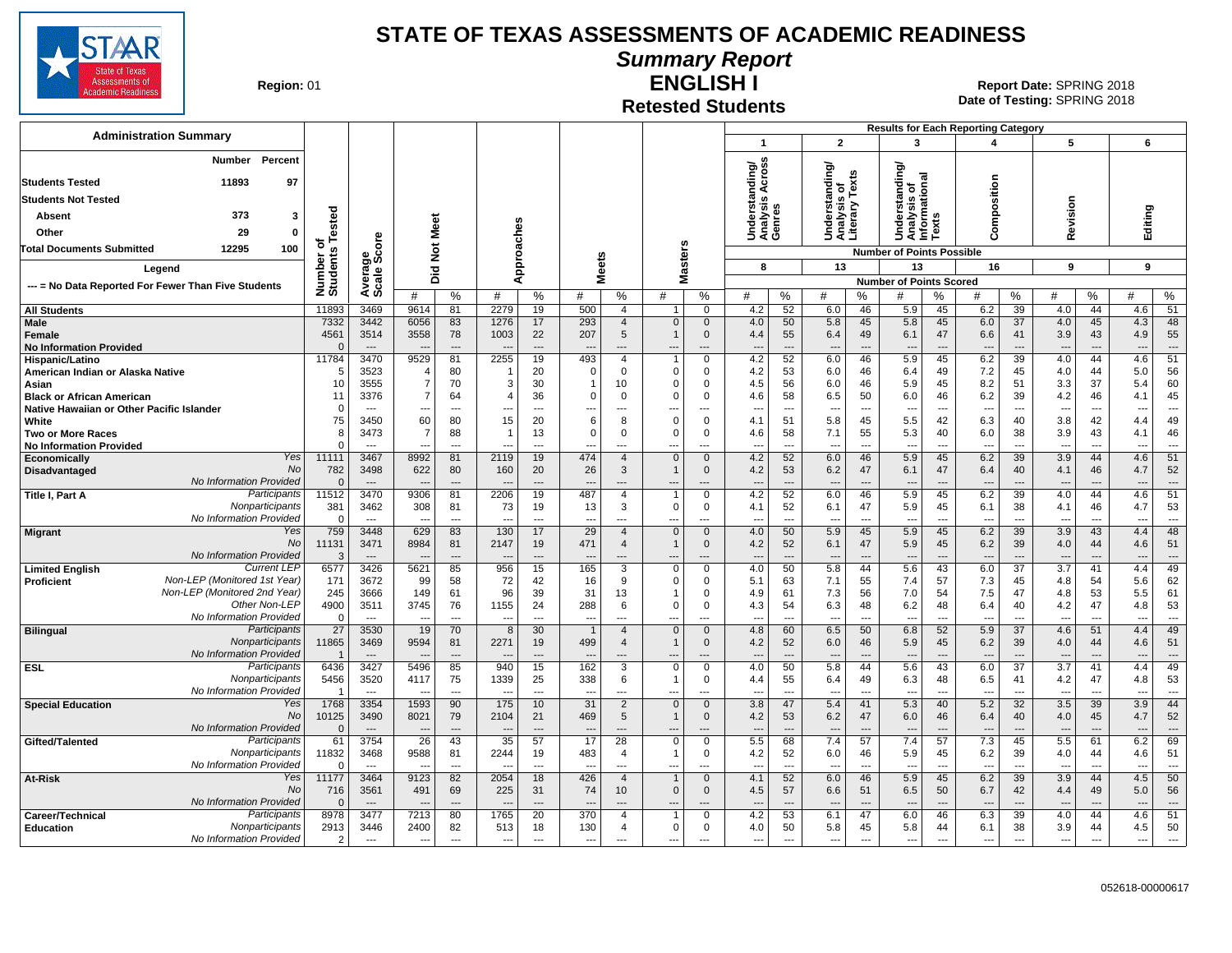

**Constructed Responses Summary Report**

**Region: 01** 

**Retested Students ENGLISH I**

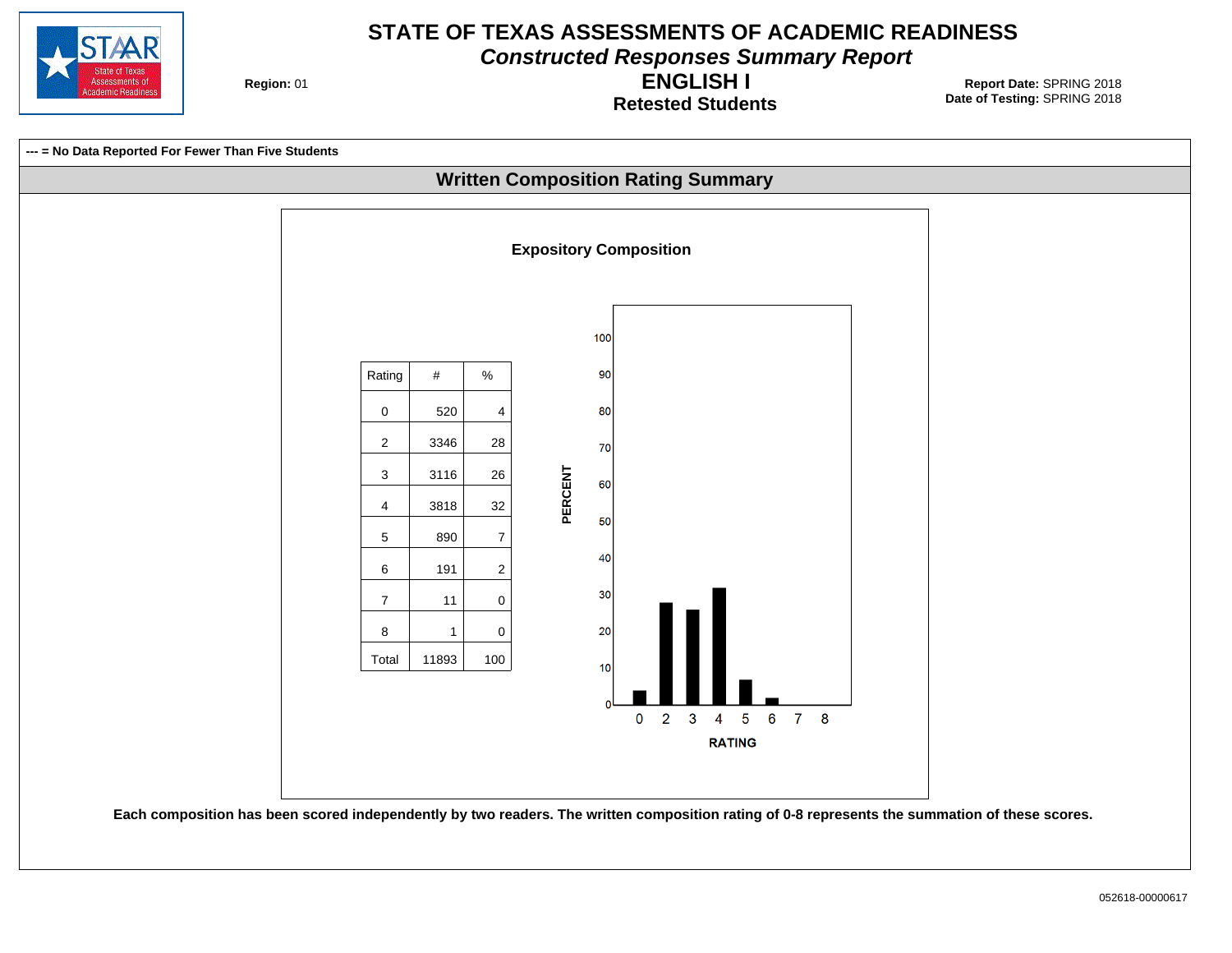

## **Summary Report**

**Region: 01** 

#### **All Students ENGLISH II**

|                                                                         |                  |                          |                          |                          |                |                |                |                |                 |                                  |                                    |                          |                                  |                | Results for Each Reporting Category' |          |              |                          |            |          |            |                |
|-------------------------------------------------------------------------|------------------|--------------------------|--------------------------|--------------------------|----------------|----------------|----------------|----------------|-----------------|----------------------------------|------------------------------------|--------------------------|----------------------------------|----------------|--------------------------------------|----------|--------------|--------------------------|------------|----------|------------|----------------|
| <b>Administration Summary</b>                                           |                  |                          |                          |                          |                |                |                |                |                 |                                  | -1                                 |                          | $\overline{2}$                   |                | 3                                    |          | 4            |                          | 5          |          | 6          |                |
| Percent<br>Number<br><b>Students Tested</b><br>35134<br>98              |                  |                          |                          |                          |                |                |                |                |                 |                                  | ding/<br>cross                     |                          | ৯<br>틀                           | Texts          | ৯<br>tanding<br>ಸ                    |          |              |                          |            |          |            |                |
| <b>Students Not Tested</b>                                              |                  |                          |                          |                          |                |                |                |                |                 |                                  | ⋖<br>ত                             |                          | ā<br>w                           |                | ಕ ಕೆ                                 |          |              |                          |            |          |            |                |
| 727                                                                     |                  |                          |                          |                          |                |                |                |                |                 |                                  | ഇ<br>Underst<br>Analysis<br>Genres |                          | Understa<br>Analysis<br>Literary |                | Analysis<br>Informatio<br>Ţņ,<br>ō   |          | Composition  |                          | Revision   |          |            |                |
| $\mathbf{2}$<br>Absent                                                  | ested            |                          | Meet                     |                          |                |                |                |                |                 |                                  |                                    |                          |                                  |                | ᄒ                                    | S<br>Ř,  |              |                          |            |          | Editing    |                |
| Other<br>31<br>$\Omega$                                                 | ठ                |                          |                          |                          |                | oaches         |                |                |                 |                                  |                                    |                          |                                  |                | ŝ                                    |          |              |                          |            |          |            |                |
| 35892<br>100<br><b>Total Documents Submitted</b>                        | nts<br>ত্ৰ       | ge<br>Score              | $\breve{\mathbf{z}}$     |                          |                |                |                |                |                 |                                  |                                    |                          |                                  |                | <b>Number of Points Possible</b>     |          |              |                          |            |          |            |                |
| Legend                                                                  | Ě                |                          | 고                        |                          |                | Appr           | eets           |                |                 | asters                           | 8                                  |                          | 13                               |                | 13                                   |          | 16           |                          | 9          |          | 9          |                |
| --- = No Data Reported For Fewer Than Five Students                     | Number<br>Studer | Avera<br>Scale           | ة                        |                          |                |                | ż              |                |                 | Σ                                |                                    |                          |                                  |                | <b>Number of Points Scored</b>       |          |              |                          |            |          |            |                |
|                                                                         |                  |                          | #                        | %                        | #              | %              | #              | %              | #               | %                                | #                                  | %                        | #                                | %              | #                                    | %        | #            | $\%$                     | #          | %        | #          | ℅              |
| <b>All Students</b>                                                     | 35134            | 3881                     | 14740                    | 42                       | 20394          | 58             | 14786          | 42             | 1926            | 5                                | 5.3                                | 67                       | 8.0                              | 61             | 8.3                                  | 64       | 9.0          | 56                       | 6.0        | 67       | 5.9        | 66             |
| Male<br>Female                                                          | 18491<br>16642   | 3797<br>3975             | 8796<br>5944             | 48<br>36                 | 9695<br>10698  | 52<br>64       | 6701<br>8085   | 36<br>49       | 696<br>1230     | $\overline{4}$<br>$\overline{7}$ | 5.2<br>5.5                         | 65<br>69                 | 7.5<br>8.5                       | 58<br>65       | 8.0<br>8.7                           | 61<br>67 | 8.5<br>9.6   | 53<br>60                 | 5.8<br>6.2 | 65<br>69 | 5.6<br>6.3 | 62<br>70       |
| <b>No Information Provided</b>                                          |                  | $\overline{\phantom{a}}$ |                          | ---                      |                | $\overline{a}$ |                | $---$          |                 | ---                              | $---$                              | $\overline{a}$           | $\overline{\phantom{a}}$         | $\overline{a}$ |                                      | ---      |              |                          | $\sim$     | $---$    | $- -$      | $\overline{a}$ |
| Hispanic/Latino                                                         | 34438            | 3874                     | 14593                    | 42                       | 19845          | 58             | 14312          | 42             | 1791            | 5                                | 5.3                                | 67                       | 8.0                              | 61             | 8.3                                  | 64       | 9.0          | 56                       | 6.0        | 66       | 5.9        | 66             |
| American Indian or Alaska Native                                        | 11               | 3804                     | $\angle$                 | 36                       | 7              | 64             |                | 36             | $\Omega$        | $\mathbf 0$                      | 5.3                                | 66                       | 7.6                              | 59             | 8.2                                  | 63       | 8.7          | 55                       | 6.1        | 68       | 5.5        | 62             |
| Asian<br><b>Black or African American</b>                               | 144<br>61        | 4534<br>4119             | 16<br>13                 | 11<br>21                 | 128<br>48      | 89<br>79       | 115<br>37      | 80<br>61       | 54<br>8         | 38<br>13                         | 6.7<br>6.0                         | 84<br>76                 | 10.1<br>8.7                      | 78<br>67       | 10.7<br>9.0                          | 82<br>70 | 12.2<br>10.6 | 76<br>66                 | 7.5<br>7.1 | 83<br>79 | 7.8<br>6.2 | 86<br>69       |
| Native Hawaiian or Other Pacific Islander                               | -3               | $\overline{\phantom{a}}$ | ---                      | $\overline{\phantom{a}}$ | ---            | ---            |                | $\ddotsc$      | ---             | $\qquad \qquad \cdots$           | $\overline{\phantom{a}}$           | $\overline{\phantom{a}}$ | $\overline{\phantom{a}}$         | ---            |                                      | ---      |              | $\overline{\phantom{a}}$ | --         | ---      | --         | ---            |
| White                                                                   | 446              | 4211                     | 101                      | 23                       | 345            | 77             | 303            | 68             | 69              | 15                               | 6.1                                | 76                       | 9.4                              | 72             | 9.8                                  | 75       | 10.5         | 66                       | 7.0        | 78       | 6.7        | 75             |
| <b>Two or More Races</b>                                                | 26               | 3925                     | 9                        | 35                       | 17             | 65             | 12             | 46             | $\overline{4}$  | 15                               | 5.5                                | 69                       | 7.8                              | 60             | 8.2                                  | 63       | 9.5          | 60                       | 6.2        | 69       | 5.7        | 63             |
| <b>No Information Provided</b>                                          | -5               | 3634                     | 3                        | 60                       | $\overline{2}$ | 40             | $\overline{2}$ | 40             | $\Omega$        | $\mathsf 0$                      | 6.0                                | 75                       | 6.8                              | 52             | 5.8                                  | 45       | 7.2          | 45                       | 5.6        | 62       | 5.4        | 60             |
| Yes<br>Economically<br><b>No</b><br>Disadvantaged                       | 30245<br>4880    | 3835<br>4169             | 13633<br>1102            | 45<br>23                 | 16612<br>3778  | 55<br>77       | 11601<br>3181  | 38<br>65       | 1267<br>659     | $\overline{4}$<br>14             | 5.2<br>6.0                         | 66<br>75                 | 7.8<br>9.3                       | 60<br>71       | 8.1<br>9.7                           | 62<br>75 | 8.8<br>10.3  | 55<br>64                 | 5.8<br>6.9 | 65<br>76 | 5.8<br>6.8 | 64<br>75       |
| No Information Provided                                                 | $\mathbf c$      | 3652                     | 5                        | 56                       |                | 44             | $\overline{4}$ | 44             | $\mathsf{C}$    | $\mathbf{0}$                     | 5.0                                | 63                       | 7.6                              | 58             | 6.2                                  | 48       | 7.3          | 46                       | 5.8        | 64       | 5.6        | 62             |
| Participants<br>Title I, Part A                                         | 33569            | 3878                     | 14208                    | 42                       | 19361          | 58             | 14016          | 42             | 1838            | $\overline{5}$                   | 5.3                                | 67                       | 8.0                              | 61             | 8.3                                  | 64       | 9.0          | 56                       | 6.0        | 66       | 5.9        | 66             |
| Nonparticipants                                                         | 1556             | 3953                     | 527                      | 34                       | 1029           | 66             | 766            | 49             | 88              | 6                                | 5.6                                | 70                       | 8.4                              | 65             | 8.7                                  | 67       | 9.1          | 57                       | 6.3        | 70       | 6.2        | 68             |
| No Information Provided<br>Yes                                          | 9                | 3652                     | 5                        | 56                       | $\overline{4}$ | 44             |                | 44             | $\Omega$        | $\mathbf 0$<br>$\mathbf{1}$      | 5.0                                | 63                       | 7.6                              | 58             | 6.2                                  | 48       | 7.3          | 46                       | 5.8        | 64       | 5.6        | 62             |
| <b>Migrant</b><br>No                                                    | 1600<br>33518    | 3693<br>3890             | 924<br>13806             | 58<br>41                 | 676<br>19712   | 42<br>59       | 421<br>14359   | 26<br>43       | 22<br>1904      | 6                                | 4.9<br>5.4                         | 61<br>67                 | 7.2<br>8.0                       | 55<br>62       | 7.3<br>8.4                           | 56<br>64 | 8.1<br>9.0   | 51<br>57                 | 5.4<br>6.0 | 60<br>67 | 5.3<br>6.0 | 59<br>66       |
| No Information Provided                                                 | 16               | 3664                     | 10                       | 63                       | 6              | 38             | 6              | 38             | $\Omega$        | $\mathbf{0}$                     | 5.0                                | 63                       | 7.4                              | 57             | 7.1                                  | 54       | 7.5          | 47                       | 5.3        | 58       | 5.8        | 64             |
| <b>Current LEF</b><br><b>Limited English</b>                            | 9940             | 3479                     | 7881                     | 79                       | 2059           | 21             | 797            | 8              | $\overline{25}$ | 0                                | 4.3                                | 54                       | 5.8                              | 45             | 6.1                                  | 47       | 7.2          | 45                       | 4.5        | 50       | 4.6        | 51             |
| Non-LEP (Monitored 1st Year)<br>Proficient                              | 515              | 3954                     | 139                      | 27                       | 376            | 73             | 239            | 46             | 15              | 3                                | 5.7                                | 72                       | 8.3                              | 64             | 9.2                                  | 70       | 9.4          | 59                       | 6.3        | 70       | 6.2        | 69             |
| Non-LEP (Monitored 2nd Year)<br>Other Non-LEP                           | 1083<br>23587    | 3909<br>4048             | 367<br>6349              | 34<br>27                 | 716<br>17238   | 66<br>73       | 447<br>13298   | 41<br>56       | 19<br>1867      | 2<br>8                           | 5.6<br>5.8                         | 70<br>72                 | 8.3<br>8.9                       | 64<br>68       | 8.7<br>9.2                           | 67<br>71 | 9.2<br>9.7   | 57<br>61                 | 6.3<br>6.6 | 70<br>73 | 6.0<br>6.5 | 67<br>72       |
| No Information Provided                                                 | -9               | 3768                     | $\overline{\mathcal{L}}$ | 44                       | 5              | 56             | 5              | 56             | $\Omega$        | $\Omega$                         | 5.6                                | 69                       | 7.9                              | 61             | 7.4                                  | 57       | 7.6          | 47                       | 6.2        | 69       | 6.0        | 67             |
| Participants<br><b>Bilingual</b>                                        | 73               | 3897                     | 25                       | 34                       | 48             | 66             | 27             | 37             | 3               | $\overline{4}$                   | 5.3                                | 66                       | 7.6                              | 59             | 8.8                                  | 68       | 9.2          | 57                       | 6.5        | 72       | 6.3        | 70             |
| Nonparticipants                                                         | 35047            | 3881                     | 14706                    | 42                       | 20341          | 58             | 14754          | 42             | 1923            | 5                                | 5.4                                | 67                       | 8.0                              | 61             | 8.3                                  | 64       | 9.0          | 56                       | 6.0        | 67       | 5.9        | 66             |
| No Information Provided                                                 | 14               | 3605                     | 9                        | 64                       | 5              | 36             | 5              | 36             | $\Omega$        | $\mathbf{0}$                     | 5.1                                | 63                       | 6.5                              | 50             | 7.0                                  | 54       | 7.4          | 46                       | 5.5        | 62       | 5.1        | 56             |
| Participants<br><b>ESL</b><br>Nonparticipants                           | 9798<br>25324    | 3480<br>4037             | 7754<br>6979             | 79<br>28                 | 2044<br>18345  | 21<br>72       | 788<br>13993   | 8<br>55        | 23<br>1903      | $\mathbf 0$<br>8                 | 4.3<br>5.7                         | 54<br>72                 | 5.8<br>8.8                       | 45<br>68       | 6.2<br>9.1                           | 47<br>70 | 7.2<br>9.7   | 45<br>61                 | 4.5<br>6.6 | 50<br>73 | 4.6<br>6.4 | 51<br>72       |
| No Information Provided                                                 | 12               | 3642                     | 7                        | 58                       | .5             | 42             | .5             | 42             | $\Omega$        | $\Omega$                         | 5.2                                | 65                       | 7.3                              | 56             | 6.9                                  | 53       | 7.5          | 47                       | 5.6        | 63       | 5.3        | 59             |
| Yes<br><b>Special Education</b>                                         | 2486             | 3347                     | 2170                     | 87                       | 316            | 13             | 109            | $\overline{4}$ | $\overline{4}$  | $\mathbf 0$                      | 3.7                                | 46                       | 5.5                              | 42             | 5.4                                  | 42       | 6.1          | 38                       | 4.1        | 45       | 4.0        | 44             |
| No                                                                      | 32639            | 3922                     | 12566                    | 38                       | 20073          | 62             | 14672          | 45             | 1922            | 6                                | 5.5                                | 68                       | 8.2                              | 63             | 8.5                                  | 66       | 9.2          | 58                       | 6.1        | 68       | 6.1        | 68             |
| No Information Provided                                                 | $\mathbf{c}$     | 3768                     | $\overline{\mathcal{L}}$ | 44                       | 5              | 56             | 5              | 56             | $\Omega$        | $\mathbf{0}$                     | 5.6                                | 69                       | 7.9                              | 61             | 7.4                                  | 57       | 7.6          | 47                       | 6.2        | 69       | 6.0        | 67             |
| Participants<br>Gifted/Talented<br>Nonparticipants                      | 2886<br>32236    | 4538<br>3823             | 91<br>14642              | 3<br>45                  | 2795<br>17594  | 97<br>55       | 2668<br>12113  | 92<br>38       | 814<br>1112     | 28<br>3                          | 6.9<br>5.2                         | 86<br>65                 | 10.9<br>7.7                      | 84<br>59       | 11.3<br>8.0                          | 87<br>62 | 11.7<br>8.8  | 73<br>55                 | 7.8<br>5.8 | 87<br>65 | 7.9<br>5.8 | 88<br>64       |
| No Information Provided                                                 | 12               | 3706                     | 7                        | 58                       | 5              | 42             | 5              | 42             | $\Omega$        | $\mathbf 0$                      | 5.4                                | 68                       | 7.5                              | 58             | 7.3                                  | 56       | 7.3          | 46                       | 5.9        | 66       | 5.7        | 63             |
| Yes<br>At-Risk                                                          | 22474            | 3640                     | 13716                    | 61                       | 8758           | 39             | 4613           | 21             | 158             | $\overline{1}$                   | 4.7                                | 59                       | 6.8                              | 52             | 7.1                                  | 54       | 7.9          | 50                       | 5.2        | 58       | 5.2        | 58             |
| <b>No</b>                                                               | 12650            | 4309                     | 1018                     | 8                        | 11632          | 92             | 10169          | 80             | 1768            | 14                               | 6.4                                | 80                       | 10.1                             | 78             | 10.5                                 | 81       | 10.9         | 68                       | 7.3        | 81       | 7.3        | 81             |
| No Information Provided                                                 | 10               | 3609                     | 6                        | 60                       | $\overline{4}$ | 40             |                | 40             | $\mathcal{C}$   | $\overline{0}$                   | 4.8                                | 60                       | 7.1                              | 55             | 6.2                                  | 48       | 7.2          | 45                       | 5.7        | 63       | 5.1        | 57             |
| Participants<br>Career/Technical<br>Nonparticipants<br><b>Education</b> | 28843<br>6282    | 3888<br>3850             | 11859<br>2875            | 41<br>46                 | 16984<br>3407  | 59<br>54       | 12197<br>2586  | 42<br>41       | 1536<br>390     | 5<br>6                           | 5.4<br>5.2                         | 67<br>65                 | 8.0<br>7.8                       | 62<br>60       | 8.4<br>8.0                           | 64<br>62 | 9.0<br>8.9   | 56<br>56                 | 6.0<br>5.8 | 67<br>65 | 6.0<br>5.8 | 66<br>64       |
| No Information Provided                                                 | 9                | 3686                     | 6                        | 67                       | 3              | 33             | 3              | 33             | $\Omega$        | $\Omega$                         | 5.4                                | 68                       | 7.2                              | 56             | 7.6                                  | 58       | 6.9          | 43                       | 5.6        | 62       | 6.1        | 68             |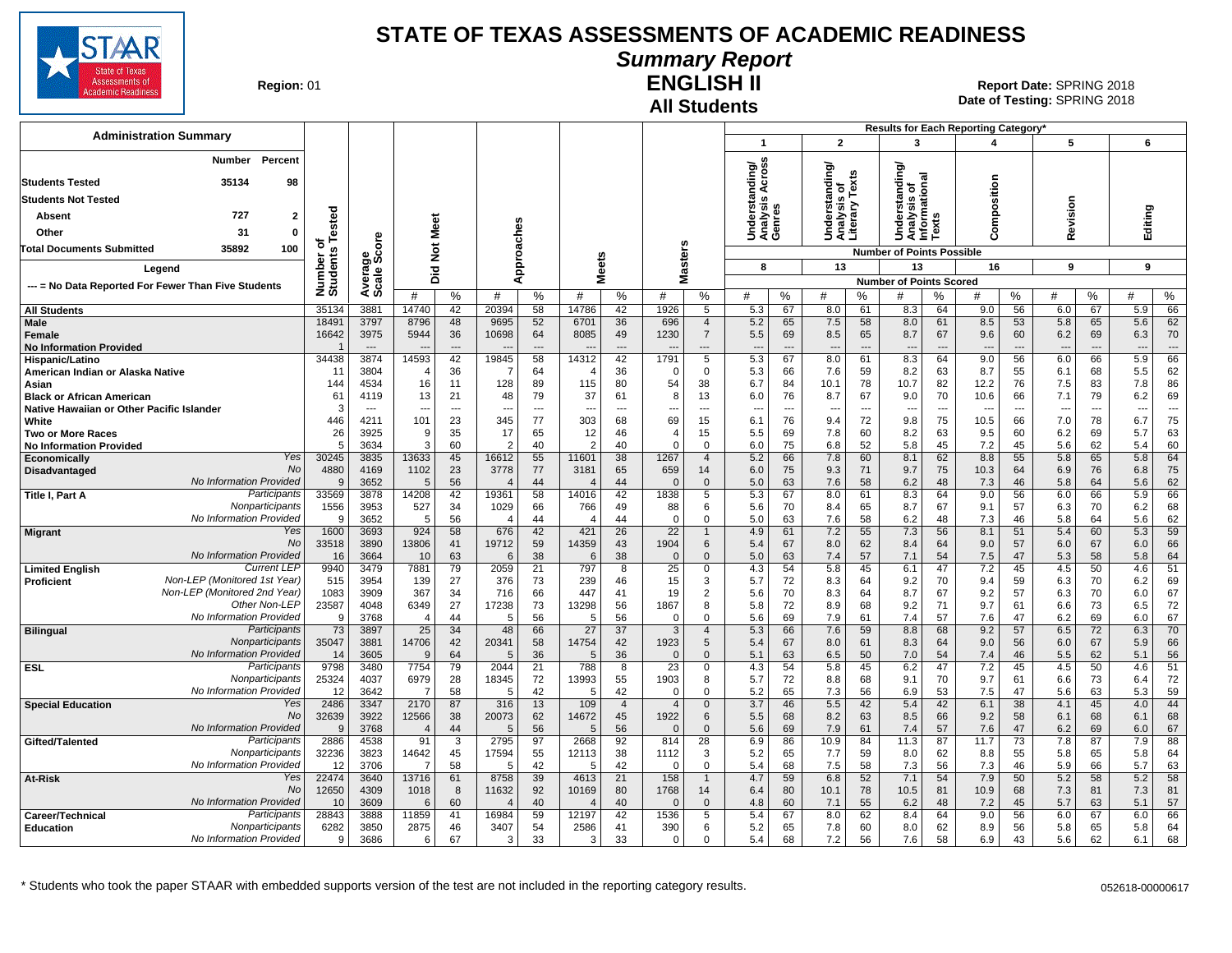

**Constructed Responses Summary Report**

**Region: 01** 

**All Students ENGLISH II**

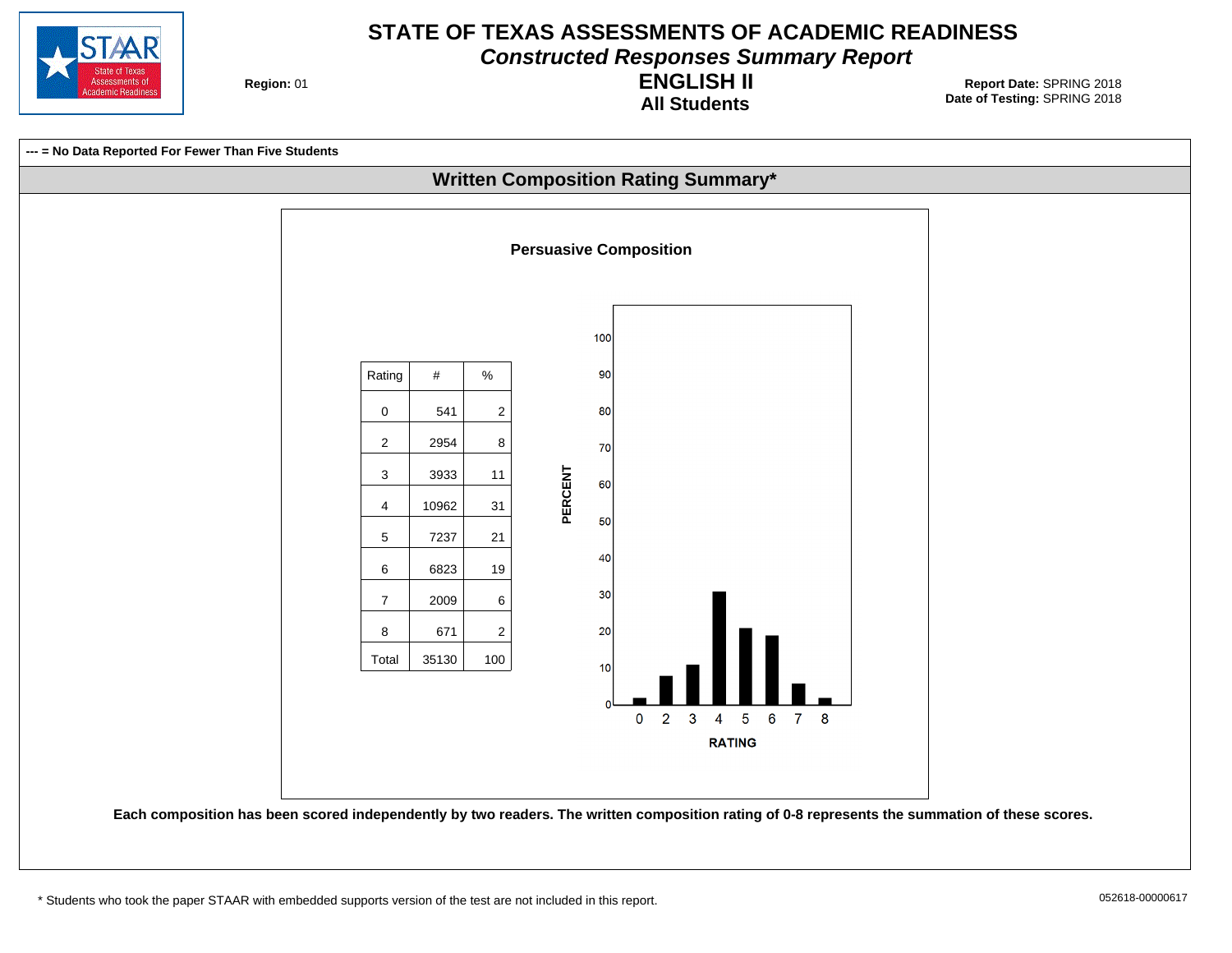

**Summary Report**

**Region: 01** 

#### **First-Time Tested Students ENGLISH II**

**Date of Testing:**  SPRING 2018 01 **Report Date:** SPRING 2018

|                                                                               |                      |                                  |                                  |                          |                                 |                      |                          |                      |                                  |                               |                                                     |           |                                                 |                                |                                                                           |                                | <b>Results for Each Reporting Category</b> |                                |                                 |                                |            |                      |
|-------------------------------------------------------------------------------|----------------------|----------------------------------|----------------------------------|--------------------------|---------------------------------|----------------------|--------------------------|----------------------|----------------------------------|-------------------------------|-----------------------------------------------------|-----------|-------------------------------------------------|--------------------------------|---------------------------------------------------------------------------|--------------------------------|--------------------------------------------|--------------------------------|---------------------------------|--------------------------------|------------|----------------------|
| <b>Administration Summary</b>                                                 |                      |                                  |                                  |                          |                                 |                      |                          |                      |                                  |                               | $\mathbf{1}$                                        |           | $\overline{2}$                                  |                                | 3                                                                         |                                | 4                                          |                                | 5                               |                                | 6          |                      |
| <b>Number</b><br>Percent                                                      |                      |                                  |                                  |                          |                                 |                      |                          |                      |                                  |                               | ৯                                                   |           |                                                 |                                | ৯                                                                         |                                |                                            |                                |                                 |                                |            |                      |
| <b>Students Tested</b><br>25678<br>99                                         |                      |                                  |                                  |                          |                                 |                      |                          |                      |                                  |                               | Across<br>Understanding<br>Analysis Acros<br>Genres |           | Understanding/<br>Analysis of<br>Literary Texts | is o <sub>i</sub><br>'' Texts  | indin                                                                     | ᢎ<br>둥                         |                                            |                                |                                 |                                |            |                      |
| <b>Students Not Tested</b>                                                    |                      |                                  |                                  |                          |                                 |                      |                          |                      |                                  |                               |                                                     |           |                                                 |                                | ō                                                                         |                                | position                                   |                                |                                 |                                |            |                      |
| 278<br>Absent<br>1                                                            |                      |                                  |                                  |                          |                                 |                      |                          |                      |                                  |                               |                                                     |           |                                                 |                                | Understar<br>Analysis o<br>Informatic<br>Texts<br>$\overline{\mathbf{e}}$ |                                |                                            |                                | evision                         |                                | Editing    |                      |
| Other<br>5<br>0                                                               | ested                |                                  | Meet                             |                          |                                 |                      |                          |                      |                                  |                               |                                                     |           |                                                 |                                |                                                                           |                                | $\overline{\epsilon}$                      |                                |                                 |                                |            |                      |
| 100<br>25961<br><b>Total Documents Submitted</b>                              | ठ                    | ge<br>Score                      | $\breve{\mathbf{z}}$             |                          |                                 |                      |                          |                      |                                  |                               |                                                     |           |                                                 |                                |                                                                           |                                | o                                          |                                | œ                               |                                |            |                      |
|                                                                               | Number o<br>Students |                                  |                                  |                          |                                 | Approaches           | <b>Meets</b>             |                      | sters                            |                               | 8                                                   |           | 13                                              |                                | <b>Number of Points Possible</b><br>13                                    |                                | 16                                         |                                | 9                               |                                | 9          |                      |
| Legend                                                                        |                      | Avera<br>Scale                   | 으<br>ة                           |                          |                                 |                      |                          |                      | ä,<br>ż                          |                               |                                                     |           |                                                 |                                | <b>Number of Points Scored</b>                                            |                                |                                            |                                |                                 |                                |            |                      |
| --- = No Data Reported For Fewer Than Five Students                           |                      |                                  | #                                | %                        | #                               | %                    | #                        | %                    | #                                | %                             | #                                                   | %         | #                                               | %                              | #                                                                         | %                              | #                                          | %                              | #                               | %                              | #          | %                    |
| <b>All Students</b>                                                           | 25678                | 4029                             | 7194                             | 28                       | 18484                           | 72                   | 14339                    | 56                   | 1926                             | 8                             | 5.7                                                 | 72        | 8.8                                             | 68                             | 9.2                                                                       | 70                             | 9.6                                        | 60                             | 6.5                             | 72                             | 6.4        | $\overline{71}$      |
| <b>Male</b>                                                                   | 12931                | 3946                             | 4300                             | 33                       | 8631                            | 67                   | 6457                     | 50                   | 696                              | 5                             | 5.6                                                 | 70        | 8.3                                             | 64                             | 8.9                                                                       | 68                             | 9.1                                        | 57                             | 6.3                             | 70                             | 6.1        | 67                   |
| Female<br><b>No Information Provided</b>                                      | 12746                | 4113<br>$\overline{\phantom{a}}$ | 2894<br>---                      | 23<br>$---$              | 9852<br>$---$                   | 77<br>$\overline{a}$ | 7882                     | 62<br>$\overline{a}$ | 1230<br>$\overline{\phantom{a}}$ | 10<br>---                     | 5.9<br>$\overline{\phantom{a}}$                     | 74<br>--- | 9.2<br>---                                      | 71<br>$\overline{\phantom{a}}$ | 9.5<br>$\overline{\phantom{a}}$                                           | 73<br>$\overline{\phantom{a}}$ | 10.1<br>$\overline{\phantom{a}}$           | 63<br>$\overline{\phantom{a}}$ | 6.7<br>$\overline{\phantom{a}}$ | 74<br>$\overline{\phantom{a}}$ | 6.7<br>--- | 75<br>$\overline{a}$ |
| Hispanic/Latino                                                               | 25056                | 4021                             | 7100                             | 28                       | 17956                           | 72                   | 13867                    | 55                   | 1791                             | $\overline{7}$                | 5.7                                                 | 72        | 8.8                                             | 67                             | 9.1                                                                       | 70                             | 9.6                                        | 60                             | 6.5                             | 72                             | 6.4        | $\overline{71}$      |
| American Indian or Alaska Native                                              |                      | 3956                             |                                  | 14                       | 6                               | 86                   | 4                        | 57                   | $\Omega$                         | $\Omega$                      | 5.4                                                 | 68        | 8.7                                             | 67                             | 8.6                                                                       | 66                             | 9.7                                        | 61                             | 6.4                             | 71                             | 6.6        | 73                   |
| Asian                                                                         | 134                  | 4604<br>4193                     | 9<br>9                           | $\overline{7}$<br>17     | 125<br>44                       | 93<br>83             | 115<br>37                | 86<br>70             | 54<br>8                          | 40<br>15                      | 6.8<br>6.3                                          | 85<br>79  | 10.4<br>9.1                                     | 80<br>70                       | 11.1                                                                      | 85<br>73                       | 12.4<br>10.8                               | 78<br>68                       | 7.7<br>7.2                      | 85<br>80                       | 8.0<br>6.4 | 89<br>71             |
| <b>Black or African American</b><br>Native Hawaiian or Other Pacific Islander | 53<br>$\overline{2}$ | ---                              | ---                              | $\overline{\phantom{a}}$ | ---                             | $\overline{a}$       | $\overline{\phantom{a}}$ | $\overline{a}$       | ---                              | ---                           | $\overline{\phantom{a}}$                            | ---       | ---                                             | $\overline{\phantom{a}}$       | 9.5<br>$\overline{\phantom{a}}$                                           | $\overline{\phantom{a}}$       | $\overline{\phantom{a}}$                   | $\overline{\phantom{a}}$       | $\overline{\phantom{a}}$        | $\ldots$                       | ---        | $\overline{a}$       |
| White                                                                         | 398                  | 4298                             | 63                               | 16                       | 335                             | 84                   | 301                      | 76                   | 69                               | 17                            | 6.3                                                 | 79        | 9.8                                             | 75                             | 10.2                                                                      | 79                             | 10.8                                       | 68                             | 7.3                             | 81                             | 7.0        | 78                   |
| <b>Two or More Races</b>                                                      | 23                   | 3974                             | 8                                | 35                       | 15                              | 65                   | 12                       | 52                   | 4                                | 17                            | 5.7                                                 | 71        | 8.0                                             | 62                             | 8.4                                                                       | 65                             | 9.7                                        | 61                             | 6.3                             | 71                             | 5.8        | 64                   |
| <b>No Information Provided</b>                                                | .5                   | 3634                             | 3                                | 60                       | 2                               | 40                   | $\overline{2}$           | 40                   | $\Omega$                         | $\Omega$                      | 6.0                                                 | 75        | 6.8                                             | 52                             | 5.8                                                                       | 45                             | 7.2                                        | 45                             | 5.6                             | 62                             | 5.4        | 60                   |
| Yes<br>Economically<br>No<br>Disadvantaged                                    | 21482<br>4188        | 3980<br>4277                     | 6620<br>570                      | 31<br>14                 | 14862<br>3618                   | 69<br>86             | 11202<br>3133            | 52<br>75             | 1267<br>659                      | 6<br>16                       | 5.6<br>6.3                                          | 70<br>79  | 8.6<br>9.8                                      | 66<br>75                       | 8.9<br>10.3                                                               | 69<br>79                       | 9.4<br>10.7                                | 59<br>67                       | 6.4<br>7.2                      | 71<br>80                       | 6.3<br>7.1 | 70<br>79             |
| No Information Provided                                                       | -8                   | 3708                             | $\overline{\mathbf{A}}$          | 50                       | $\overline{4}$                  | 50                   | $\boldsymbol{\Delta}$    | 50                   | $\Omega$                         | $\Omega$                      | 5.4                                                 | 67        | 7.6                                             | 59                             | 6.9                                                                       | 53                             | 7.3                                        | 45                             | 6.1                             | 68                             | 5.9        | 65                   |
| Participants<br>Title I, Part A                                               | 24383                | 4028                             | 6853                             | 28                       | 17530                           | $\overline{72}$      | 13591                    | 56                   | 1838                             | 8                             | 5.7                                                 | 72        | 8.8                                             | 67                             | 9.2                                                                       | 70                             | 9.6                                        | 60                             | 6.5                             | 72                             | 6.4        | $\overline{71}$      |
| Nonparticipants                                                               | 1287                 | 4040                             | 337                              | 26                       | 950                             | 74                   | 744                      | 58                   | 88                               | $\overline{7}$                | 5.8                                                 | 73        | 8.9                                             | 68                             | 9.2                                                                       | 71                             | 9.5                                        | 59                             | 6.6                             | 73                             | 6.4        | 71                   |
| No Information Provided<br>Yes<br><b>Migrant</b>                              | 8<br>1031            | 3708<br>3827                     | $\overline{\mathcal{L}}$<br>452  | 50<br>44                 | $\boldsymbol{\varDelta}$<br>579 | 50<br>56             | $\overline{4}$<br>400    | 50<br>39             | $\mathbf 0$<br>22                | $\mathbf 0$<br>$\overline{2}$ | 5.4<br>5.2                                          | 67<br>65  | 7.6<br>7.9                                      | 59<br>61                       | 6.9<br>8.2                                                                | 53<br>63                       | 7.3<br>8.6                                 | 45<br>54                       | 6.1<br>5.9                      | 68<br>65                       | 5.9<br>5.8 | 65<br>64             |
| No                                                                            | 24634                | 4037                             | 6735                             | 27                       | 17899                           | 73                   | 13933                    | 57                   | 1904                             | 8                             | 5.8                                                 | 72        | 8.8                                             | 68                             | 9.2                                                                       | 71                             | 9.6                                        | 60                             | 6.5                             | 72                             | 6.4        | 71                   |
| No Information Provided                                                       | 13                   | 3771                             | $\overline{7}$                   | 54                       | 6                               | 46                   | 6                        | 46                   | $\Omega$                         | $\Omega$                      | 5.8                                                 | 72        | 7.7                                             | 59                             | 8.0                                                                       | 62                             | 7.7                                        | 48                             | 5.8                             | 64                             | 6.2        | 69                   |
| <b>Current LEP</b><br><b>Limited English</b>                                  | 4913                 | 3550                             | 3444                             | 70                       | 1469                            | 30                   | 700                      | 14                   | $\overline{25}$                  |                               | 4.5                                                 | 57        | 6.2                                             | 48                             | 6.7                                                                       | 51                             | 7.4                                        | 46                             | 4.8                             | 53                             | 4.8        | 54                   |
| Non-LEP (Monitored 1st Year)<br>Proficient<br>Non-LEP (Monitored 2nd Year)    | 431<br>930           | 4021<br>3956                     | 88<br>269                        | 20                       | 343<br>661                      | 80<br>71             | 227<br>431               | 53<br>46             | 15<br>19                         | 3<br>2                        | 5.9<br>5.7                                          | 74<br>71  | 8.7                                             | 67<br>66                       | 9.6                                                                       | 74                             | 9.7<br>9.4                                 | 61                             | 6.5                             | 72                             | 6.4<br>6.2 | 71<br>68             |
| Other Non-LEP                                                                 | 19395                | 4154                             | 3389                             | 29<br>17                 | 16006                           | 83                   | 12976                    | 67                   | 1867                             | 10                            | 6.0                                                 | 76        | 8.6<br>9.4                                      | 73                             | 9.0<br>9.8                                                                | 69<br>75                       | 10.2                                       | 58<br>63                       | 6.5<br>6.9                      | 72<br>77                       | 6.8        | 76                   |
| No Information Provided                                                       | 9                    | 3768                             | $\overline{\mathcal{L}}$         | 44                       | .5                              | 56                   | 5                        | 56                   | $\Omega$                         | $\Omega$                      | 5.6                                                 | 69        | 7.9                                             | 61                             | 7.4                                                                       | 57                             | 7.6                                        | 47                             | 6.2                             | 69                             | 6.0        | 67                   |
| Participants<br><b>Bilingual</b>                                              | 58                   | 3949                             | 17                               | 29                       | 41                              | 71                   | 24                       | 41                   | 3                                | 5                             | 5.4                                                 | 67        | 7.7                                             | 60                             | 9.0                                                                       | 69                             | 9.6                                        | 60                             | 6.7                             | 74                             | 6.5        | 72                   |
| Nonparticipants<br>No Information Provided                                    | 25608                | 4029                             | 7170                             | 28                       | 18438                           | 72                   | 14310                    | 56                   | 1923                             | 8                             | 5.7                                                 | 72        | 8.8                                             | 68                             | 9.2                                                                       | 70                             | 9.6                                        | 60                             | 6.5                             | 72                             | 6.4        | 71                   |
| Participants<br><b>ESL</b>                                                    | 12<br>4866           | 3672<br>3553                     | $\overline{7}$<br>3398           | 58<br>70                 | 5<br>1468                       | 42<br>30             | 5<br>695                 | 42<br>14             | $\mathbf 0$<br>$\overline{23}$   | $\Omega$<br>$\mathbf 0$       | 5.4<br>4.6                                          | 67<br>57  | 6.9<br>6.3                                      | 53<br>48                       | 7.5<br>6.7                                                                | 57<br>52                       | 7.5<br>7.4                                 | 47<br>46                       | 6.0<br>4.8                      | 67<br>53                       | 5.6<br>4.9 | 63<br>54             |
| Nonparticipants                                                               | 20802                | 4140                             | 3791                             | 18                       | 17011                           | 82                   | 13639                    | 66                   | 1903                             | 9                             | 6.0                                                 | 75        | 9.4                                             | 72                             | 9.7                                                                       | 75                             | 10.1                                       | 63                             | 6.9                             | 77                             | 6.8        | 75                   |
| No Information Provided                                                       | 10                   | 3729                             | -5                               | 50                       | 5                               | 50                   | 5                        | 50                   | $\Omega$                         | $\Omega$                      | 5.6                                                 | 69        | 7.9                                             | 61                             | 7.4                                                                       | 57                             | 7.6                                        | 47                             | 6.2                             | 69                             | 6.0        | 67                   |
| Yes<br><b>Special Education</b>                                               | 1612                 | 3338                             | 1386                             | 86                       | 226                             | 14                   | 93                       | 6                    | $\overline{4}$                   | $\Omega$                      | 3.6                                                 | 46        | 5.5                                             | 42                             | 5.4                                                                       | 41                             | 5.9                                        | 37                             | 4.1                             | 45                             | 3.9        | 44                   |
| No<br>No Information Provided                                                 | 24057<br>o           | 4075<br>3768                     | 5804<br>$\overline{\mathcal{L}}$ | 24<br>44                 | 18253<br>.5                     | 76<br>56             | 14241<br>5               | 59<br>56             | 1922<br>$\Omega$                 | 8<br>$\Omega$                 | 5.9<br>5.6                                          | 74<br>69  | 9.0<br>7.9                                      | 69<br>61                       | 9.4<br>7.4                                                                | 72<br>57                       | 9.8<br>7.6                                 | 61<br>47                       | 6.7<br>6.2                      | 74<br>69                       | 6.6<br>6.0 | 73<br>67             |
| Participants<br>Gifted/Talented                                               | 2838                 | 4552                             | 64                               | $\overline{2}$           | 2774                            | 98                   | 2662                     | 94                   | 814                              | 29                            | 6.9                                                 | 86        | 10.9                                            | 84                             | 11.4                                                                      | 87                             | 11.7                                       | 73                             | 7.9                             | 87                             | 7.9        | 88                   |
| Nonparticipants                                                               | 22829                | 3964                             | 7124                             | 31                       | 15705                           | 69                   | 11672                    | 51                   | 1112                             | 5                             | 5.6                                                 | 70        | 8.5                                             | 65                             | 8.9                                                                       | 68                             | 9.3                                        | 58                             | 6.3                             | 70                             | 6.2        | 69                   |
| No Information Provided                                                       | 11                   | 3752                             | 6                                | 55                       | .5                              | 45                   | 5                        | 45                   | $\Omega$                         | $\Omega$                      | 5.7                                                 | 72        | 7.5                                             | 58                             | 7.9                                                                       | 61                             | 7.3                                        | 45                             | 6.2                             | 69                             | 5.9        | 66                   |
| Yes<br>At-Risk<br>No                                                          | 13544                | 3751                             | 6493                             | 48                       | 7051                            | 52                   | 4239                     | 31                   | 158                              | $\mathbf{1}$                  | 5.1                                                 | 63        | 7.5                                             | 58                             | 7.8                                                                       | 60                             | 8.3                                        | 52                             | 5.7                             | 63                             | 5.5        | 62                   |
| No Information Provided                                                       | 12125<br>$\alpha$    | 4339<br>3655                     | 696<br>5                         | 6<br>56                  | 11429                           | 94<br>44             | 10096<br>$\Delta$        | 83<br>44             | 1768<br>$\Omega$                 | 15<br>$\Omega$                | 6.5<br>5.1                                          | 81<br>64  | 10.2<br>7.1                                     | 79<br>55                       | 10.7<br>6.8                                                               | 82<br>52                       | 11.0<br>7.1                                | 69<br>44                       | 7.4<br>6.0                      | 82<br>67                       | 7.3<br>5.3 | 82<br>59             |
| Participants<br>Career/Technical                                              | 21112                | 4031                             | 5767                             | 27                       | 15345                           | 73                   | 11802                    | 56                   | 1536                             | $\overline{7}$                | 5.8                                                 | 72        | 8.8                                             | 68                             | 9.2                                                                       | 71                             | 9.6                                        | 60                             | 6.5                             | 72                             | 6.4        | 71                   |
| Nonparticipants<br>Education                                                  | 4558                 | 4019                             | 1422                             | 31                       | 3136                            | 69                   | 2534                     | 56                   | 390                              | 9                             | 5.7                                                 | 71        | 8.6                                             | 66                             | 9.0                                                                       | 69                             | 9.6                                        | 60                             | 6.4                             | 71                             | 6.3        | 70                   |
| No Information Provided                                                       | 8                    | 3762                             | 5                                | 63                       | 3                               | 38                   | 3                        | 38                   | $\Omega$                         | $\Omega$                      | 5.8                                                 | 72        | 7.4                                             | 57                             | 8.4                                                                       | 64                             | 7.3                                        | 45                             | 6.0                             | 67                             | 6.4        | 71                   |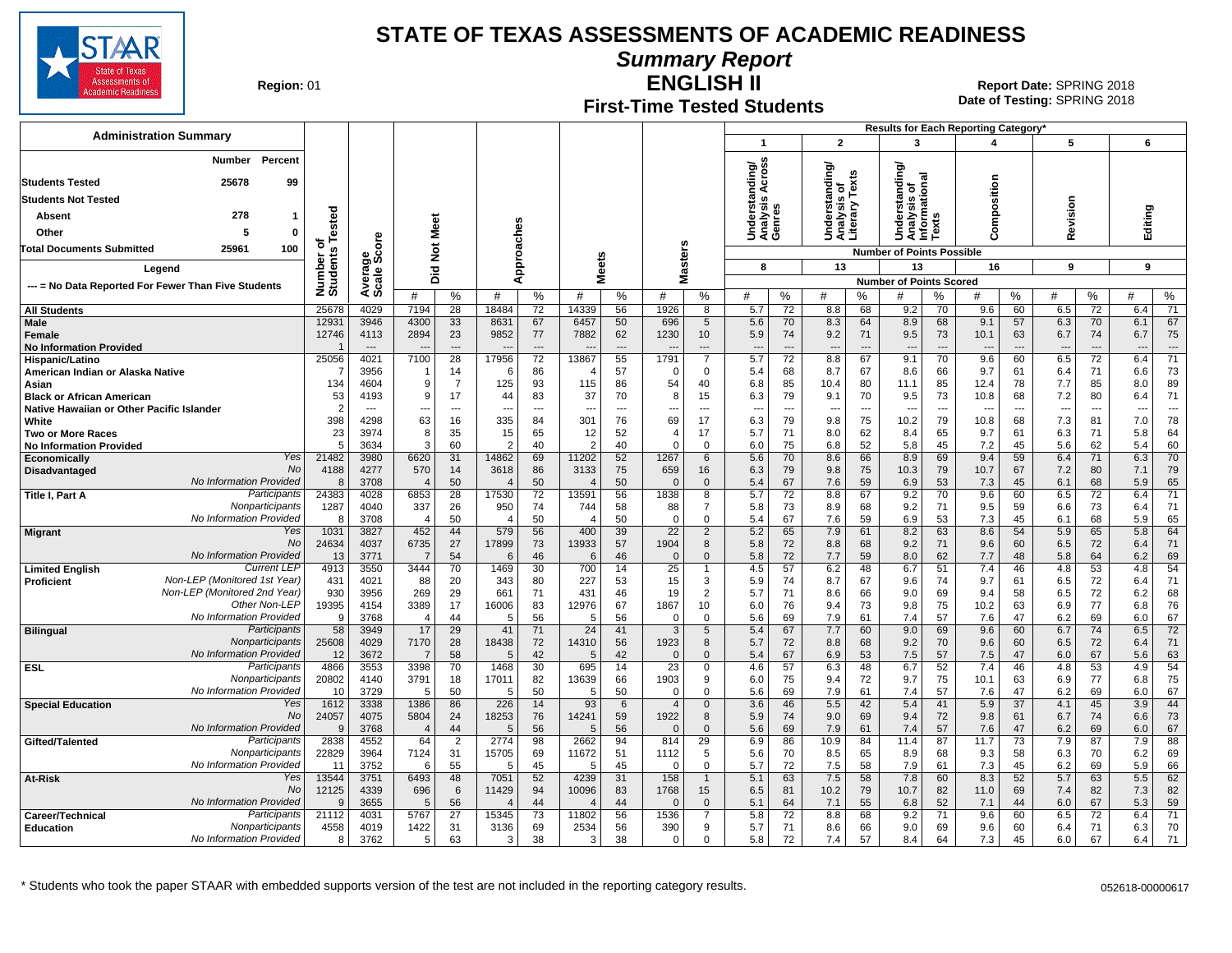

**Constructed Responses Summary Report**

**Region: 01** 

**First-Time Tested Students ENGLISH II**

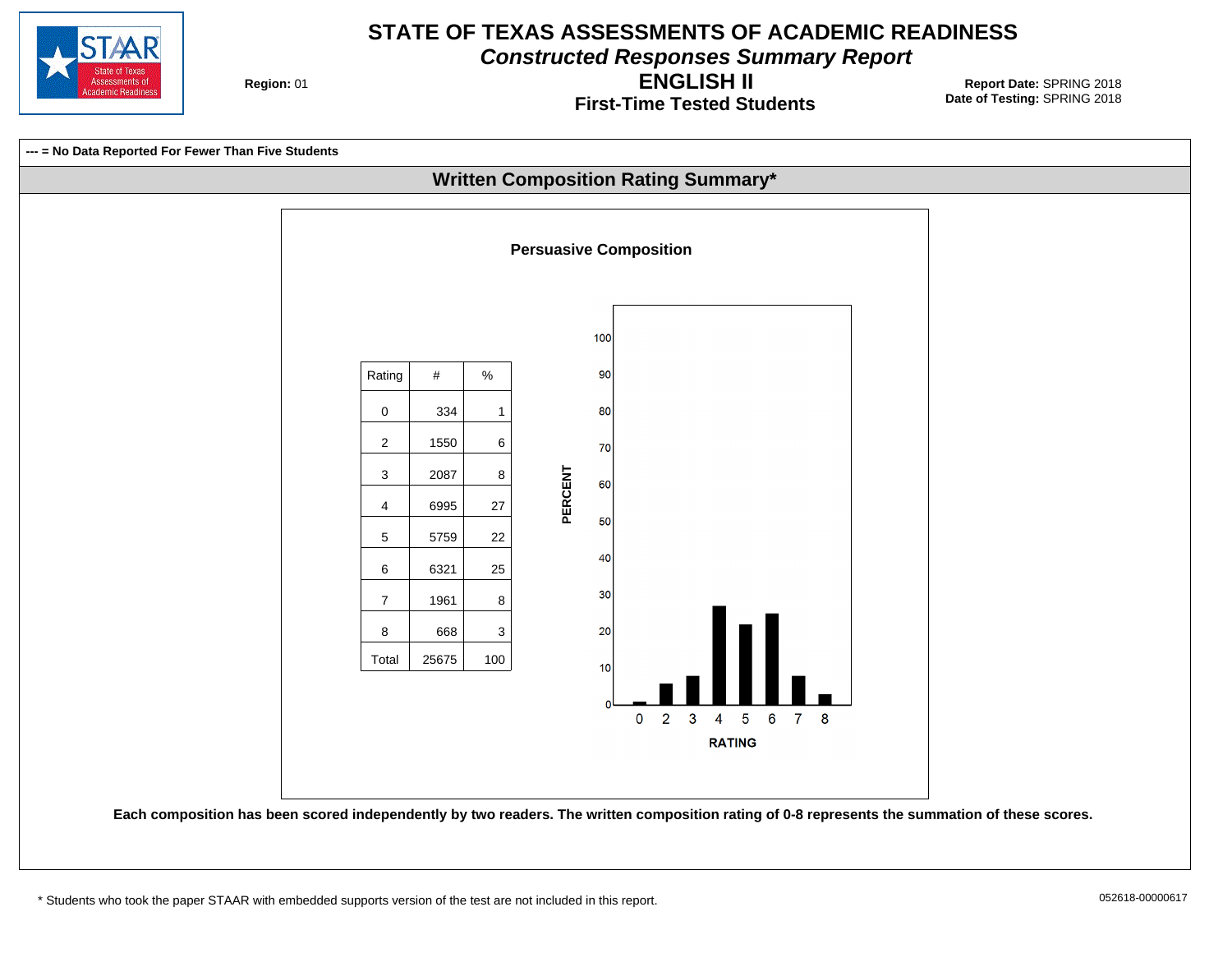

#### **Summary Report**

**Region: 01** 

#### **Retested Students ENGLISH II**

|                                                               |                            |                                  |                                  |                                   |                                  |                                            |                                 |                                       |                                           |                                    |                                        |                                      |                                            |                                     | Results for Each Reporting Category'                                  |                                      |                                        |                                            |                                                      |                                                      |                                 |                                    |
|---------------------------------------------------------------|----------------------------|----------------------------------|----------------------------------|-----------------------------------|----------------------------------|--------------------------------------------|---------------------------------|---------------------------------------|-------------------------------------------|------------------------------------|----------------------------------------|--------------------------------------|--------------------------------------------|-------------------------------------|-----------------------------------------------------------------------|--------------------------------------|----------------------------------------|--------------------------------------------|------------------------------------------------------|------------------------------------------------------|---------------------------------|------------------------------------|
| <b>Administration Summary</b>                                 |                            |                                  |                                  |                                   |                                  |                                            |                                 |                                       |                                           |                                    | $\mathbf 1$                            |                                      | $\overline{2}$                             |                                     | 3                                                                     |                                      | $\boldsymbol{\Lambda}$                 |                                            | 5                                                    |                                                      | 6                               |                                    |
| Percent<br>Number<br>9456<br><b>Students Tested</b><br>95     |                            |                                  |                                  |                                   |                                  |                                            |                                 |                                       |                                           |                                    | tanding/<br>is Across                  |                                      | erstanding/<br>s of<br>Texts               |                                     | erstanding/<br>Understanding<br>Analysis of<br>Informational<br>Texts |                                      |                                        |                                            |                                                      |                                                      |                                 |                                    |
| <b>Students Not Tested</b>                                    |                            |                                  |                                  |                                   |                                  |                                            |                                 |                                       |                                           |                                    |                                        |                                      |                                            |                                     |                                                                       |                                      | Composition                            |                                            |                                                      |                                                      |                                 |                                    |
| 449<br>Absent<br>5                                            |                            |                                  |                                  |                                   |                                  |                                            |                                 |                                       |                                           |                                    | Underst<br>Analysis<br>Genres          |                                      | Understa<br>Analysis<br>Literary           |                                     |                                                                       |                                      |                                        |                                            | Revision                                             |                                                      | Editing                         |                                    |
| Other<br>26<br>$\mathbf 0$                                    | ested                      |                                  |                                  | Meet                              |                                  |                                            |                                 |                                       |                                           |                                    |                                        |                                      |                                            |                                     |                                                                       |                                      |                                        |                                            |                                                      |                                                      |                                 |                                    |
| <b>Total Documents Submitted</b><br>9931<br>100               | ठ                          |                                  |                                  | $\boldsymbol{\breve{\mathrm{p}}}$ |                                  |                                            |                                 |                                       |                                           |                                    |                                        |                                      |                                            |                                     | <b>Number of Points Possible</b>                                      |                                      |                                        |                                            |                                                      |                                                      |                                 |                                    |
| Legend                                                        | nts<br>৯                   | Average<br>Scale Score           |                                  |                                   |                                  | pproaches                                  | <b>Meets</b>                    |                                       |                                           | <b>Masters</b>                     | 8                                      |                                      | 13                                         |                                     | 13                                                                    |                                      | 16                                     |                                            | 9                                                    |                                                      | 9                               |                                    |
|                                                               | Numbe<br>Studer            |                                  |                                  | Did                               | ⋖                                |                                            |                                 |                                       |                                           |                                    |                                        |                                      |                                            |                                     | <b>Number of Points Scored</b>                                        |                                      |                                        |                                            |                                                      |                                                      |                                 |                                    |
| --- = No Data Reported For Fewer Than Five Students           |                            |                                  | #                                | %                                 | #                                | $\%$                                       | #                               | $\%$                                  | #                                         | %                                  | #                                      | %                                    | #                                          | %                                   | #                                                                     | ℅                                    | #                                      | %                                          | #                                                    | %                                                    | #                               | %                                  |
| <b>All Students</b>                                           | 9456                       | 3481                             | 7546                             | 80                                | 1910                             | 20                                         | 447                             | 5                                     | $\mathbf 0$                               | $\mathbf 0$                        | 4.3                                    | 54                                   | 5.8                                        | 45                                  | 6.0                                                                   | 46                                   | 7.4                                    | 46                                         | 4.6                                                  | 51                                                   | 4.7                             | 52                                 |
| Male<br>Female<br><b>No Information Provided</b>              | 5560<br>3896<br>$\sqrt{ }$ | 3452<br>3522<br>$\overline{a}$   | 4496<br>3050<br>$\sim$           | 81<br>78<br>$\overline{a}$        | 1064<br>846<br>$\overline{a}$    | 19<br>22<br>$\overline{a}$                 | 244<br>203                      | $\overline{4}$<br>5<br>---            | $\mathbf 0$<br>$\Omega$<br>$\overline{a}$ | $\mathbf 0$<br>$\mathbf{0}$<br>--- | 4.2<br>4.5<br>$\sim$                   | 52<br>56<br>$\overline{a}$           | 5.6<br>6.1<br>$\overline{\phantom{a}}$     | 43<br>47<br>$\overline{a}$          | 5.9<br>6.2<br>---                                                     | 45<br>47<br>$\overline{a}$           | 7.2<br>7.7<br>$\overline{\phantom{a}}$ | 45<br>48<br>$\overline{\phantom{a}}$       | 4.6<br>4.6                                           | 51<br>51<br>$\overline{\phantom{a}}$                 | 4.4<br>5.0<br>$\sim$            | 49<br>55<br>$---$                  |
| <b>Hispanic/Latino</b>                                        | 9382                       | 3480                             | 7493                             | 80                                | 1889                             | $\overline{20}$                            | 445                             | $\overline{5}$                        | $\overline{0}$                            | $\overline{0}$                     | 4.3                                    | 53                                   | 5.8                                        | 45                                  | 6.0                                                                   | 46                                   | 7.4                                    | 46                                         | 4.6                                                  | 51                                                   | 4.7                             | 52                                 |
| American Indian or Alaska Native<br>Asian                     | 10                         | $\overline{a}$<br>3597           | $\overline{7}$                   | ---<br>70                         | $\overline{\phantom{a}}$<br>3    | $\overline{a}$<br>30                       | $\mathbf 0$                     | $\mathbf 0$                           | ---<br>$\Omega$                           | ---<br>$\mathbf 0$                 | $\overline{\phantom{a}}$<br>5.2        | ---<br>65                            | $\overline{\phantom{a}}$<br>5.7            | $\overline{a}$<br>44                | $\overline{\phantom{a}}$<br>6.0                                       | ---<br>46                            | $\overline{a}$<br>9.2                  | $\overline{\phantom{a}}$<br>58             | 5.1                                                  | $\overline{\phantom{a}}$<br>57                       | ---<br>5.0                      | $\overline{a}$<br>56               |
| <b>Black or African American</b>                              | -8                         | 3632                             | 4                                | 50                                | $\overline{4}$                   | 50                                         | 0                               | $\mathbf 0$                           | $\Omega$                                  | $\Omega$                           | 4.5                                    | 56                                   | 6.4                                        | 49                                  | 6.4                                                                   | 49                                   | 9.0                                    | 56                                         | 6.1                                                  | 68                                                   | 5.0                             | 56                                 |
| Native Hawaiian or Other Pacific Islander                     |                            | $---$                            | $\overline{\phantom{a}}$         | $\overline{\phantom{a}}$          | ---                              | $---$                                      | ---                             | $---$                                 | ---                                       | ---                                | $\overline{\phantom{a}}$               | ---                                  | $\overline{\phantom{a}}$                   | ---                                 | $\overline{\phantom{a}}$                                              | ---                                  | $\overline{\phantom{a}}$               | $---$                                      | $\overline{\phantom{a}}$                             | $\overline{\phantom{a}}$                             | ---                             | $\overline{\phantom{a}}$           |
| White                                                         | 48<br>3                    | 3488                             | 38                               | 79                                | 10                               | 21                                         | 2                               | $\overline{\mathcal{A}}$              | $\Omega$                                  | $\mathbf 0$                        | 4.3                                    | 54                                   | 6.0                                        | 46                                  | 6.0                                                                   | 46                                   | 7.6                                    | 48                                         | 4.9                                                  | 54                                                   | 4.2                             | 46                                 |
| Two or More Races<br><b>No Information Provided</b>           | $\Omega$                   | ---<br>$\overline{a}$            | ---                              | ---<br>---                        | ---                              | $\overline{\phantom{a}}$<br>$\overline{a}$ | ---                             | $---$<br>$---$                        | ---<br>$\overline{a}$                     | $\overline{\phantom{a}}$<br>---    | $\overline{\phantom{a}}$<br>$\sim$     | ---<br>---                           | $\hspace{0.05cm} \ldots$<br>$\overline{a}$ | $\overline{\phantom{a}}$<br>$\sim$  | $\overline{\phantom{a}}$<br>---                                       | ---<br>---                           | ---<br>$\overline{a}$                  | $\overline{\phantom{a}}$<br>$\overline{a}$ | $\overline{\phantom{a}}$<br>$\overline{\phantom{a}}$ | $\overline{\phantom{a}}$<br>$\overline{\phantom{a}}$ | ---<br>---                      | $\overline{\phantom{a}}$<br>---    |
| Yes<br>Economically                                           | 8763                       | 3478                             | 7013                             | 80                                | 1750                             | 20                                         | 399                             | 5                                     | $\mathbf 0$                               | $\mathbf{0}$                       | 4.3                                    | 53                                   | 5.8                                        | 45                                  | 6.0                                                                   | 46                                   | 7.4                                    | 46                                         | 4.6                                                  | 51                                                   | 4.6                             | 52                                 |
| <b>No</b><br>Disadvantaged                                    | 692                        | 3518                             | 532                              | 77                                | 160                              | 23                                         | 48                              | $\overline{7}$                        | $\mathbf 0$                               | $\mathbf 0$                        | 4.4                                    | 55                                   | 6.1                                        | 47                                  | 6.2                                                                   | 47                                   | 7.7                                    | 48                                         | 4.9                                                  | 54                                                   | 4.9                             | 54                                 |
| No Information Provided<br>Participants<br>Title I, Part A    | -1<br>9186                 | $---$<br>3479                    | $\overline{\phantom{a}}$<br>7355 | $---$<br>80                       | $---$<br>1831                    | $---$<br>20                                | $\overline{\phantom{a}}$<br>425 | $---$<br>5                            | ---<br>$\Omega$                           | $---$<br>$\Omega$                  | $---$<br>4.3                           | $---$<br>53                          | $---$<br>5.8                               | $---$<br>45                         | $---$<br>6.0                                                          | $---$<br>46                          | $---$<br>7.4                           | $\overline{\phantom{a}}$<br>46             | $\overline{\phantom{a}}$<br>4.6                      | $---$<br>51                                          | $---$<br>4.7                    | $\sim$<br>52                       |
| Nonparticipants<br>No Information Provided                    | 269                        | 3536<br>$\overline{\phantom{a}}$ | 190                              | 71<br>$\overline{a}$              | 79                               | 29<br>$\sim$                               | 22<br>$\overline{\phantom{a}}$  | 8<br>---                              | $\mathbf{0}$                              | $\mathbf 0$<br>---                 | 4.4                                    | 56<br>$\sim$                         | 6.2<br>---                                 | 48<br>$\sim$                        | 6.4<br>$\overline{\phantom{a}}$                                       | 49<br>---                            | 7.5<br>$\overline{a}$                  | 47                                         | 4.9                                                  | 54<br>$\overline{a}$                                 | 5.0<br>---                      | 56<br>$\sim$                       |
| Yes<br><b>Migrant</b><br><b>No</b><br>No Information Provided | 569<br>8884<br>-3          | 3450<br>3483<br>$---$            | 472<br>7071                      | 83<br>80<br>---                   | 97<br>1813                       | 17<br>20<br>$\overline{\phantom{a}}$       | 21<br>426                       | $\overline{4}$<br>5<br>$\overline{a}$ | $\mathbf{0}$<br>$\mathbf{0}$<br>---       | $\mathbf 0$<br>$\mathbf{0}$<br>--- | 4.3<br>4.3<br>$\overline{\phantom{a}}$ | 53<br>54<br>$\overline{\phantom{a}}$ | 5.8<br>5.8<br>$\overline{\phantom{a}}$     | 44<br>45<br>$\hspace{1.5cm} \ldots$ | 5.7<br>6.0<br>$\overline{\phantom{a}}$                                | 44<br>46<br>$\overline{\phantom{a}}$ | 7.2<br>7.4<br>$\overline{a}$           | 45<br>46<br>$\overline{\phantom{a}}$       | 4.5<br>4.6                                           | 50<br>51<br>$\overline{a}$                           | 4.4<br>4.7<br>$\overline{a}$    | 49<br>52<br>$\qquad \qquad \cdots$ |
| <b>Current LEF</b><br><b>Limited English</b>                  | 5027                       | 3409                             | 4437                             | 88                                | 590                              | 12                                         | 97                              | $\overline{2}$                        | $\Omega$                                  | $\Omega$                           | 4.1                                    | 51                                   | 5.4                                        | 41                                  | 5.6                                                                   | 43                                   | 7.0                                    | 44                                         | 4.2                                                  | 47                                                   | 4.4                             | 49                                 |
| Non-LEP (Monitored 1st Year)<br><b>Proficient</b>             | 84                         | 3614                             | 51                               | 61                                | 33                               | 39                                         | 12                              | 14                                    | $\Omega$                                  | $\Omega$                           | 4.9                                    | 62                                   | 6.2                                        | 48                                  | 7.1                                                                   | 54                                   | 8.1                                    | 50                                         | 5.1                                                  | 57                                                   | 5.1                             | 57                                 |
| Non-LEP (Monitored 2nd Year)<br>Other Non-LEP                 | 153<br>4192                | 3620<br>3559                     | 98<br>2960                       | 64<br>71                          | 55<br>1232                       | 36<br>29                                   | 16<br>322                       | 10<br>8                               | $\Omega$<br>$\Omega$                      | $\Omega$<br>$\mathbf 0$            | 4.7<br>4.4                             | 59<br>56                             | 6.8<br>6.4                                 | 52<br>49                            | 6.9<br>6.4                                                            | 53<br>49                             | 8.1<br>7.8                             | 51<br>49                                   | 5.0<br>5.1                                           | 56<br>56                                             | 5.2<br>5.0                      | 58<br>55                           |
| No Information Provided                                       | $\Omega$                   | $\overline{\phantom{a}}$         | $\overline{\phantom{a}}$         | $\overline{a}$                    | $\overline{a}$                   | $\overline{a}$                             | $\overline{\phantom{a}}$        | $\overline{a}$                        | $\overline{a}$                            | ---                                | $\overline{a}$                         | $\sim$                               | $\sim$                                     | $\overline{a}$                      | $\sim$                                                                | ---                                  | $\overline{a}$                         | $\overline{\phantom{a}}$                   | $\overline{\phantom{a}}$                             | $\sim$                                               | ---                             | $\overline{a}$                     |
| Participants<br><b>Bilingual</b>                              | 15                         | 3694                             | 8                                | 53                                | $\overline{7}$                   | 47                                         | -3                              | 20                                    | $\mathbf{0}$                              | $\mathbf{0}$                       | 4.9                                    | 61                                   | 7.2                                        | 55                                  | 7.9                                                                   | 61                                   | 7.6                                    | 48                                         | 5.7                                                  | 64                                                   | 5.6                             | 62                                 |
| Nonparticipants<br>No Information Provided                    | 9439<br>$\overline{2}$     | 3480<br>$---$                    | 7536                             | 80<br>$---$                       | 1903<br>$\overline{\phantom{a}}$ | 20<br>$\overline{a}$                       | 444                             | 5<br>$---$                            | $\mathbf{0}$<br>$\overline{a}$            | $\mathbf{0}$<br>$---$              | 4.3<br>$---$                           | 53<br>$\overline{\phantom{a}}$       | 5.8<br>$\overline{\phantom{a}}$            | 45<br>$\overline{a}$                | 6.0<br>$\overline{\phantom{a}}$                                       | 46<br>$\overline{a}$                 | 7.4<br>$---$                           | 46<br>$\overline{\phantom{a}}$             | 4.6<br>$\overline{\phantom{a}}$                      | 51<br>$\overline{\phantom{a}}$                       | 4.7<br>$\overline{\phantom{a}}$ | 52<br>$\sim$                       |
| Participants<br><b>ESL</b>                                    | 4932                       | 3408                             | $\overline{\phantom{a}}$<br>4356 | 88                                | 576                              | 12                                         | $\overline{\phantom{a}}$<br>93  | $\overline{2}$                        | $\mathbf 0$                               | $\mathbf 0$                        | 4.1                                    | 51                                   | 5.3                                        | 41                                  | 5.6                                                                   | 43                                   | 7.0                                    | 44                                         | 4.2                                                  | 47                                                   | 4.4                             | 49                                 |
| Nonparticipants                                               | 4522                       | 3560                             | 3188                             | 70                                | 1334                             | 30                                         | 354                             | 8                                     | $\mathbf 0$                               | $\mathbf 0$                        | 4.5                                    | 56                                   | 6.4                                        | 49                                  | 6.4                                                                   | 49                                   | 7.8                                    | 49                                         | 5.0                                                  | 56                                                   | 5.0                             | 55                                 |
| No Information Provided<br>Yes                                | -2<br>874                  | $---$<br>3364                    | 784                              | $\overline{a}$<br>90              | 90                               | $---$                                      | 16                              | ---<br>$\overline{2}$                 | $\overline{a}$<br>$\Omega$                | ---<br>$\mathbf{0}$                | $- -$<br>3.9                           | $\overline{a}$<br>48                 | $\sim$<br>5.4                              | $\overline{a}$<br>42                | 5.4                                                                   | $\overline{a}$<br>42                 | $\overline{a}$<br>6.5                  | $\overline{\phantom{a}}$<br>41             | $\sim$<br>4.1                                        | $\sim$<br>46                                         | $\overline{a}$<br>4.1           | $---$<br>45                        |
| <b>Special Education</b><br><b>No</b>                         | 8582                       | 3493                             | 6762                             | 79                                | 1820                             | 10<br>21                                   | 431                             | 5                                     | $\mathbf{0}$                              | $\mathbf{0}$                       | 4.3                                    | 54                                   | 5.9                                        | 45                                  | 6.1                                                                   | 47                                   | 7.5                                    | 47                                         | 4.7                                                  | 52                                                   | 4.7                             | 53                                 |
| No Information Provided                                       | $\sqrt{ }$                 |                                  | $\overline{\phantom{a}}$         | $\overline{a}$                    | $\overline{a}$                   |                                            | $\overline{\phantom{a}}$        |                                       | ---                                       | ---                                | $\overline{\phantom{a}}$               |                                      | $\overline{\phantom{a}}$                   | $\overline{a}$                      | $\overline{\phantom{a}}$                                              | ---                                  | $\overline{a}$                         |                                            | $\overline{\phantom{a}}$                             |                                                      | $\overline{\phantom{a}}$        | $---$                              |
| Participants<br>Gifted/Talented                               | 48                         | 3660                             | $\overline{27}$                  | 56                                | 21                               | 44                                         | 6                               | 13                                    | $\Omega$                                  | $\mathbf 0$                        | 5.1                                    | 64                                   | 6.7                                        | 52                                  | 7.2                                                                   | 55                                   | 8.0                                    | 50                                         | 5.4                                                  | 60                                                   | 5.5                             | 61                                 |
| Nonparticipants<br>No Information Provided                    | 9407<br>-1                 | 3480<br>$\overline{a}$           | 7518                             | 80<br>$\overline{a}$              | 1889                             | 20<br>$\overline{a}$                       | 441                             | 5<br>$\overline{a}$                   | $\Omega$<br>$\overline{a}$                | 0<br>---                           | 4.3<br>$\overline{a}$                  | 53<br>$\overline{a}$                 | 5.8<br>$\overline{\phantom{a}}$            | 45<br>$\overline{a}$                | 6.0<br>---                                                            | 46<br>---                            | 7.4<br>$\overline{a}$                  | 46                                         | 4.6<br>$\overline{a}$                                | 51<br>$\overline{\phantom{a}}$                       | 4.7<br>---                      | 52<br>$\overline{a}$               |
| Yes<br>At-Risk                                                | 8930                       | 3472                             | 7223                             | 81                                | 1707                             | 19                                         | 374                             | $\overline{4}$                        | $\mathbf{0}$                              | $\overline{0}$                     | 4.3                                    | 53                                   | 5.8                                        | 44                                  | 6.0                                                                   | 46                                   | 7.4                                    | 46                                         | 4.6                                                  | 51                                                   | 4.6                             | 51                                 |
| <b>No</b>                                                     | 525                        | 3622                             | 322                              | 61                                | 203                              | 39                                         | 73                              | 14                                    | $\Omega$                                  | $\mathbf 0$                        | 4.7                                    | 59                                   | 6.8                                        | 52                                  | 6.9                                                                   | 53                                   | 7.9                                    | 49                                         | 5.2                                                  | 58                                                   | 5.2                             | 58                                 |
| No Information Provided<br>Participants                       |                            | $\overline{\phantom{a}}$         | $\overline{\phantom{a}}$         | ---                               | $\overline{a}$                   | $\overline{a}$                             | $\overline{\phantom{a}}$        | $---$                                 | ---                                       | ---                                | $\overline{\phantom{a}}$               | $\overline{\phantom{a}}$             | $\overline{\phantom{a}}$                   | $\overline{a}$                      | $\overline{\phantom{a}}$                                              | ---                                  | $\overline{\phantom{a}}$               | $\overline{\phantom{a}}$                   | $\overline{\phantom{a}}$                             | $\overline{a}$                                       | ---                             | $\overline{\phantom{a}}$           |
| Career/Technical<br>Nonparticipants<br><b>Education</b>       | 7731<br>1724               | 3498<br>3404                     | 6092<br>1453                     | 79<br>84                          | 1639<br>271                      | 21<br>16                                   | 395<br>52                       | 5<br>3                                | $\Omega$<br>$\mathbf 0$                   | $\Omega$<br>$\mathbf 0$            | 4.4<br>3.9                             | 54<br>49                             | 5.9<br>5.5                                 | 46<br>42                            | 6.1<br>5.4                                                            | 47<br>42                             | 7.5<br>7.0                             | 47<br>43                                   | 4.7<br>4.4                                           | 52<br>49                                             | 4.7<br>4.4                      | 53<br>48                           |
| No Information Provided                                       | -1                         | $\overline{a}$                   | $\sim$                           | $\overline{a}$                    | $\overline{a}$                   | $\overline{a}$                             | $\overline{a}$                  |                                       | $\overline{\phantom{a}}$                  | $-$                                | $\overline{a}$                         | $\overline{a}$                       | $\overline{\phantom{a}}$                   | $\overline{a}$                      | $\sim$                                                                | ---                                  | $\overline{a}$                         |                                            | $\sim$                                               | $\sim$                                               | $\overline{a}$                  | $\overline{a}$                     |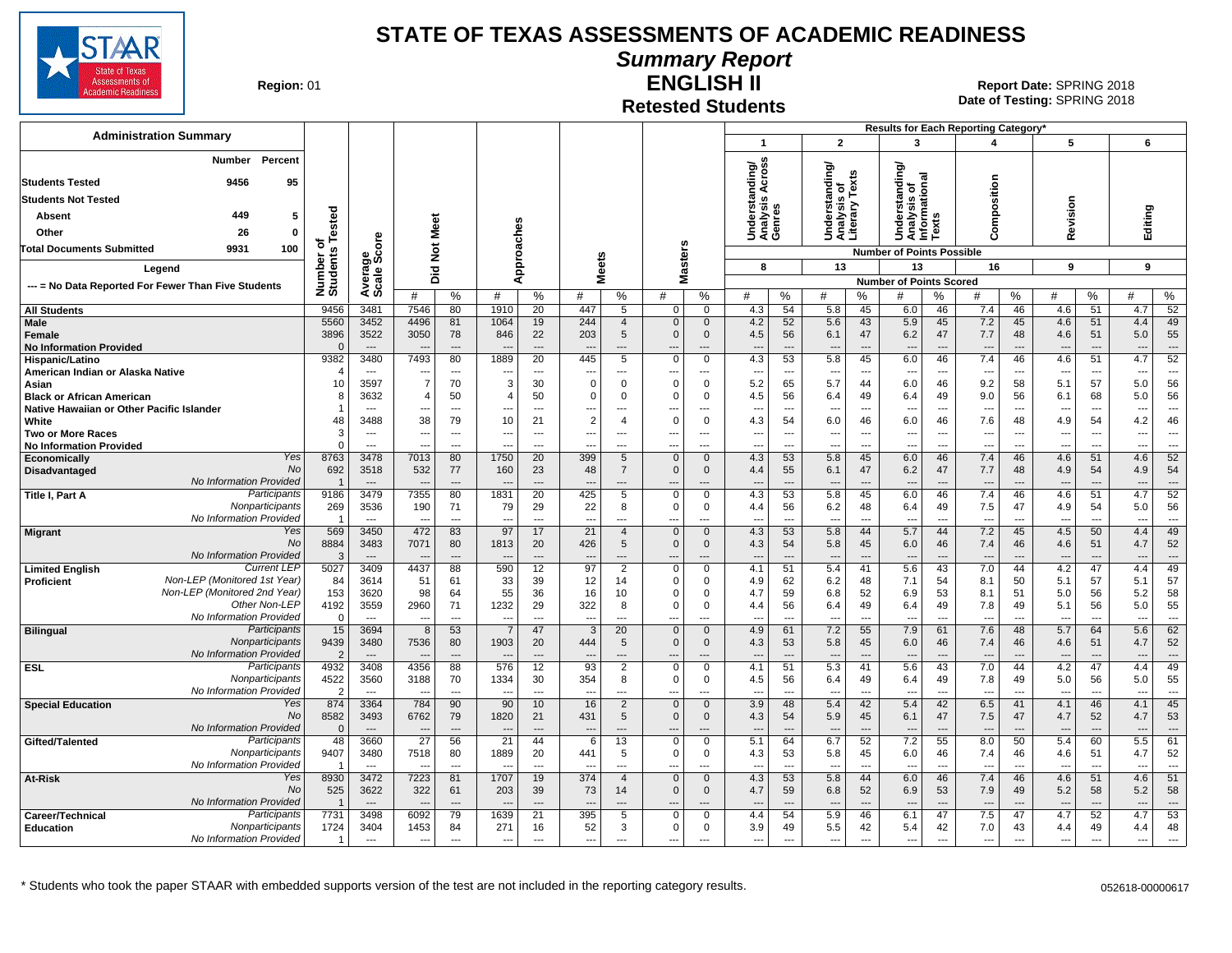

**Constructed Responses Summary Report**

**Region: 01** 

**Retested Students ENGLISH II**

**Date of Testing:**  SPRING 2018 01 **Report Date:** SPRING 2018



\* Students who took the paper STAAR with embedded supports version of the test are not included in this report.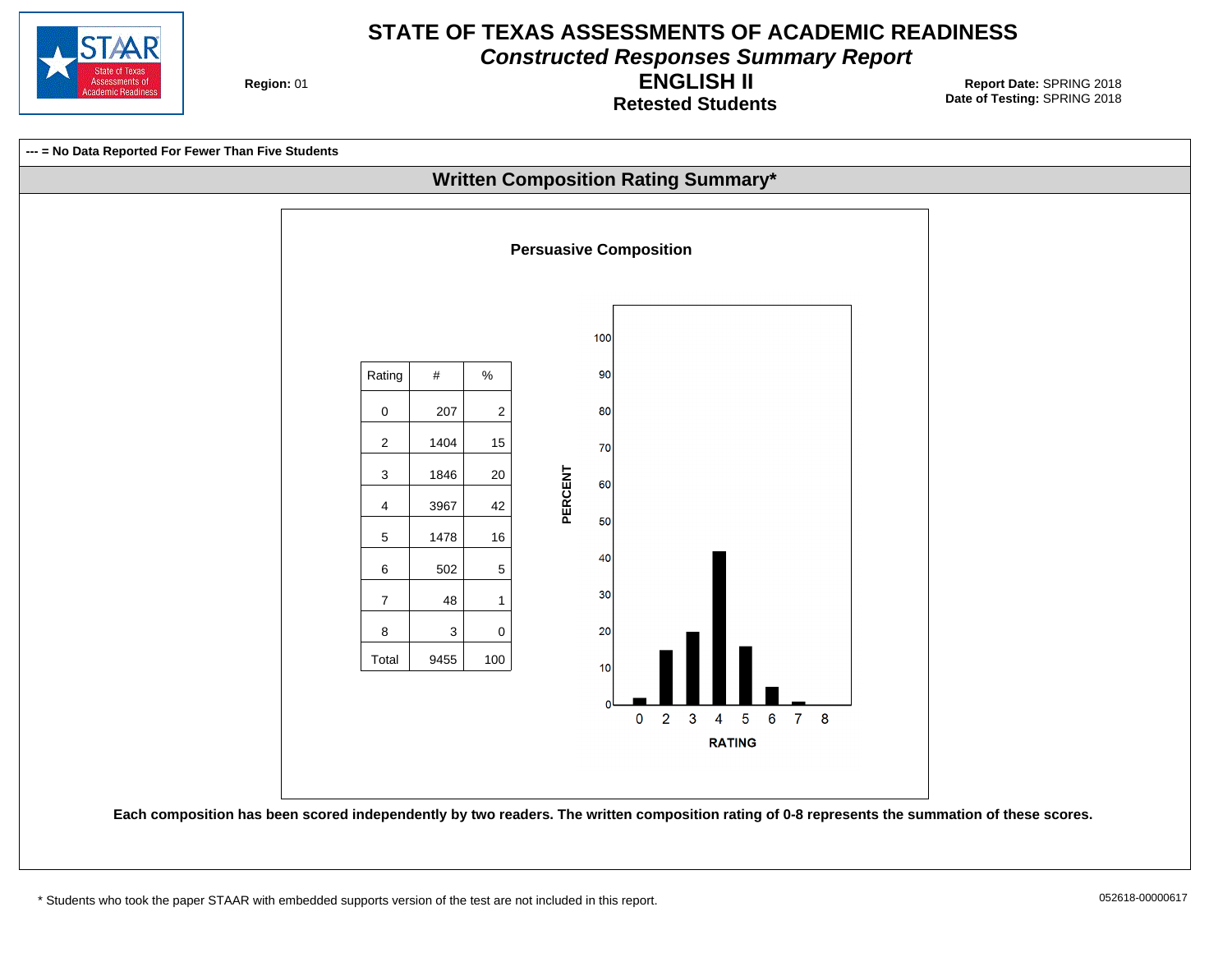

## **Summary Report**

**Region: 01** 

#### **All Students U.S.HISTORY**

**Date of Testing:**  SPRING 2018 01 **Report Date:** SPRING 2018

|                                                                               |                                         |                          |                                  |                                |                       |                         |                                |                        |                       |                                  |                      |                                  |           | Results for Each Reporting Category' |                          |                                 |                      |                                                      |                 |
|-------------------------------------------------------------------------------|-----------------------------------------|--------------------------|----------------------------------|--------------------------------|-----------------------|-------------------------|--------------------------------|------------------------|-----------------------|----------------------------------|----------------------|----------------------------------|-----------|--------------------------------------|--------------------------|---------------------------------|----------------------|------------------------------------------------------|-----------------|
| <b>Administration Summary</b>                                                 |                                         |                          |                                  |                                |                       |                         |                                |                        |                       |                                  |                      | $\mathbf{1}$                     |           | $\overline{2}$                       |                          | 3                               |                      | 4                                                    |                 |
| <b>Students Tested</b>                                                        | Percent<br>Number<br>25617<br>99        |                          |                                  |                                |                       |                         |                                |                        |                       |                                  |                      |                                  |           | and                                  |                          |                                 |                      |                                                      |                 |
| <b>Students Not Tested</b>                                                    |                                         |                          |                                  |                                |                       |                         |                                |                        |                       |                                  |                      |                                  |           |                                      |                          | ernment                         | and<br>Citizenship   | Economics,<br>Science,<br>Technology,<br>and Society |                 |
|                                                                               |                                         |                          |                                  |                                |                       |                         |                                |                        |                       |                                  |                      |                                  |           | graphy                               |                          |                                 |                      |                                                      |                 |
| Absent                                                                        | 304<br>-1                               | ested                    |                                  |                                |                       |                         |                                |                        |                       |                                  |                      | History                          |           | eograj<br>ulture                     |                          | š                               |                      |                                                      |                 |
| Other                                                                         | 9<br>0                                  | ځ م                      |                                  |                                |                       |                         |                                |                        |                       |                                  |                      |                                  |           | ت ق                                  |                          | Ő                               |                      |                                                      |                 |
| 100<br>25930<br><b>Total Documents Submitted</b>                              |                                         | Number o<br>Students     | ge<br>Score                      | Did Not Meet                   |                       | Approaches              |                                |                        |                       | <b>Masters</b>                   |                      |                                  |           |                                      |                          | <b>Number of Items Tested</b>   |                      |                                                      |                 |
| Legend                                                                        |                                         |                          |                                  |                                |                       |                         |                                | <b>Meets</b>           |                       |                                  |                      | 30                               |           | 12                                   |                          | 10                              |                      | 16                                                   |                 |
| --- = No Data Reported For Fewer Than Five Students                           |                                         |                          | Averag<br>Scale:                 |                                |                       |                         |                                |                        |                       |                                  |                      |                                  |           |                                      |                          | Avg. # of Items / % Correct     |                      |                                                      |                 |
|                                                                               |                                         |                          |                                  | #                              | $\%$                  | #                       | %                              | #                      | %                     | #                                | %                    | #                                | %         | #                                    | %                        | #                               | %                    | #                                                    | %               |
| <b>All Students</b>                                                           |                                         | 25617                    | 4201                             | 2608                           | 10                    | 23009                   | 90                             | 16793                  | 66                    | 8511                             | 33                   | 20.1                             | 67        | 8.3                                  | 69                       | 6.3                             | 63                   | 11.4                                                 | $\overline{71}$ |
| <b>Male</b><br>Female                                                         |                                         | 12734<br>12882           | 4231<br>4170                     | 1382<br>1226                   | 11<br>10              | 11352<br>11656          | 89<br>90                       | 8618<br>8174           | 68<br>63              | 4650<br>3860                     | 37<br>30             | 20.5<br>19.8                     | 68<br>66  | 8.4<br>8.3                           | 70<br>69                 | 6.3<br>6.4                      | 63<br>64             | 11.6<br>11.2                                         | 73<br>70        |
| <b>No Information Provided</b>                                                |                                         |                          | $\overline{a}$                   | $\overline{\phantom{a}}$       | ---                   |                         | $\overline{\phantom{a}}$       |                        | $\sim$                |                                  | $\sim$               |                                  | $\sim$    | $\overline{a}$                       | $\overline{\phantom{a}}$ | $\overline{\phantom{a}}$        | $\sim$               | $\overline{\phantom{a}}$                             | $\overline{a}$  |
| Hispanic/Latino                                                               |                                         | 24942                    | 4192                             | 2585                           | 10                    | 22357                   | 90                             | 16229                  | 65                    | 8114                             | 33                   | 20.0                             | 67        | 8.3                                  | 69                       | 6.3                             | 63                   | 11.4                                                 | 71              |
| American Indian or Alaska Native                                              |                                         | 10                       | 4441                             | $\Omega$                       | $\mathbf 0$           | 10                      | 100                            | 10                     | 100                   | $\overline{4}$                   | 40                   | 23.5                             | 78        | 9.5                                  | 79                       | 6.7                             | 67                   | 13.0                                                 | 81              |
| Asian                                                                         |                                         | 158                      | 4663                             | $\overline{2}$                 | $\mathbf{1}$          | 156                     | 99                             | 144                    | 91                    | 107                              | 68                   | 24.5                             | 82        | 10.1                                 | 84                       | 7.6                             | 76                   | 13.4                                                 | 84              |
| <b>Black or African American</b><br>Native Hawaiian or Other Pacific Islander |                                         | 56<br><b>q</b>           | 4244<br>4417                     | $\overline{2}$<br>$\mathbf{1}$ | $\overline{4}$<br>11  | 54<br>8                 | 96<br>89                       | 36<br>8                | 64<br>89              | 18<br>3                          | 32<br>33             | 20.7<br>21.7                     | 69<br>72  | 8.8<br>9.0                           | 74<br>75                 | 6.4<br>6.6                      | 64<br>66             | 11.6<br>12.9                                         | 73<br>81        |
| White                                                                         |                                         | 417                      | 4506                             | 16                             | $\overline{4}$        | 401                     | 96                             | 347                    | 83                    | 249                              | 60                   | 23.1                             | 77        | 9.5                                  | 79                       | 7.2                             | 72                   | 12.9                                                 | 81              |
| <b>Two or More Races</b>                                                      |                                         | 23                       | 4531                             | $\overline{2}$                 | 9                     | 21                      | 91                             | 17                     | 74                    | 14                               | 61                   | 22.4                             | 75        | 9.6                                  | 80                       | 7.0                             | 70                   | 12.4                                                 | 77              |
| <b>No Information Provided</b>                                                |                                         |                          |                                  |                                | ---                   |                         | $\overline{a}$                 |                        | ---                   |                                  | ---                  | $\overline{a}$                   | ---       | ---                                  | $\overline{a}$           | ---                             | ---                  | ---                                                  | ---             |
| Economically                                                                  | Yes                                     | 21528                    | 4159                             | 2450                           | 11                    | 19078                   | 89                             | 13499                  | 63                    | 6498                             | 30                   | 19.7                             | 66        | 8.1                                  | 68                       | 6.2                             | 62                   | 11.2                                                 | 70              |
| Disadvantaged                                                                 | No<br>No Information Provided           | 4086<br>3                | 4420<br>$\cdots$                 | 157<br>$\overline{a}$          | $\overline{4}$<br>--- | 3929                    | 96<br>$\overline{\phantom{a}}$ | 3292                   | 81<br>---             | 2011                             | 49<br>---            | 22.4<br>$\overline{\phantom{a}}$ | 75<br>--- | 9.3<br>---                           | 78<br>$\overline{a}$     | 7.0<br>$\overline{\phantom{a}}$ | 70<br>---            | 12.5<br>$\overline{\phantom{a}}$                     | 78<br>$\cdots$  |
| <b>Title I. Part A</b>                                                        | Participants                            | 24300                    | 4195                             | 2505                           | 10                    | 21795                   | 90                             | 15826                  | 65                    | 7971                             | $\overline{33}$      | 20.1                             | 67        | 8.3                                  | 69                       | 6.3                             | 63                   | 11.4                                                 | $\overline{71}$ |
|                                                                               | Nonparticipants                         | 1314                     | 4298                             | 102                            | 8                     | 1212                    | 92                             | 965                    | 73                    | 538                              | 41                   | 21.1                             | 70        | 8.8                                  | 74                       | 6.7                             | 67                   | 11.9                                                 | 75              |
|                                                                               | No Information Provided                 | 3                        | $---$                            | $- -$                          | ---                   | ---                     | $\overline{a}$                 | ---                    | $\overline{a}$        | $\overline{\phantom{a}}$         | $\overline{a}$       | $\overline{a}$                   | ---       | $\overline{\phantom{a}}$             | $\overline{a}$           | ---                             | ---                  | $\overline{\phantom{a}}$                             | $\overline{a}$  |
| <b>Migrant</b>                                                                | Yes                                     | 1043                     | 4047                             | 167                            | 16                    | 876                     | 84                             | 565                    | 54                    | 243                              | 23                   | 18.5                             | 62        | 7.5                                  | 62                       | 5.8                             | 58                   | 10.6                                                 | 67              |
|                                                                               | No<br>No Information Provided           | 24567                    | 4207                             | 2438<br>3                      | 10                    | 22129<br>$\overline{4}$ | 90                             | 16225                  | 66                    | 8266                             | 34                   | 20.2                             | 67        | 8.4                                  | 70                       | 6.4                             | 64                   | 11.4                                                 | 71              |
| <b>Limited English</b>                                                        | <b>Current LEP</b>                      | $\overline{7}$<br>4720   | 3842<br>3795                     | 1391                           | 43<br>29              | 3329                    | 57<br>71                       | 3<br>1473              | 43<br>31              | $\overline{2}$<br>432            | 29<br>$\overline{9}$ | 15.4<br>15.5                     | 51<br>52  | 7.4<br>6.3                           | 62<br>52                 | 5.4<br>5.0                      | 54<br>50             | 8.6<br>9.0                                           | 54<br>56        |
| Proficient                                                                    | Non-LEP (Monitored 1st Year)            | 389                      | 4233                             | 16                             | 4                     | 373                     | 96                             | 272                    | 70                    | 127                              | 33                   | 20.8                             | 69        | 8.2                                  | 68                       | 6.5                             | 65                   | 11.9                                                 | 74              |
|                                                                               | Non-LEP (Monitored 2nd Year)            | 416                      | 4155                             | 26                             | 6                     | 390                     | 94                             | 261                    | 63                    | 105                              | 25                   | 19.8                             | 66        | 8.2                                  | 69                       | 6.2                             | 62                   | 11.3                                                 | 71              |
|                                                                               | Other Non-LEP                           | 20089                    | 4296                             | 1174                           | 6                     | 18915                   | 94                             | 14785                  | 74                    | 7845                             | 39                   | 21.2                             | 71        | 8.8                                  | 74                       | 6.7                             | 67                   | 12.0                                                 | 75              |
|                                                                               | No Information Provided<br>Participants | 3                        | $\overline{a}$                   | $\overline{a}$                 | ---                   | $\sim$                  | $\overline{\phantom{a}}$       | $\sim$                 | $\overline{a}$        | $\sim$                           | $\sim$               | $\overline{\phantom{a}}$         | $\sim$    | $\overline{a}$                       | $\overline{a}$           | $\overline{\phantom{a}}$        | $---$                | $\sim$                                               | $\overline{a}$  |
| <b>Bilingual</b>                                                              | Nonparticipants                         | 24<br>25590              | 4264<br>4201                     | $\overline{2}$<br>2605         | 8<br>10               | 22<br>22985             | 92<br>90                       | 17<br>16774            | 71<br>66              | 9<br>8500                        | 38<br>33             | 20.1<br>20.1                     | 67<br>67  | 8.9<br>8.3                           | 74<br>69                 | 6.5<br>6.3                      | 65<br>63             | 12.0<br>11.4                                         | 75<br>71        |
|                                                                               | No Information Provided                 | 3                        | $\overline{\phantom{a}}$         |                                | ---                   |                         | $\sim$                         |                        | $\overline{a}$        |                                  | ---                  |                                  | $\sim$    | $\overline{a}$                       | $\overline{a}$           | $\overline{\phantom{a}}$        | $\sim$               | $\overline{\phantom{a}}$                             | $\overline{a}$  |
| <b>ESL</b>                                                                    | Participants                            | 4661                     | 3799                             | 1356                           | 29                    | 3305                    | 71                             | 1473                   | 32                    | 432                              | $\overline{9}$       | 15.6                             | 52        | 6.3                                  | 52                       | 5.0                             | 50                   | 9.0                                                  | 56              |
|                                                                               | Nonparticipants                         | 20953                    | 4290                             | 1251                           | 6                     | 19702                   | 94                             | 15318                  | 73                    | 8077                             | 39                   | 21.1                             | 70        | 8.8                                  | 73                       | 6.6                             | 66                   | 11.9                                                 | 75              |
|                                                                               | No Information Provided                 | 3                        | $\overline{\phantom{a}}$         |                                | ---                   |                         | $\overline{\phantom{a}}$       |                        | $\overline{a}$        |                                  | ---                  | $\overline{a}$                   | ---       | ---                                  | $\overline{\phantom{a}}$ | $\overline{\phantom{a}}$        | ---                  | $\overline{\phantom{a}}$                             | ---             |
| <b>Special Education</b>                                                      | Yes<br>No                               | 1506<br>24108            | 3665<br>4234                     | 677<br>1930                    | 45<br>8               | 829<br>22178            | 55<br>92                       | 334<br>16457           | $\overline{22}$<br>68 | 105<br>8404                      | $\overline{7}$<br>35 | 14.0<br>20.5                     | 47<br>68  | 5.7<br>8.5                           | 48<br>71                 | 4.3<br>6.5                      | 43<br>65             | 7.9<br>11.6                                          | 49<br>73        |
|                                                                               | <b>No Information Provided</b>          |                          |                                  |                                | ---                   |                         |                                |                        |                       |                                  |                      |                                  |           | $\overline{a}$                       |                          | $\overline{\phantom{a}}$        |                      | $\overline{\phantom{a}}$                             |                 |
| Gifted/Talented                                                               | Participants                            | 2670                     | 4646                             | 10                             | $\mathbf 0$           | 2660                    | 100                            | 2482                   | 93                    | 1803                             | 68                   | 24.5                             | 82        | 10.2                                 | 85                       | 7.7                             | 77                   | 13.5                                                 | 85              |
|                                                                               | Nonparticipants                         | 22943                    | 4149                             | 2597                           | 11                    | 20346                   | 89                             | 14309                  | 62                    | 6706                             | 29                   | 19.6                             | 65        | 8.1                                  | 68                       | 6.2                             | 62                   | 11.2                                                 | 70              |
|                                                                               | No Information Provided                 | $\boldsymbol{\varDelta}$ | $\overline{a}$                   |                                | $\overline{a}$        |                         | $\overline{\phantom{a}}$       |                        | $\overline{a}$        |                                  | ---                  |                                  | ---       | $\overline{a}$                       |                          | $\overline{a}$                  | $\overline{a}$       | ---                                                  | $\overline{a}$  |
| At-Risk                                                                       | Yes<br>No                               | 14331                    | 3974                             | 2472                           | 17                    | 11859                   | 83                             | 6850                   | 48                    | 2419                             | 17                   | 17.7                             | 59        | 7.3                                  | 61                       | 5.6                             | 56                   | 10.2                                                 | 64              |
|                                                                               | No Information Provided                 | 11282<br>$\Lambda$       | 4488<br>$\overline{\phantom{a}}$ | 135<br>$\sim$                  | $\overline{1}$<br>--- | 11147<br>$\sim$         | 99<br>$\overline{\phantom{a}}$ | 9940<br>$\overline{a}$ | 88<br>---             | 6090<br>$\overline{\phantom{a}}$ | 54<br>---            | 23.2<br>$\overline{\phantom{a}}$ | 77<br>--- | 9.7<br>$\overline{a}$                | 81<br>$\overline{a}$     | 7.3<br>$\overline{\phantom{a}}$ | 73<br>$\overline{a}$ | 12.9<br>---                                          | 81<br>---       |
| Career/Technical                                                              | Participants                            | 21539                    | 4203                             | 2039                           | 9                     | 19500                   | 91                             | 14224                  | 66                    | 7090                             | 33                   | 20.2                             | 67        | 8.3                                  | 70                       | 6.3                             | 63                   | 11.5                                                 | 72              |
| <b>Education</b>                                                              | Nonparticipants                         | 4075                     | 4191                             | 568                            | 14                    | 3507                    | 86                             | 2568                   | 63                    | 1420                             | 35                   | 19.9                             | 66        | 8.2                                  | 69                       | 6.3                             | 63                   | 11.1                                                 | 69              |
|                                                                               | No Information Provided                 | 3                        | $\overline{a}$                   | $\overline{a}$                 | $\sim$                | $\overline{a}$          | $\sim$                         | $\sim$                 | $- - -$               | $\sim$                           | $\overline{a}$       | $\overline{a}$                   | $-$       | $\overline{a}$                       | $\sim$                   | $-$ --                          | $- - -$              | $\overline{a}$                                       | $\overline{a}$  |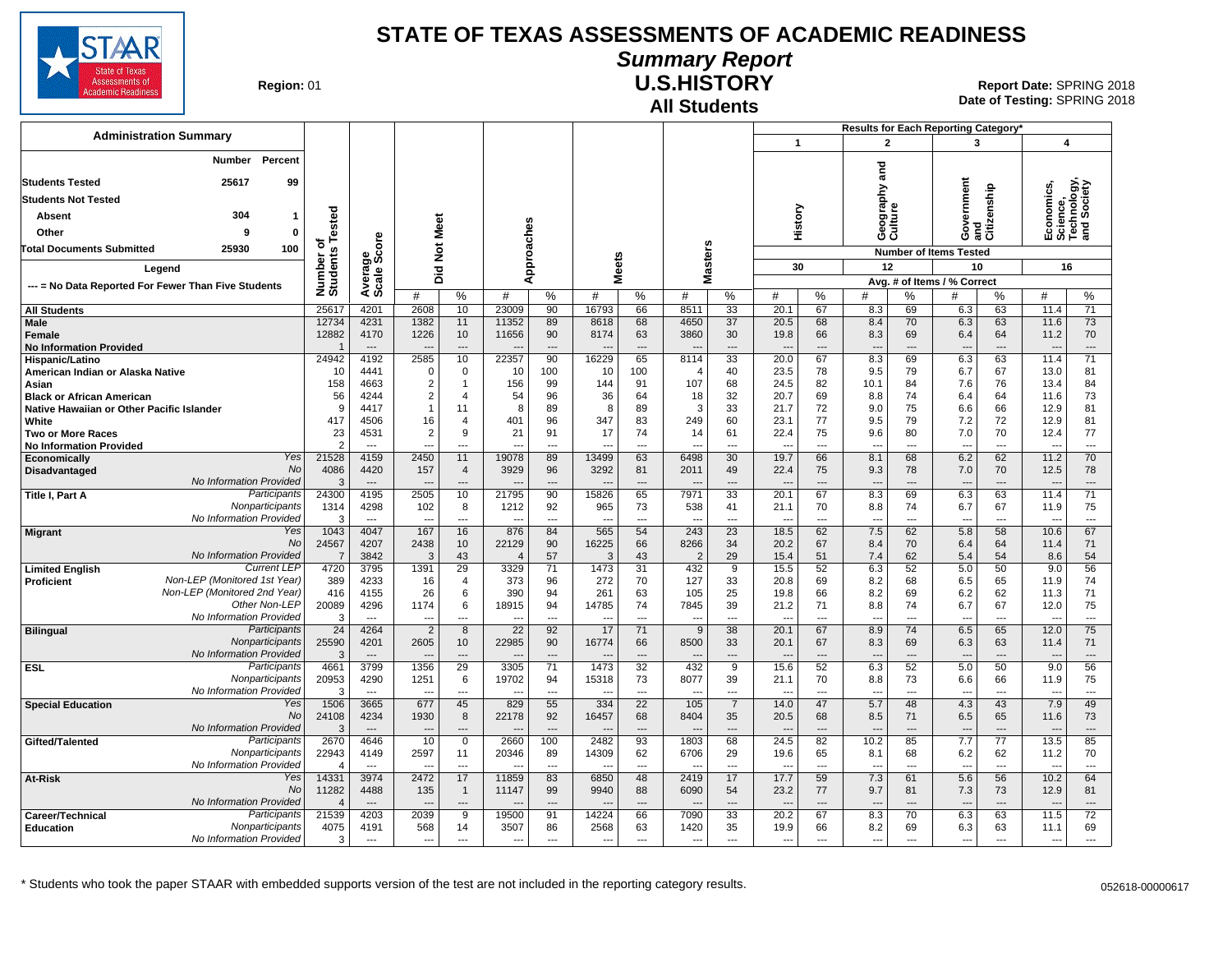

**Summary Report**

**Region: 01** 

#### **First-Time Tested Students U.S.HISTORY** 01 **Report Date:** SPRING 2018

**Date of Testing:**  SPRING 2018

|                                                         |                                                    |                                            |                                          |                                  |                            |                          |                                |                                |                            |                                 |                       |                                |                                      |                                 |                      | Results for Each Reporting Category*   |                            |                                                      |                       |
|---------------------------------------------------------|----------------------------------------------------|--------------------------------------------|------------------------------------------|----------------------------------|----------------------------|--------------------------|--------------------------------|--------------------------------|----------------------------|---------------------------------|-----------------------|--------------------------------|--------------------------------------|---------------------------------|----------------------|----------------------------------------|----------------------------|------------------------------------------------------|-----------------------|
| <b>Administration Summary</b>                           |                                                    |                                            |                                          |                                  |                            |                          |                                |                                |                            |                                 |                       | $\mathbf{1}$                   |                                      | $\overline{2}$                  |                      | 3                                      |                            | 4                                                    |                       |
|                                                         | Number Percent                                     |                                            |                                          |                                  |                            |                          |                                |                                |                            |                                 |                       |                                |                                      |                                 |                      |                                        |                            |                                                      |                       |
| <b>Students Tested</b>                                  | 24483<br>99                                        |                                            |                                          |                                  |                            |                          |                                |                                |                            |                                 |                       |                                |                                      | <u>ត្ត</u>                      |                      |                                        |                            |                                                      |                       |
| <b>Students Not Tested</b>                              |                                                    |                                            |                                          |                                  |                            |                          |                                |                                |                            |                                 |                       |                                |                                      | ξq                              |                      |                                        |                            |                                                      |                       |
| <b>Absent</b>                                           | 230<br>$\mathbf{1}$                                |                                            |                                          |                                  |                            |                          |                                |                                |                            |                                 |                       |                                |                                      |                                 |                      | ernment                                | zenship                    |                                                      |                       |
| Other                                                   | $\mathbf 0$<br>4                                   | ested                                      |                                          |                                  |                            |                          |                                |                                |                            |                                 |                       | History                        |                                      | Geograp<br>Culture              |                      | š                                      | and<br>Citiz               | Economics,<br>Science,<br>Technology,<br>and Society |                       |
| 100<br><b>Total Documents Submitted</b><br>24717        |                                                    | ৳                                          |                                          |                                  |                            |                          |                                |                                |                            |                                 |                       |                                |                                      |                                 |                      | Ğ                                      |                            |                                                      |                       |
|                                                         |                                                    | Number o<br>Students                       | ige<br>Score                             | Did Not Meet                     |                            | Approaches               |                                | eets                           |                            | <b>Masters</b>                  |                       | 30                             |                                      | 12                              |                      | <b>Number of Items Tested</b><br>10    |                            | 16                                                   |                       |
| Legend                                                  |                                                    |                                            |                                          |                                  |                            |                          |                                | Σ                              |                            |                                 |                       |                                |                                      |                                 |                      | Avg. # of Items / % Correct            |                            |                                                      |                       |
| --- = No Data Reported For Fewer Than Five Students     |                                                    |                                            | Average                                  | #                                | %                          | #                        | %                              | #                              | %                          | #                               | $\%$                  | #                              | %                                    | #                               | %                    |                                        | %                          | #                                                    | %                     |
| <b>All Students</b>                                     |                                                    | 24483                                      | 4233                                     | 2002                             | 8                          | 22481                    | 92                             | 16706                          | 68                         | 8495                            | 35                    | 20.5                           | 68                                   | 8.5                             | 71                   | 6.4                                    | 64                         | 11.6                                                 | $\overline{73}$       |
| Male<br><b>Female</b><br><b>No Information Provided</b> |                                                    | 12221<br>12261<br>$\overline{\phantom{a}}$ | 4262<br>4203<br>$\overline{\phantom{a}}$ | 1094<br>908                      | 9<br>$\overline{7}$<br>--- | 11127<br>11353           | 91<br>93<br>$---$              | 8583<br>8122<br>$\overline{a}$ | 70<br>66<br>$\overline{a}$ | 4644<br>3850                    | 38<br>31<br>---       | 20.9<br>20.2<br>$\overline{a}$ | 70<br>67<br>$\overline{\phantom{a}}$ | 8.5<br>8.4<br>$\overline{a}$    | 71<br>70<br>$---$    | 6.4<br>6.5<br>$\overline{\phantom{a}}$ | 64<br>65<br>$\overline{a}$ | 11.8<br>11.4<br>$\sim$                               | 74<br>71<br>$\cdots$  |
| Hispanic/Latino                                         |                                                    | 23812                                      | 4224                                     | 1982                             | $\overline{8}$             | 21830                    | $\overline{92}$                | 16142                          | 68                         | 8098                            | $\overline{34}$       | 20.4                           | 68                                   | 8.5                             | 71                   | 6.4                                    | 64                         | 11.6                                                 | $\overline{72}$       |
| American Indian or Alaska Native                        |                                                    | 10                                         | 4441                                     | $\Omega$                         | 0                          | 10                       | 100                            | 10                             | 100                        | $\overline{4}$                  | 40                    | 23.5                           | 78                                   | 9.5                             | 79                   | 6.7                                    | 67                         | 13.0                                                 | 81                    |
| Asian<br><b>Black or African American</b>               |                                                    | 157<br>56                                  | 4668<br>4244                             | $\overline{c}$<br>$\overline{2}$ | $\mathbf{1}$<br>4          | 155<br>54                | 99<br>96                       | 144<br>36                      | 92<br>64                   | 107<br>18                       | 68<br>32              | 24.5<br>20.7                   | 82<br>69                             | 10.1<br>8.8                     | 84<br>74             | 7.6<br>6.4                             | 76<br>64                   | 13.5<br>11.6                                         | 84<br>73              |
| Native Hawaiian or Other Pacific Islander               |                                                    | 9                                          | 4417                                     | $\mathbf{1}$                     | 11                         | 8                        | 89                             | 8                              | 89                         | 3                               | 33                    | 21.7                           | 72                                   | 9.0                             | 75                   | 6.6                                    | 66                         | 12.9                                                 | 81                    |
| White                                                   |                                                    | 414                                        | 4517                                     | 13                               | 3                          | 401                      | 97                             | 347                            | 84                         | 249                             | 60                    | 23.2                           | 77                                   | 9.6                             | 80                   | 7.2                                    | 72                         | 12.9                                                 | 81                    |
| <b>Two or More Races</b>                                |                                                    | 23                                         | 4531                                     | 2                                | 9                          | 21                       | 91                             | 17                             | 74                         | 14                              | 61                    | 22.4                           | 75                                   | 9.6                             | 80                   | 7.0                                    | 70                         | 12.4                                                 | 77                    |
| <b>No Information Provided</b>                          | Yes                                                | $\overline{2}$<br>20459                    | $\overline{a}$<br>4193                   | 1879                             | $\overline{a}$<br>9        | 18580                    | $\overline{a}$<br>91           | 13417                          | $\overline{a}$<br>66       | 6482                            | $\overline{a}$<br>32  | ---<br>20.1                    | $\overline{a}$<br>67                 | $\overline{a}$<br>8.3           | $\overline{a}$<br>69 | $\overline{\phantom{a}}$<br>6.3        | $\overline{a}$<br>63       | 11.4                                                 | $\overline{a}$<br>71  |
| Economically<br>Disadvantaged                           | <b>No</b>                                          | 4021                                       | 4435                                     | 122                              | 3                          | 3899                     | 97                             | 3287                           | 82                         | 2011                            | 50                    | 22.6                           | 75                                   | 9.4                             | 78                   | 7.1                                    | 71                         | 12.6                                                 | 79                    |
|                                                         | No Information Provided                            | 3                                          | $\overline{\phantom{a}}$                 |                                  | ---                        |                          | $---$                          |                                | $\overline{a}$             |                                 | ---                   | $\sim$                         | $\overline{\phantom{a}}$             | $\overline{\phantom{a}}$        | $---$                | --                                     | ---                        |                                                      | $\overline{a}$        |
| Title I, Part A                                         | Participants                                       | 23192                                      | 4228                                     | 1911                             | 8                          | 21281                    | 92                             | 15743                          | 68                         | 7956                            | 34                    | 20.5                           | 68                                   | 8.5                             | 71                   | 6.4                                    | 64                         | 11.6                                                 | $\overline{72}$       |
|                                                         | Nonparticipants<br>No Information Provided         | 1288<br>3                                  | 4312<br>$\overline{\phantom{a}}$         | 90<br>$\overline{a}$             | $\overline{7}$<br>---      | 1198                     | 93<br>$\overline{\phantom{a}}$ | 961                            | 75<br>$\overline{a}$       | 537                             | 42<br>---             | 21.2<br>$\overline{a}$         | 71<br>---                            | 8.9                             | 74<br>$\overline{a}$ | 6.8<br>$\overline{a}$                  | 68<br>---                  | 12.0<br>$\overline{\phantom{a}}$                     | 75<br>---             |
| <b>Migrant</b>                                          | Yes                                                | 966                                        | 4089                                     | 126                              | 13                         | ---<br>840               | 87                             | ---<br>560                     | 58                         | $\overline{\phantom{a}}$<br>241 | 25                    | 19.0                           | 63                                   | $\overline{\phantom{a}}$<br>7.7 | 64                   | 5.9                                    | 59                         | 10.9                                                 | 68                    |
|                                                         | <b>No</b>                                          | 23511                                      | 4238                                     | 1874                             | 8                          | 21637                    | 92                             | 16143                          | 69                         | 8252                            | 35                    | 20.6                           | 69                                   | 8.5                             | 71                   | 6.5                                    | 65                         | 11.6                                                 | 73                    |
|                                                         | No Information Provided                            | 6                                          | 3932                                     | $\overline{2}$                   | 33                         | $\overline{4}$           | 67                             | 3                              | 50                         | $\overline{2}$                  | 33                    | 16.3                           | 54                                   | 8.0                             | 67                   | 5.7                                    | 57                         | 9.5                                                  | 59                    |
| <b>Limited English</b><br>Proficient                    | <b>Current LEP</b><br>Non-LEP (Monitored 1st Year) | 4085<br>375                                | 3843<br>4257                             | 1027<br>10                       | 25<br>3                    | 3058<br>365              | 75<br>97                       | 1437<br>269                    | 35<br>72                   | 424<br>127                      | 10<br>34              | 16.1<br>21.0                   | 54<br>70                             | 6.5<br>8.3                      | 54<br>70             | 5.1<br>6.6                             | 51<br>66                   | 9.3<br>12.0                                          | 58<br>75              |
|                                                         | Non-LEP (Monitored 2nd Year)                       | 405                                        | 4173                                     | 20                               | 5                          | 385                      | 95                             | 261                            | 64                         | 105                             | 26                    | 20.0                           | 67                                   | 8.3                             | 69                   | 6.3                                    | 63                         | 11.4                                                 | 71                    |
|                                                         | Other Non-LEP                                      | 19615                                      | 4314                                     | 944                              | 5                          | 18671                    | 95                             | 14737                          | 75                         | 7837                            | 40                    | 21.4                           | 71                                   | 8.9                             | 74                   | 6.7                                    | 67                         | 12.1                                                 | 75                    |
|                                                         | No Information Provided                            | 3                                          | $---$                                    | $- -$                            | $---$                      | --                       | $\overline{\phantom{a}}$       | ---                            | $\overline{a}$             | $\overline{\phantom{a}}$        | $\sim$                | $\overline{a}$                 | $\overline{a}$                       | $\overline{a}$                  | $\overline{a}$       | $\overline{a}$                         | $\overline{a}$             | $\overline{a}$                                       | $\overline{a}$        |
| <b>Bilingual</b>                                        | Participants<br>Nonparticipants                    | 24<br>24456                                | 4264<br>4233                             | $\overline{2}$<br>1999           | 8<br>8                     | 22<br>22457              | 92<br>92                       | 17<br>16687                    | 71<br>68                   | 9<br>8484                       | 38<br>35              | 20.1<br>20.5                   | 67<br>68                             | 8.9<br>8.5                      | 74<br>71             | 6.5<br>6.4                             | 65<br>64                   | 12.0<br>11.6                                         | 75<br>73              |
|                                                         | No Information Provided                            | 3                                          | $---$                                    |                                  | $\overline{a}$             |                          | $\overline{\phantom{a}}$       |                                | $\overline{a}$             |                                 | ---                   | ---                            | $\overline{\phantom{a}}$             | $\overline{\phantom{a}}$        | $\overline{a}$       | $\overline{\phantom{a}}$               | ---                        |                                                      | $\overline{a}$        |
| <b>ESL</b>                                              | Participants                                       | 4036                                       | 3848                                     | 999                              | 25                         | 3037                     | 75                             | 1437                           | 36                         | 424                             | $\overline{11}$       | 16.2                           | 54                                   | 6.5                             | 54                   | 5.1                                    | 51                         | 9.4                                                  | 58                    |
|                                                         | Nonparticipants<br>No Information Provided         | 20444                                      | 4309                                     | 1002                             | 5                          | 19442                    | 95                             | 15267                          | 75                         | 8069                            | 39                    | 21.4                           | 71                                   | 8.9                             | 74                   | 6.7                                    | 67                         | 12.0                                                 | 75                    |
| <b>Special Education</b>                                | Yes                                                | 3<br>1421                                  | $\sim$<br>3680                           | 615                              | $\overline{a}$<br>43       | 806                      | $\overline{\phantom{a}}$<br>57 | 331                            | $\overline{a}$<br>23       | 105                             | ---<br>$\overline{7}$ | ---<br>14.2                    | $\overline{\phantom{a}}$<br>47       | $\overline{a}$<br>5.8           | $---$<br>48          | $\overline{\phantom{a}}$<br>4.4        | $\overline{a}$<br>44       | 8.0                                                  | $\overline{a}$<br>50  |
|                                                         | No                                                 | 23059                                      | 4267                                     | 1386                             | 6                          | 21673                    | 94                             | 16373                          | 71                         | 8388                            | 36                    | 20.9                           | 70                                   | 8.7                             | 72                   | 6.6                                    | 66                         | 11.8                                                 | 74                    |
|                                                         | No Information Provided                            |                                            |                                          |                                  | $---$                      |                          |                                |                                | ---                        |                                 |                       | ---                            |                                      | $\overline{\phantom{a}}$        |                      | --                                     |                            |                                                      | $\overline{a}$        |
| Gifted/Talented                                         | Participants                                       | 2667                                       | 4647                                     | 10                               | 0                          | 2657                     | 100                            | 2481                           | 93                         | 1803                            | 68                    | 24.5                           | 82                                   | 10.2                            | 85                   | 7.7                                    | 77                         | 13.5                                                 | 85                    |
|                                                         | Nonparticipants<br>No Information Provided         | 21812<br>$\boldsymbol{\varDelta}$          | 4182<br>$---$                            | 1991                             | 9<br>$\overline{a}$        | 19821                    | 91<br>$\overline{a}$           | 14223                          | 65<br>$\overline{a}$       | 6690                            | 31<br>$\overline{a}$  | 20.0<br>$\sim$                 | 67<br>$\sim$                         | 8.3<br>$\overline{a}$           | 69<br>$\overline{a}$ | 6.3<br>$\overline{\phantom{a}}$        | 63<br>$\overline{a}$       | 11.4                                                 | 71<br>$\overline{a}$  |
| At-Risk                                                 | Yes                                                | 13267                                      | 4011                                     | 1903                             | 14                         | 11364                    | 86                             | 6769                           | 51                         | 2403                            | 18                    | 18.2                           | 61                                   | 7.5                             | 62                   | 5.7                                    | 57                         | 10.5                                                 | 65                    |
|                                                         | <b>No</b>                                          | 11212                                      | 4494                                     | 98                               | $\overline{1}$             | 11114                    | 99                             | 9934                           | 89                         | 6090                            | 54                    | 23.3                           | 78                                   | 9.7                             | 81                   | 7.3                                    | 73                         | 13.0                                                 | 81                    |
|                                                         | No Information Provided                            | $\Delta$                                   | $---$                                    | $\overline{\phantom{a}}$         | $\overline{\phantom{a}}$   | $\overline{\phantom{a}}$ | $---$                          | $\overline{a}$                 | $\overline{a}$             |                                 | ---                   | $\overline{a}$                 | $---$                                | $\overline{\phantom{a}}$        | $---$                | $\overline{\phantom{a}}$               | ---                        | $\overline{\phantom{a}}$                             | $\overline{a}$        |
| Career/Technical<br><b>Education</b>                    | Participants<br>Nonparticipants                    | 20685<br>3795                              | 4230<br>4246                             | 1603<br>398                      | 8<br>10                    | 19082<br>3397            | 92<br>90                       | 14151<br>2554                  | 68<br>67                   | 7080<br>1414                    | 34<br>37              | 20.5<br>20.5                   | 68<br>68                             | 8.5<br>8.5                      | 71<br>71             | 6.4<br>6.5                             | 64<br>65                   | 11.6<br>11.4                                         | $\overline{73}$<br>71 |
|                                                         | No Information Provided                            | 3                                          | $\overline{\phantom{a}}$                 | $\overline{\phantom{a}}$         | ---                        | ---                      | $\overline{\phantom{a}}$       | ---                            | ---                        |                                 | ---                   | $\qquad \qquad -$              | $\overline{a}$                       | ---                             | $\overline{a}$       | ---                                    | $\overline{a}$             | ---                                                  | ---                   |